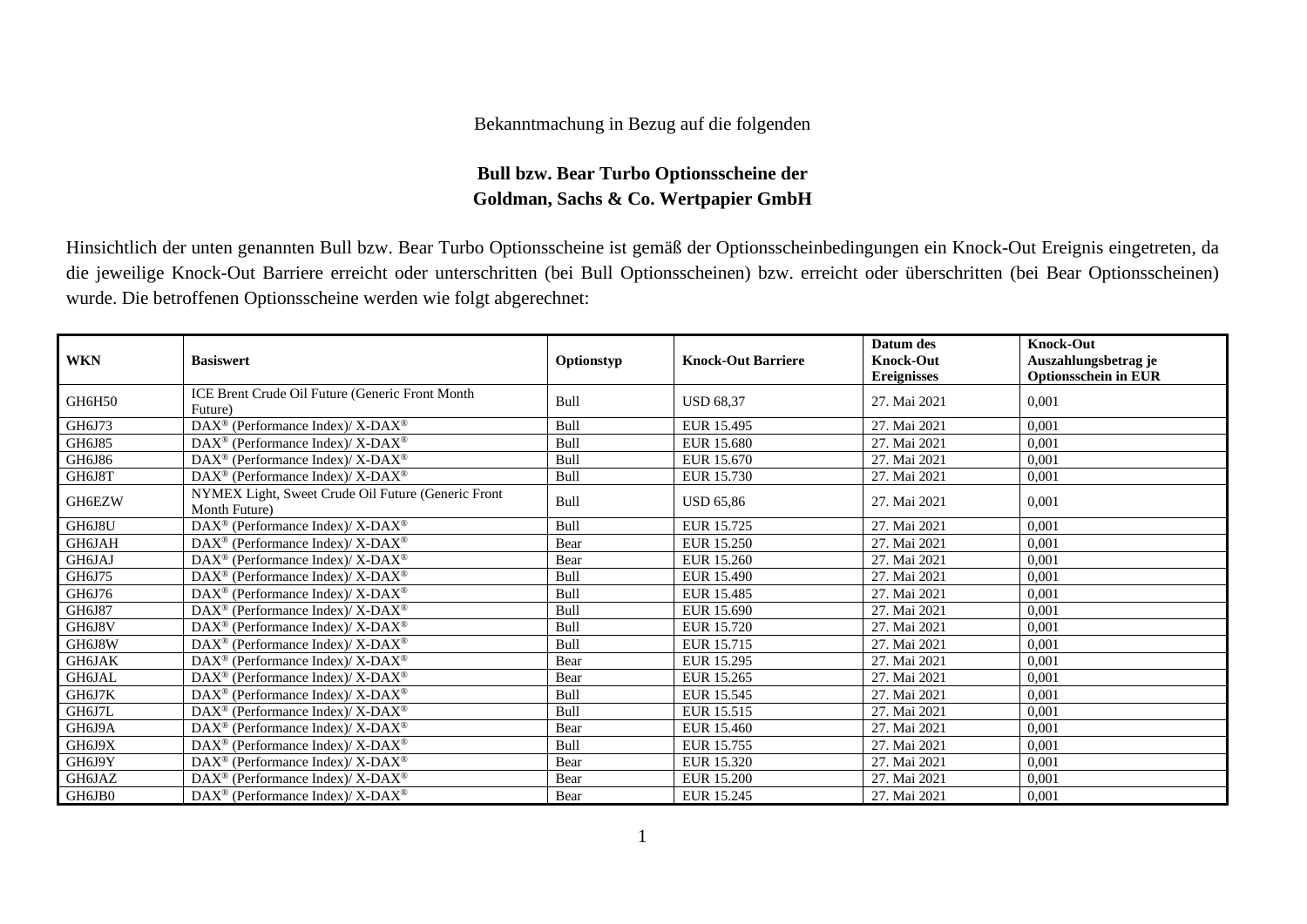|               |                                                              |            |                           | Datum des          | <b>Knock-Out</b>            |
|---------------|--------------------------------------------------------------|------------|---------------------------|--------------------|-----------------------------|
| <b>WKN</b>    | <b>Basiswert</b>                                             | Optionstyp | <b>Knock-Out Barriere</b> | <b>Knock-Out</b>   | Auszahlungsbetrag je        |
|               |                                                              |            |                           | <b>Ereignisses</b> | <b>Optionsschein in EUR</b> |
| GH6J7Z        | DAX <sup>®</sup> (Performance Index)/ X-DAX <sup>®</sup>     | Bull       | EUR 15.630                | 27. Mai 2021       | 0,001                       |
| <b>GH6J80</b> | $DAX^{\circledast}$ (Performance Index)/ X-DAX <sup>®</sup>  | Bull       | <b>EUR 15.600</b>         | 27. Mai 2021       | 0,001                       |
| GH6J8M        | $DAX^{\circledcirc}$ (Performance Index)/ X-DAX <sup>®</sup> | Bull       | EUR 15.765                | 27. Mai 2021       | 0,001                       |
| GH6J8N        | $DAX^{\circledast}$ (Performance Index)/ X-DAX <sup>®</sup>  | Bull       | EUR 15.750                | 27. Mai 2021       | 0,001                       |
| GH6J9P        | $DAX^{\circledast}$ (Performance Index)/ X-DAX <sup>®</sup>  | Bear       | EUR 15.290                | 27. Mai 2021       | 0,001                       |
| GH6J9Q        | DAX <sup>®</sup> (Performance Index)/ X-DAX <sup>®</sup>     | Bear       | EUR 15.395                | 27. Mai 2021       | 0,001                       |
| GH6JAC        | $DAX^{\circledast}$ (Performance Index)/ X-DAX <sup>®</sup>  | Bear       | EUR 15.225                | 27. Mai 2021       | 0,001                       |
| GH6J83        | DAX <sup>®</sup> (Performance Index)/ X-DAX <sup>®</sup>     | Bull       | EUR 15.580                | 27. Mai 2021       | 0,001                       |
| GH6J84        | DAX <sup>®</sup> (Performance Index)/ X-DAX <sup>®</sup>     | Bull       | EUR 15.605                | 27. Mai 2021       | 0,001                       |
| GH6J8R        | $DAX^{\circledast}$ (Performance Index)/ X-DAX <sup>®</sup>  | Bull       | EUR 15.735                | 27. Mai 2021       | 0,001                       |
| GH6J8S        | $DAX^{\circledast}$ (Performance Index)/ X-DAX <sup>®</sup>  | Bull       | <b>EUR 15.745</b>         | 27. Mai 2021       | 0,001                       |
| <b>GH6JAF</b> | $DAX^{\circledast}$ (Performance Index)/ X-DAX <sup>®</sup>  | Bear       | EUR 15.215                | 27. Mai 2021       | 0,001                       |
| GH6JAG        | $DAX^{\circledast}$ (Performance Index)/ X-DAX <sup>®</sup>  | Bear       | EUR 15.255                | 27. Mai 2021       | 0,001                       |
| GH6J6V        | DAX <sup>®</sup> (Performance Index)/ X-DAX <sup>®</sup>     | Bull       | EUR 15.500                | 27. Mai 2021       | 0,001                       |
| GH6J7Y        | $DAX^{\circledcirc}$ (Performance Index)/ X-DAX <sup>®</sup> | Bull       | EUR 15.610                | 27. Mai 2021       | 0,001                       |
| GH6J8K        | DAX <sup>®</sup> (Performance Index)/ X-DAX <sup>®</sup>     | Bull       | EUR 15.775                | 27. Mai 2021       | 0,001                       |
| GH6J8L        | DAX <sup>®</sup> (Performance Index)/ X-DAX <sup>®</sup>     | Bull       | <b>EUR 15.780</b>         | 27. Mai 2021       | 0,001                       |
| GH6J9M        | $DAX^{\circledast}$ (Performance Index)/ X-DAX <sup>®</sup>  | Bear       | EUR 15.405                | 27. Mai 2021       | 0,001                       |
| GH6J9N        | DAX <sup>®</sup> (Performance Index)/ X-DAX <sup>®</sup>     | Bear       | EUR 15.400                | 27. Mai 2021       | 0,001                       |
| GH6J7R        | DAX <sup>®</sup> (Performance Index)/ X-DAX <sup>®</sup>     | Bull       | EUR 15.625                | 27. Mai 2021       | 0,001                       |
| GH6J7S        | $DAX^{\circledcirc}$ (Performance Index)/ X-DAX <sup>®</sup> | Bull       | EUR 15.520                | 27. Mai 2021       | 0.001                       |
| GH6J8D        | $DAX^{\circledast}$ (Performance Index)/ X-DAX <sup>®</sup>  | Bull       | EUR 15.650                | 27. Mai 2021       | 0,001                       |
| GH6J8E        | DAX <sup>®</sup> (Performance Index)/ X-DAX <sup>®</sup>     | Bull       | EUR 15.645                | 27. Mai 2021       | 0,001                       |
| GH6J9F        | $DAX^{\circledast}$ (Performance Index)/ X-DAX <sup>®</sup>  | Bear       | EUR 15.380                | 27. Mai 2021       | 0,001                       |
| GH6J9G        | $DAX^{\circledast}$ (Performance Index)/ X-DAX <sup>®</sup>  | Bear       | EUR 15.365                | 27. Mai 2021       | 0,001                       |
| GH6JA3        | $DAX^{\circledast}$ (Performance Index)/ X-DAX <sup>®</sup>  | Bear       | EUR 15.355                | 27. Mai 2021       | 0,001                       |
| GH6JA4        | DAX <sup>®</sup> (Performance Index)/ X-DAX <sup>®</sup>     | Bear       | EUR 15.350                | 27. Mai 2021       | 0,001                       |
| GH6J7B        | DAX <sup>®</sup> (Performance Index)/ X-DAX <sup>®</sup>     | Bull       | EUR 15.555                | 27. Mai 2021       | 0,001                       |
| GH6J7C        | $DAX^{\circledast}$ (Performance Index)/ X-DAX <sup>®</sup>  | Bull       | EUR 15.550                | 27. Mai 2021       | 0,001                       |
| GH6J91        | $DAX^{\circledast}$ (Performance Index)/ X-DAX <sup>®</sup>  | Bear       | EUR 15.430                | 27. Mai 2021       | 0,001                       |
| GH6J92        | $DAX^{\circledast}$ (Performance Index)/ X-DAX <sup>®</sup>  | Bear       | EUR 15.440                | 27. Mai 2021       | 0,001                       |
| GH6J93        | $DAX^{\circledast}$ (Performance Index)/ X-DAX <sup>®</sup>  | Bull       | EUR 15.620                | 27. Mai 2021       | 0,001                       |
| GH6JAR        | $DAX^{\circledast}$ (Performance Index)/ X-DAX <sup>®</sup>  | Bear       | EUR 15.275                | 27. Mai 2021       | 0,001                       |
| GH6JAS        | DAX <sup>®</sup> (Performance Index)/ X-DAX <sup>®</sup>     | Bear       | EUR 15.195                | 27. Mai 2021       | 0,001                       |
| GH6JAT        | $DAX^{\circledast}$ (Performance Index)/ X-DAX <sup>®</sup>  | Bear       | EUR 15.190                | 27. Mai 2021       | 0,001                       |
| GH6J7T        | $DAX^{\circledast}$ (Performance Index)/ X-DAX <sup>®</sup>  | Bull       | EUR 15.510                | 27. Mai 2021       | 0,001                       |
| GH6J7U        | $DAX^{\circledast}$ (Performance Index)/ X-DAX <sup>®</sup>  | Bull       | EUR 15.615                | 27. Mai 2021       | 0,001                       |
| GH6J8F        | $DAX^{\circledast}$ (Performance Index)/ X-DAX <sup>®</sup>  | Bull       | EUR 15.540                | 27. Mai 2021       | 0,001                       |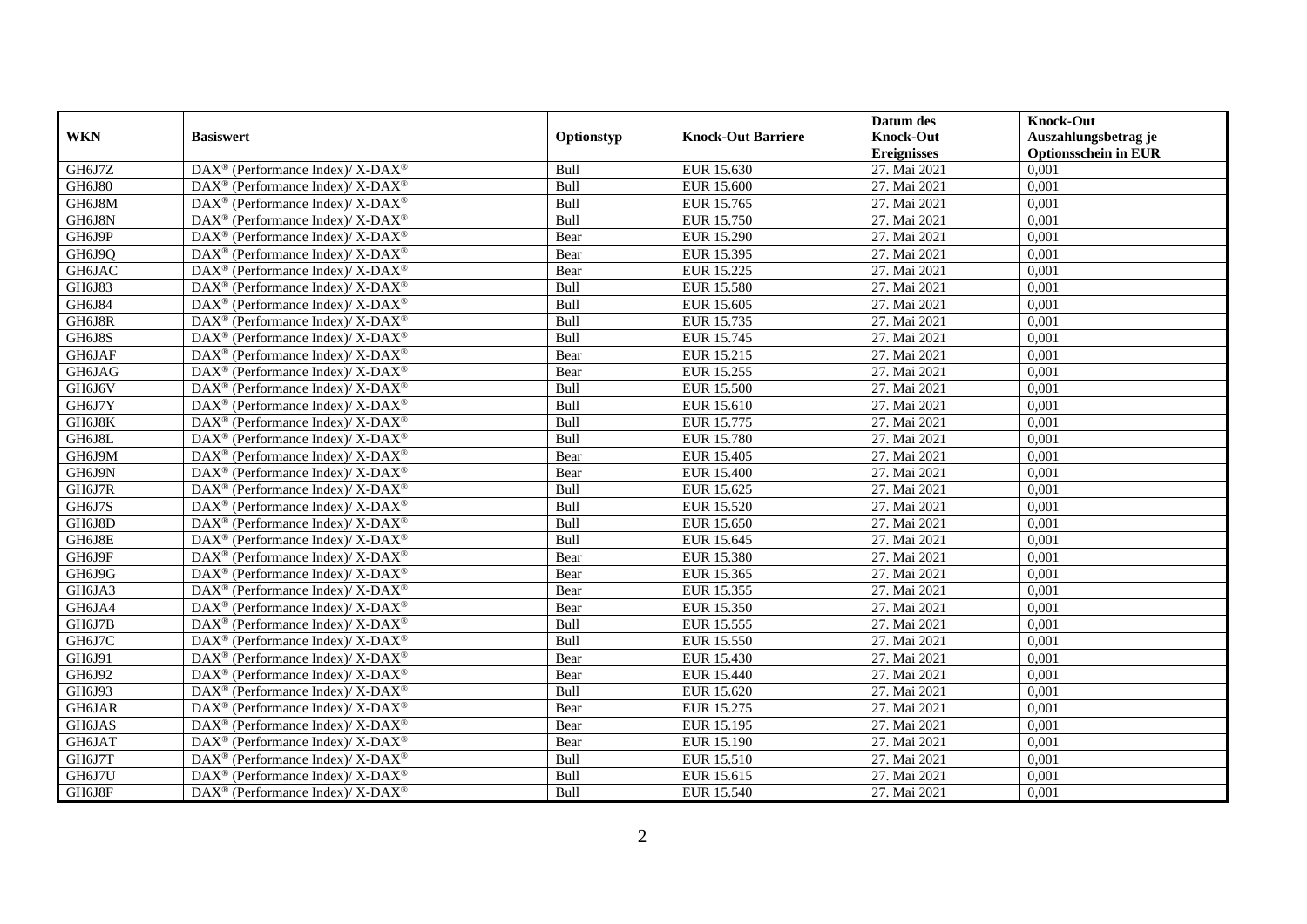|               |                                                              |            |                           | Datum des          | <b>Knock-Out</b>            |
|---------------|--------------------------------------------------------------|------------|---------------------------|--------------------|-----------------------------|
| <b>WKN</b>    | <b>Basiswert</b>                                             | Optionstyp | <b>Knock-Out Barriere</b> | <b>Knock-Out</b>   | Auszahlungsbetrag je        |
|               |                                                              |            |                           | <b>Ereignisses</b> | <b>Optionsschein in EUR</b> |
| GH6J8G        | DAX <sup>®</sup> (Performance Index)/ X-DAX <sup>®</sup>     | Bull       | EUR 15.640                | 27. Mai 2021       | 0,001                       |
| GH6J9H        | $DAX^{\circledast}$ (Performance Index)/ X-DAX <sup>®</sup>  | Bear       | EUR 15.385                | 27. Mai 2021       | 0,001                       |
| GH6J9J        | $DAX^{\circledast}$ (Performance Index)/ X-DAX <sup>®</sup>  | Bull       | EUR 15.570                | 27. Mai 2021       | 0,001                       |
| GH6JA5        | $DAX^{\circledast}$ (Performance Index)/ X-DAX <sup>®</sup>  | Bear       | EUR 15.330                | 27. Mai 2021       | 0,001                       |
| GH6JA6        | $DAX^{\circledast}$ (Performance Index)/ X-DAX <sup>®</sup>  | Bear       | <b>EUR 15.220</b>         | 27. Mai 2021       | 0,001                       |
| GH6J9V        | DAX <sup>®</sup> (Performance Index)/ X-DAX <sup>®</sup>     | Bear       | <b>EUR 15.300</b>         | 27. Mai 2021       | 0,001                       |
| GH6J9W        | $DAX^{\circledast}$ (Performance Index)/ X-DAX <sup>®</sup>  | Bear       | EUR 15.305                | 27. Mai 2021       | 0,001                       |
| GH6JAX        | $DAX^{\circledast}$ (Performance Index)/ X-DAX <sup>®</sup>  | Bear       | EUR 15.335                | 27. Mai 2021       | 0,001                       |
| GH6J7E        | $DAX^{\circledast}$ (Performance Index)/ X-DAX <sup>®</sup>  | Bull       | EUR 15.560                | 27. Mai 2021       | 0,001                       |
| GH6J94        | DAX <sup>®</sup> (Performance Index)/ X-DAX <sup>®</sup>     | Bear       | EUR 15.455                | 27. Mai 2021       | 0,001                       |
| GH6J95        | $DAX^{\circledcirc}$ (Performance Index)/ X-DAX <sup>®</sup> | Bear       | EUR 15.445                | 27. Mai 2021       | 0,001                       |
| GH6J96        | DAX <sup>®</sup> (Performance Index)/ X-DAX <sup>®</sup>     | Bear       | <b>EUR 15.450</b>         | 27. Mai 2021       | 0,001                       |
| GH6J9T        | $DAX^{\circledast}$ (Performance Index)/ X-DAX <sup>®</sup>  | Bull       | EUR 15.785                | 27. Mai 2021       | 0,001                       |
| GH6J9U        | $DAX^{\circledast}$ (Performance Index)/ X-DAX <sup>®</sup>  | Bull       | EUR 15.665                | 27. Mai 2021       | 0,001                       |
| GH6JAU        | $DAX^{\circledast}$ (Performance Index)/ X-DAX <sup>®</sup>  | Bear       | EUR 15.210                | 27. Mai 2021       | 0,001                       |
| GH6JAV        | DAX <sup>®</sup> (Performance Index)/ X-DAX <sup>®</sup>     | Bear       | EUR 15.435                | 27. Mai 2021       | 0,001                       |
| GH6JAW        | $DAX^{\circledast}$ (Performance Index)/ X-DAX <sup>®</sup>  | Bear       | <b>EUR 15.205</b>         | 27. Mai 2021       | 0,001                       |
| GH6J7M        | $DAX^{\circledast}$ (Performance Index)/ X-DAX <sup>®</sup>  | Bull       | EUR 15.530                | 27. Mai 2021       | 0,001                       |
| GH6J7N        | $DAX^{\circledast}$ (Performance Index)/ X-DAX <sup>®</sup>  | Bull       | EUR 15.535                | 27. Mai 2021       | 0,001                       |
| GH6J9B        | DAX <sup>®</sup> (Performance Index)/ X-DAX <sup>®</sup>     | Bull       | EUR 15.790                | 27. Mai 2021       | 0,001                       |
| GH6J9C        | $DAX^{\circledast}$ (Performance Index)/ X-DAX <sup>®</sup>  | Bear       | EUR 15.370                | 27. Mai 2021       | 0,001                       |
| GH6J9Z        | $DAX^{\circledast}$ (Performance Index)/ X-DAX <sup>®</sup>  | Bear       | EUR 15.310                | 27. Mai 2021       | 0,001                       |
| GH6JA0        | DAX <sup>®</sup> (Performance Index)/ X-DAX <sup>®</sup>     | Bear       | EUR 15.325                | 27. Mai 2021       | 0,001                       |
| GH6JB1        | $DAX^{\circledast}$ (Performance Index)/ X-DAX <sup>®</sup>  | Bear       | EUR 15.270                | 27. Mai 2021       | 0,001                       |
| GH6JB2        | DAX <sup>®</sup> (Performance Index)/ X-DAX <sup>®</sup>     | Bear       | EUR 15.410                | 27. Mai 2021       | 0,001                       |
| GH6J81        | DAX <sup>®</sup> (Performance Index)/ X-DAX <sup>®</sup>     | Bull       | EUR 15.585                | 27. Mai 2021       | 0,001                       |
| GH6J82        | DAX <sup>®</sup> (Performance Index)/ X-DAX <sup>®</sup>     | Bull       | EUR 15.695                | 27. Mai 2021       | 0,001                       |
| GH6J8P        | DAX <sup>®</sup> (Performance Index)/ X-DAX <sup>®</sup>     | Bull       | EUR 15.760                | 27. Mai 2021       | 0,001                       |
| GH6J8Q        | $DAX^{\circledast}$ (Performance Index)/ X-DAX <sup>®</sup>  | Bull       | EUR 15.740                | 27. Mai 2021       | 0,001                       |
| GH6J9R        | DAX <sup>®</sup> (Performance Index)/ $X$ -DAX <sup>®</sup>  | Bear       | EUR 15.415                | 27. Mai 2021       | 0,001                       |
| GH6J9S        | $DAX^{\circledast}$ (Performance Index)/ X-DAX <sup>®</sup>  | Bull       | EUR 15.770                | 27. Mai 2021       | 0,001                       |
| GH6JAD        | DAX <sup>®</sup> (Performance Index)/ X-DAX <sup>®</sup>     | Bear       | EUR 15.235                | 27. Mai 2021       | 0,001                       |
| <b>GH6JAE</b> | $DAX^{\circledast}$ (Performance Index)/ X-DAX <sup>®</sup>  | Bear       | EUR 15.240                | 27. Mai 2021       | 0,001                       |
| GH6J7V        | DAX <sup>®</sup> (Performance Index)/ X-DAX <sup>®</sup>     | Bull       | EUR 15.595                | 27. Mai 2021       | 0,001                       |
| GH6J7W        | DAX <sup>®</sup> (Performance Index)/ X-DAX <sup>®</sup>     | Bull       | EUR 15.590                | 27. Mai 2021       | 0,001                       |
| GH6J8H        | $DAX^{\circledast}$ (Performance Index)/ X-DAX <sup>®</sup>  | Bull       | EUR 15.635                | 27. Mai 2021       | 0,001                       |
| GH6J9K        | $DAX^{\circledast}$ (Performance Index)/ X-DAX <sup>®</sup>  | Bull       | EUR 15.575                | 27. Mai 2021       | 0,001                       |
| GH6J9L        | $DAX^{\circledast}$ (Performance Index)/ X-DAX <sup>®</sup>  | Bear       | EUR 15.390                | 27. Mai 2021       | 0,001                       |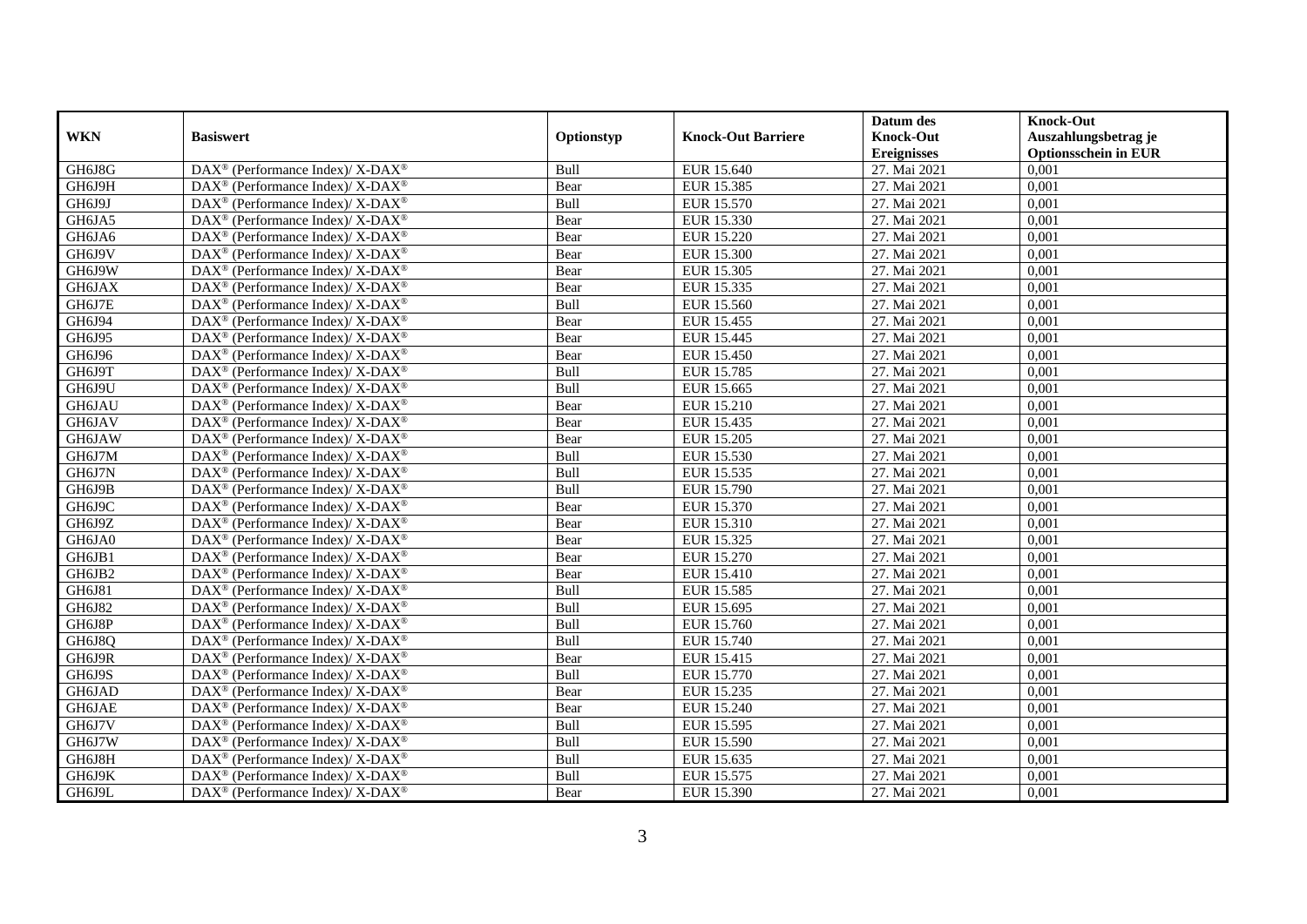|            |                                                              |            |                           | Datum des          | <b>Knock-Out</b>            |
|------------|--------------------------------------------------------------|------------|---------------------------|--------------------|-----------------------------|
| <b>WKN</b> | <b>Basiswert</b>                                             | Optionstyp | <b>Knock-Out Barriere</b> | <b>Knock-Out</b>   | Auszahlungsbetrag je        |
|            |                                                              |            |                           | <b>Ereignisses</b> | <b>Optionsschein in EUR</b> |
| GH6JA7     | DAX <sup>®</sup> (Performance Index)/ X-DAX <sup>®</sup>     | Bear       | EUR 15.360                | 27. Mai 2021       | 0,001                       |
| GH6JA8     | DAX <sup>®</sup> (Performance Index)/ X-DAX <sup>®</sup>     | Bear       | EUR 15.230                | 27. Mai 2021       | 0,001                       |
| GH6J89     | $DAX^{\circledast}$ (Performance Index)/ X-DAX <sup>®</sup>  | Bull       | EUR 15.685                | 27. Mai 2021       | 0,001                       |
| GH6J8A     | DAX <sup>®</sup> (Performance Index)/ X-DAX <sup>®</sup>     | Bull       | EUR 15.675                | 27. Mai 2021       | 0,001                       |
| GH6J8X     | $DAX^{\circledast}$ (Performance Index)/ X-DAX <sup>®</sup>  | Bull       | <b>EUR 15.700</b>         | 27. Mai 2021       | 0,001                       |
| GH6J8Y     | $DAX^{\circledast}$ (Performance Index)/ X-DAX <sup>®</sup>  | Bull       | EUR 15.705                | 27. Mai 2021       | 0,001                       |
| GH6JAM     | DAX <sup>®</sup> (Performance Index)/ X-DAX <sup>®</sup>     | Bear       | EUR 15.280                | 27. Mai 2021       | 0,001                       |
| GH6JAN     | DAX <sup>®</sup> (Performance Index)/ X-DAX <sup>®</sup>     | Bear       | <b>EUR 15.180</b>         | 27. Mai 2021       | 0,001                       |
| GH6J8Z     | $DAX^{\circledast}$ (Performance Index)/ X-DAX <sup>®</sup>  | Bear       | EUR 15.425                | 27. Mai 2021       | 0,001                       |
| GH6J90     | $DAX^{\circledast}$ (Performance Index)/ X-DAX <sup>®</sup>  | Bear       | EUR 15.420                | 27. Mai 2021       | 0,001                       |
| GH6JAP     | $DAX^{\circledast}$ (Performance Index)/ X-DAX <sup>®</sup>  | Bear       | EUR 15.185                | 27. Mai 2021       | 0,001                       |
| GH6JAQ     | DAX <sup>®</sup> (Performance Index)/ X-DAX <sup>®</sup>     | Bear       | <b>EUR 15.285</b>         | 27. Mai 2021       | 0,001                       |
| GH6J7P     | $DAX^{\circledast}$ (Performance Index)/ X-DAX <sup>®</sup>  | Bull       | EUR 15.525                | 27. Mai 2021       | 0,001                       |
| GH6J7Q     | $DAX^{\circledast}$ (Performance Index)/ X-DAX <sup>®</sup>  | Bull       | EUR 15.505                | 27. Mai 2021       | 0,001                       |
| GH6J8B     | DAX <sup>®</sup> (Performance Index)/ X-DAX <sup>®</sup>     | Bull       | EUR 15.660                | 27. Mai 2021       | 0,001                       |
| GH6J8C     | DAX <sup>®</sup> (Performance Index)/ X-DAX <sup>®</sup>     | Bull       | EUR 15.655                | 27. Mai 2021       | 0,001                       |
| GH6J9D     | $DAX^{\circledast}$ (Performance Index)/ X-DAX <sup>®</sup>  | Bull       | EUR 15.565                | 27. Mai 2021       | 0,001                       |
| GH6J9E     | $DAX^{\circledcirc}$ (Performance Index)/ X-DAX <sup>®</sup> | Bear       | EUR 15.375                | 27. Mai 2021       | 0.001                       |
| GH6JA1     | $DAX^{\circledast}$ (Performance Index)/ X-DAX <sup>®</sup>  | Bear       | EUR 15.340                | 27. Mai 2021       | 0,001                       |
| GH6JA2     | $DAX^{\circledast}$ (Performance Index)/ X-DAX <sup>®</sup>  | Bear       | EUR 15.345                | 27. Mai 2021       | 0,001                       |
| GH6JB3     | $DAX^{\circledast}$ (Performance Index)/ X-DAX <sup>®</sup>  | Bull       | EUR 15.710                | 27. Mai 2021       | 0,001                       |
| GH6JB4     | DAX <sup>®</sup> (Performance Index)/ X-DAX <sup>®</sup>     | Bear       | EUR 15.315                | 27. Mai 2021       | 0,001                       |
| GH6HFS     | $\text{DAX}^{\otimes}$ (Performance Index)                   | Bull       | <b>EUR 15.500</b>         | 27. Mai 2021       | 0,001                       |
| GH6HG7     | $\text{DAX}^{\otimes}$ (Performance Index)                   | Bull       | <b>EUR 15.480</b>         | 27. Mai 2021       | 0,001                       |
| GH6HGJ     | DAX <sup>®</sup> (Performance Index)                         | Bull       | EUR 15.470                | 27. Mai 2021       | 0,001                       |
| GH6HGK     | DAX <sup>®</sup> (Performance Index)                         | Bull       | EUR 15.470                | 27. Mai 2021       | 0,001                       |
| GH6HGC     | DAX <sup>®</sup> (Performance Index)                         | Bull       | EUR 15.475                | 27. Mai 2021       | 0,001                       |
| GH6HFY     | DAX <sup>®</sup> (Performance Index)                         | Bull       | <b>EUR 15.490</b>         | 27. Mai 2021       | 0,001                       |
| GH6HGE     | $DAX^{\circledR}$ (Performance Index)                        | Bull       | EUR 15.475                | 27. Mai 2021       | 0,001                       |
| GH6HG4     | $DAX^{\circledR}$ (Performance Index)                        | Bull       | <b>EUR 15.480</b>         | 27. Mai 2021       | 0,001                       |
| GH6HG5     | $\text{DAX}^{\otimes}$ (Performance Index)                   | Bull       | EUR 15.480                | 27. Mai 2021       | 0,001                       |
| GH6HG9     | $DAX^{\circledast}$ (Performance Index)                      | Bull       | EUR 15.475                | 27. Mai 2021       | 0,001                       |
| GH6HGA     | $\overline{\text{DAX}^{\otimes}}$ (Performance Index)        | Bull       | EUR 15.475                | 27. Mai 2021       | 0,001                       |
| GH6HHL     | DAX <sup>®</sup> (Performance Index)/ X-DAX <sup>®</sup>     | Bull       | <b>EUR 15.400</b>         | 27. Mai 2021       | 0,001                       |
| GH6HHK     | $DAX^{\circledast}$ (Performance Index)/ X-DAX <sup>®</sup>  | Bull       | EUR 15.400                | 27. Mai 2021       | 0,001                       |
| GH6J4T     | $\text{DAX}^{\otimes}$ (Performance Index)                   | Bull       | EUR 15.740                | 27. Mai 2021       | 0,001                       |
| GH6J4U     | $\text{DAX}^{\otimes}$ (Performance Index)                   | Bear       | EUR 15.415                | 27. Mai 2021       | 0,001                       |
| GH6J5F     | $\text{DAX}^{\otimes}$ (Performance Index)                   | Bull       | EUR 15.510                | 27. Mai 2021       | 0,001                       |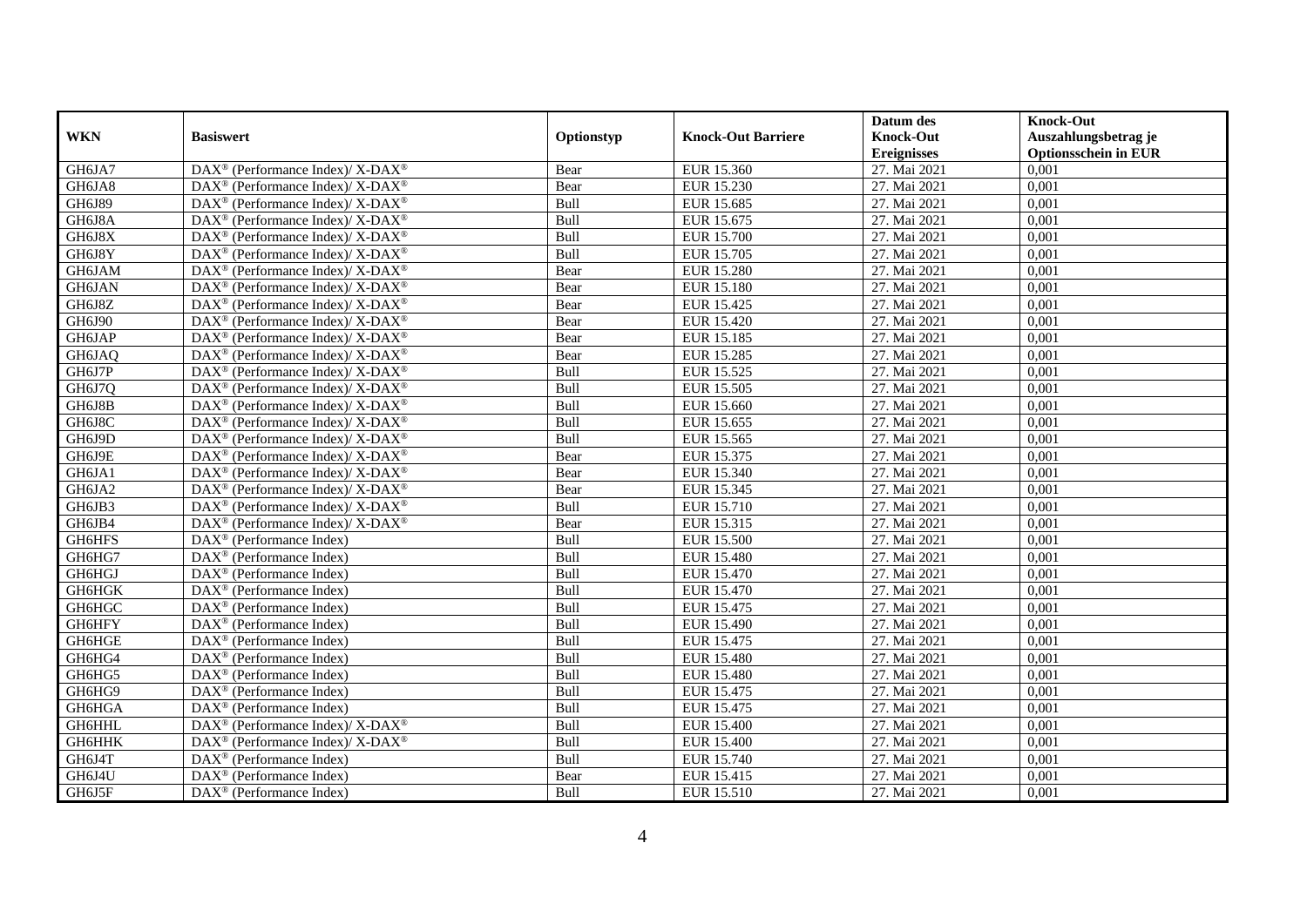|            |                                                         |            |                           | Datum des          | <b>Knock-Out</b>            |
|------------|---------------------------------------------------------|------------|---------------------------|--------------------|-----------------------------|
| <b>WKN</b> | <b>Basiswert</b>                                        | Optionstyp | <b>Knock-Out Barriere</b> | <b>Knock-Out</b>   | Auszahlungsbetrag je        |
|            |                                                         |            |                           | <b>Ereignisses</b> | <b>Optionsschein in EUR</b> |
| GH6J5G     | $\overline{\text{DAX}^{\otimes}}$ (Performance Index)   | Bull       | EUR 15.545                | 27. Mai 2021       | 0,001                       |
| GH6J45     | $\text{DAX}^{\otimes}$ (Performance Index)              | Bear       | EUR 15.380                | 27. Mai 2021       | 0,001                       |
| GH6J46     | DAX <sup>®</sup> (Performance Index)                    | Bull       | EUR 15.685                | 27. Mai 2021       | 0,001                       |
| GH6J4H     | $\text{DAX}^{\otimes}$ (Performance Index)              | Bull       | EUR 15.620                | 27. Mai 2021       | 0,001                       |
| GH6J4J     | DAX <sup>®</sup> (Performance Index)                    | Bull       | EUR 15.775                | 27. Mai 2021       | 0,001                       |
| GH6J4B     | $\text{DAX}^{\otimes}$ (Performance Index)              | Bear       | EUR 15.355                | 27. Mai 2021       | 0,001                       |
| GH6J3X     | $\overline{\text{DAX}}^{\textcirc}$ (Performance Index) | Bull       | EUR 15.595                | 27. Mai 2021       | 0,001                       |
| GH6J3Y     | $DAX^{\otimes}$ (Performance Index)                     | Bull       | EUR 15.655                | 27. Mai 2021       | 0,001                       |
| GH6J3Z     | $DAX^{\circledcirc}$ (Performance Index)                | Bull       | EUR 15.790                | 27. Mai 2021       | 0,001                       |
| GH6J4D     | $DAX^{\circledR}$ (Performance Index)                   | Bull       | EUR 15.570                | 27. Mai 2021       | 0,001                       |
| GH6J4E     | DAX <sup>®</sup> (Performance Index)                    | Bull       | EUR 15.645                | 27. Mai 2021       | 0,001                       |
| GH6J44     | $\overline{\text{DAX}^{\otimes}}$ (Performance Index)   | Bull       | <b>EUR 15.720</b>         | 27. Mai 2021       | 0,001                       |
| GH6J40     | $\text{DAX}^{\otimes}$ (Performance Index)              | Bear       | EUR 15.315                | 27. Mai 2021       | 0,001                       |
| GH6J42     | $\text{DAX}^{\otimes}$ (Performance Index)              | Bull       | EUR 15.490                | 27. Mai 2021       | 0,001                       |
| GH6J52     | DAX <sup>®</sup> (Performance Index)                    | Bull       | EUR 15.695                | 27. Mai 2021       | 0,001                       |
| GH6J53     | DAX <sup>®</sup> (Performance Index)                    | Bull       | EUR 15.675                | 27. Mai 2021       | 0,001                       |
| GH6J54     | $\text{DAX}^{\otimes}$ (Performance Index)              | Bull       | EUR 15.505                | 27. Mai 2021       | 0,001                       |
| GH6J47     | $DAX^{\circledR}$ (Performance Index)                   | Bull       | EUR 15.525                | 27. Mai 2021       | 0.001                       |
| GH6J48     | $DAX^{\otimes}$ (Performance Index)                     | Bull       | <b>EUR 15.700</b>         | 27. Mai 2021       | 0,001                       |
| GH6J4F     | DAX <sup>®</sup> (Performance Index)                    | Bull       | EUR 15.745                | 27. Mai 2021       | 0,001                       |
| GH6J4G     | $\text{DAX}^{\otimes}$ (Performance Index)              | Bull       | <b>EUR 15.760</b>         | 27. Mai 2021       | 0,001                       |
| GH6J4X     | $DAX^{\circledR}$ (Performance Index)                   | Bull       | EUR 15.585                | 27. Mai 2021       | 0,001                       |
| GH6J4Y     | $\text{DAX}^{\otimes}$ (Performance Index)              | Bull       | EUR 15.615                | 27. Mai 2021       | 0,001                       |
| GH6J5L     | $\text{DAX}^{\otimes}$ (Performance Index)              | Bear       | EUR 15.345                | 27. Mai 2021       | 0,001                       |
| GH6J49     | $\text{DAX}^{\otimes}$ (Performance Index)              | Bull       | EUR 15.485                | 27. Mai 2021       | 0,001                       |
| GH6J4A     | DAX <sup>®</sup> (Performance Index)                    | Bear       | EUR 15.295                | 27. Mai 2021       | 0,001                       |
| GH6J4R     | DAX <sup>®</sup> (Performance Index)                    | Bull       | EUR 15.550                | 27. Mai 2021       | 0,001                       |
| GH6J4S     | DAX <sup>®</sup> (Performance Index)                    | Bear       | EUR 15.385                | 27. Mai 2021       | 0,001                       |
| GH6J5D     | $DAX^{\circledR}$ (Performance Index)                   | Bull       | EUR 15.710                | 27. Mai 2021       | 0,001                       |
| GH6J5E     | $DAX^{\otimes}$ (Performance Index)                     | Bear       | EUR 15.360                | 27. Mai 2021       | 0,001                       |
| GH6J6F     | DAX <sup>®</sup> (Performance Index)                    | Bull       | EUR 15.750                | 27. Mai 2021       | 0,001                       |
| GH6HGG     | $DAX^{\circledast}$ (Performance Index)                 | Bull       | EUR 15.475                | 27. Mai 2021       | 0,001                       |
| GH6J6G     | $\overline{\text{DAX}^{\otimes}}$ (Performance Index)   | Bull       | EUR 15.630                | 27. Mai 2021       | 0,001                       |
| GH6J74     | $\text{DAX}^{\otimes}$ (Performance Index)              | Bear       | EUR 15.350                | 27. Mai 2021       | 0,001                       |
| GH6F5P     | $\text{DAX}^{\otimes}$ (Performance Index)              | Bull       | EUR 15.400                | 27. Mai 2021       | 0,001                       |
| GH6J6J     | $\text{DAX}^{\otimes}$ (Performance Index)              | Bear       | <b>EUR 15.280</b>         | 27. Mai 2021       | 0,001                       |
| GH6F5Q     | $DAX^{\circledast}$ (Performance Index)                 | Bull       | EUR 15.400                | 27. Mai 2021       | 0,001                       |
| GH6F5R     | DAX <sup>®</sup> (Performance Index)                    | Bull       | EUR 15.400                | 27. Mai 2021       | 0,001                       |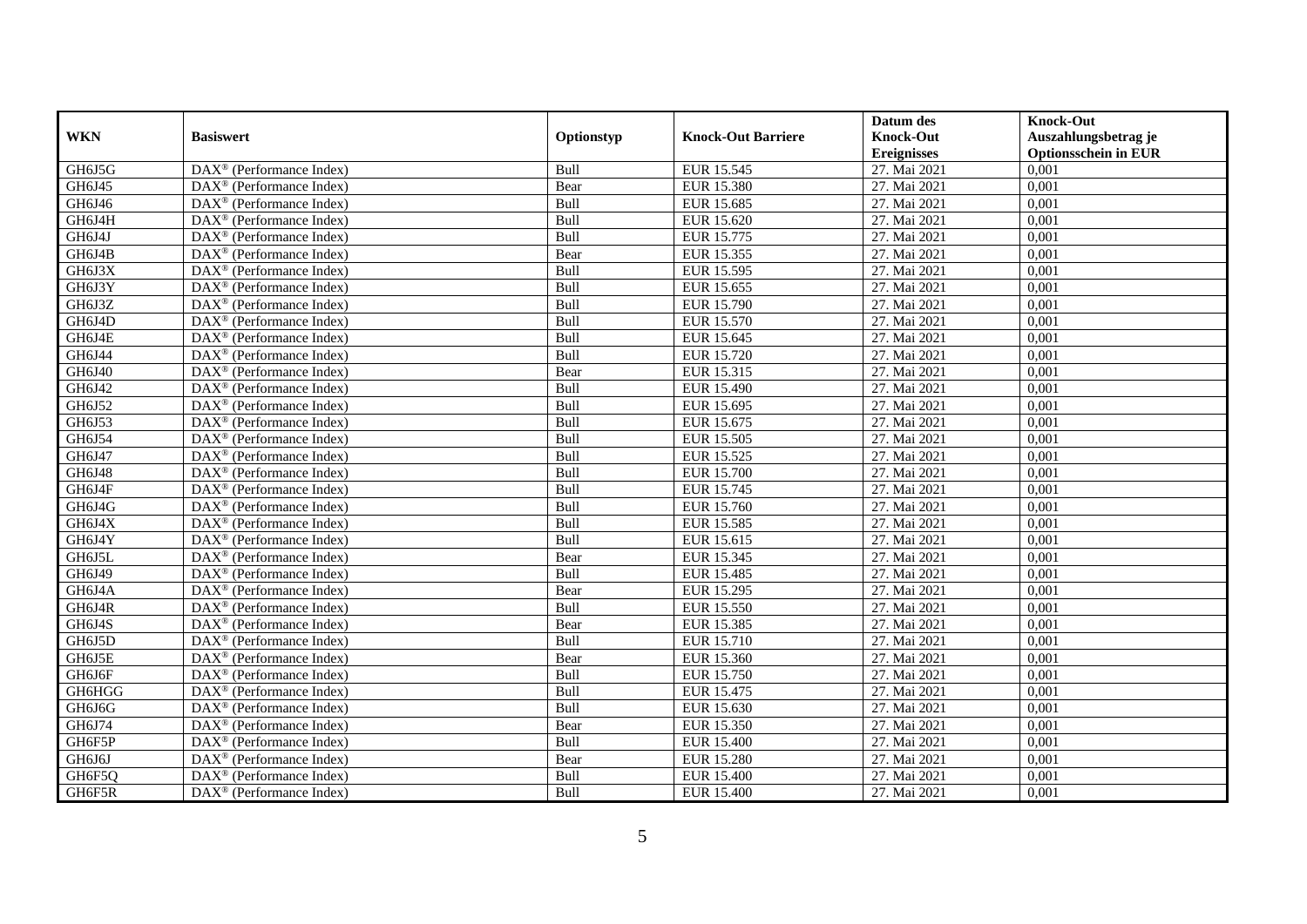|               |                                                       |             |                           | Datum des          | <b>Knock-Out</b>            |
|---------------|-------------------------------------------------------|-------------|---------------------------|--------------------|-----------------------------|
| <b>WKN</b>    | <b>Basiswert</b>                                      | Optionstyp  | <b>Knock-Out Barriere</b> | <b>Knock-Out</b>   | Auszahlungsbetrag je        |
|               |                                                       |             |                           | <b>Ereignisses</b> | <b>Optionsschein in EUR</b> |
| <b>GH6J88</b> | DAX <sup>®</sup> (Performance Index)                  | Bear        | EUR 15.195                | 27. Mai 2021       | 0,001                       |
| GH6F5S        | $DAX^{\circledast}$ (Performance Index)               | Bull        | <b>EUR 15.400</b>         | 27. Mai 2021       | 0,001                       |
| GH6J57        | $DAX^{\circledcirc}$ (Performance Index)              | Bull        | EUR 15.670                | 27. Mai 2021       | 0,001                       |
| GH6F5T        | $\text{DAX}^{\otimes}$ (Performance Index)            | Bull        | EUR 15.400                | 27. Mai 2021       | 0,001                       |
| GH6J5V        | DAX <sup>®</sup> (Performance Index)                  | <b>Bull</b> | <b>EUR 15.780</b>         | 27. Mai 2021       | 0,001                       |
| GH6J5W        | $DAX^{\circledR}$ (Performance Index)                 | Bull        | EUR 15.665                | 27. Mai 2021       | 0,001                       |
| GH6J4K        | $\overline{\text{DAX}^{\otimes}}$ (Performance Index) | <b>Bull</b> | EUR 15.575                | 27. Mai 2021       | 0,001                       |
| GH6J4L        | DAX <sup>®</sup> (Performance Index)                  | Bull        | <b>EUR 15.680</b>         | 27. Mai 2021       | 0,001                       |
| GH6J6A        | DAX <sup>®</sup> (Performance Index)                  | Bull        | EUR 15.555                | 27. Mai 2021       | 0,001                       |
| GH6BTY        | Airbus SE                                             | Bear        | EUR 100,41356676          | 27. Mai 2021       | 0,001                       |
| GH6BTZ        | Airbus SE                                             | Bear        | EUR 100,89320167          | 27. Mai 2021       | 0,001                       |
| GH6BU1        | Airbus SE                                             | Bear        | EUR 101,36284418          | 27. Mai 2021       | 0,001                       |
| GH6BTT        | Airbus SE                                             | Bear        | EUR 98,97466203           | 27. Mai 2021       | 0,001                       |
| GH6BTX        | Airbus SE                                             | Bear        | EUR 99,93393185           | 27. Mai 2021       | 0.001                       |
| GH6BVS        | Airbus SE                                             | Bear        | EUR 102,32211401          | 27. Mai 2021       | 0,001                       |
| GH6BTU        | Airbus SE                                             | Bear        | EUR 99,45429694           | 27. Mai 2021       | 0,001                       |
| GH6BU2        | Airbus SE                                             | Bear        | EUR 101,8424791           | 27. Mai 2021       | 0,001                       |
| GH6J6X        | DAX <sup>®</sup> (Performance Index)                  | Bear        | EUR 15.230                | 27. Mai 2021       | 0,001                       |
| GH6J6Y        | $DAX^{\circledcirc}$ (Performance Index)              | Bear        | EUR 15.285                | 27. Mai 2021       | 0,001                       |
| GH6J4Q        | $DAX^{\circledast}$ (Performance Index)               | Bull        | EUR 15.715                | 27. Mai 2021       | 0,001                       |
| GH6J6D        | $\text{DAX}^{\otimes}$ (Performance Index)            | Bear        | EUR 15.365                | 27. Mai 2021       | 0,001                       |
| GH6J6E        | $DAX^{\circledcirc}$ (Performance Index)              | <b>Bull</b> | EUR 15.600                | 27. Mai 2021       | 0,001                       |
| GH6J71        | $DAX^{\circledR}$ (Performance Index)                 | Bear        | EUR 15.245                | 27. Mai 2021       | 0,001                       |
| GH6J72        | $DAX^{\circledR}$ (Performance Index)                 | Bear        | <b>EUR 15.180</b>         | 27. Mai 2021       | 0,001                       |
| GH6J67        | $DAX^{\circledcirc}$ (Performance Index)              | Bear        | <b>EUR 15.300</b>         | 27. Mai 2021       | 0,001                       |
| GH6J68        | $DAX^{\circledast}$ (Performance Index)               | Bull        | EUR 15.520                | 27. Mai 2021       | 0,001                       |
| GH6J6W        | $\overline{\text{DAX}^{\otimes}}$ (Performance Index) | Bear        | EUR 15.225                | 27. Mai 2021       | 0,001                       |
| GH6JA9        | DAX <sup>®</sup> (Performance Index)                  | Bull        | EUR 15.725                | 27. Mai 2021       | 0,001                       |
| GH6JAA        | $DAX^{\circledast}$ (Performance Index)               | Bull        | <b>EUR 15.590</b>         | 27. Mai 2021       | 0,001                       |
| GH6J62        | $\text{DAX}^{\textcircled{}}$ (Performance Index)     | <b>Bull</b> | EUR 15.705                | 27. Mai 2021       | 0,001                       |
| GH6J4Z        | $DAX^{\circledR}$ (Performance Index)                 | Bear        | EUR 15.405                | 27. Mai 2021       | 0,001                       |
| GH6J50        | DAX <sup>®</sup> (Performance Index)                  | Bear        | EUR 15.320                | 27. Mai 2021       | 0,001                       |
| GH6J5M        | $DAX^{\circledR}$ (Performance Index)                 | Bull        | EUR 15.560                | 27. Mai 2021       | 0,001                       |
| GH6J5N        | DAX <sup>®</sup> (Performance Index)                  | Bull        | EUR 15.765                | 27. Mai 2021       | 0,001                       |
| GH6J5P        | $\text{DAX}^{\circledast}$ (Performance Index)        | Bear        | EUR 15.420                | 27. Mai 2021       | 0,001                       |
| GH6J6P        | $DAX^{\circledast}$ (Performance Index)               | Bear        | EUR 15.290                | 27. Mai 2021       | 0,001                       |
| GH6J6Q        | $DAX^{\circledast}$ (Performance Index)               | Bear        | EUR 15.310                | 27. Mai 2021       | 0,001                       |
| GH6J6R        | $\text{DAX}^{\textcircled{}}$ (Performance Index)     | Bear        | EUR 15.275                | 27. Mai 2021       | 0,001                       |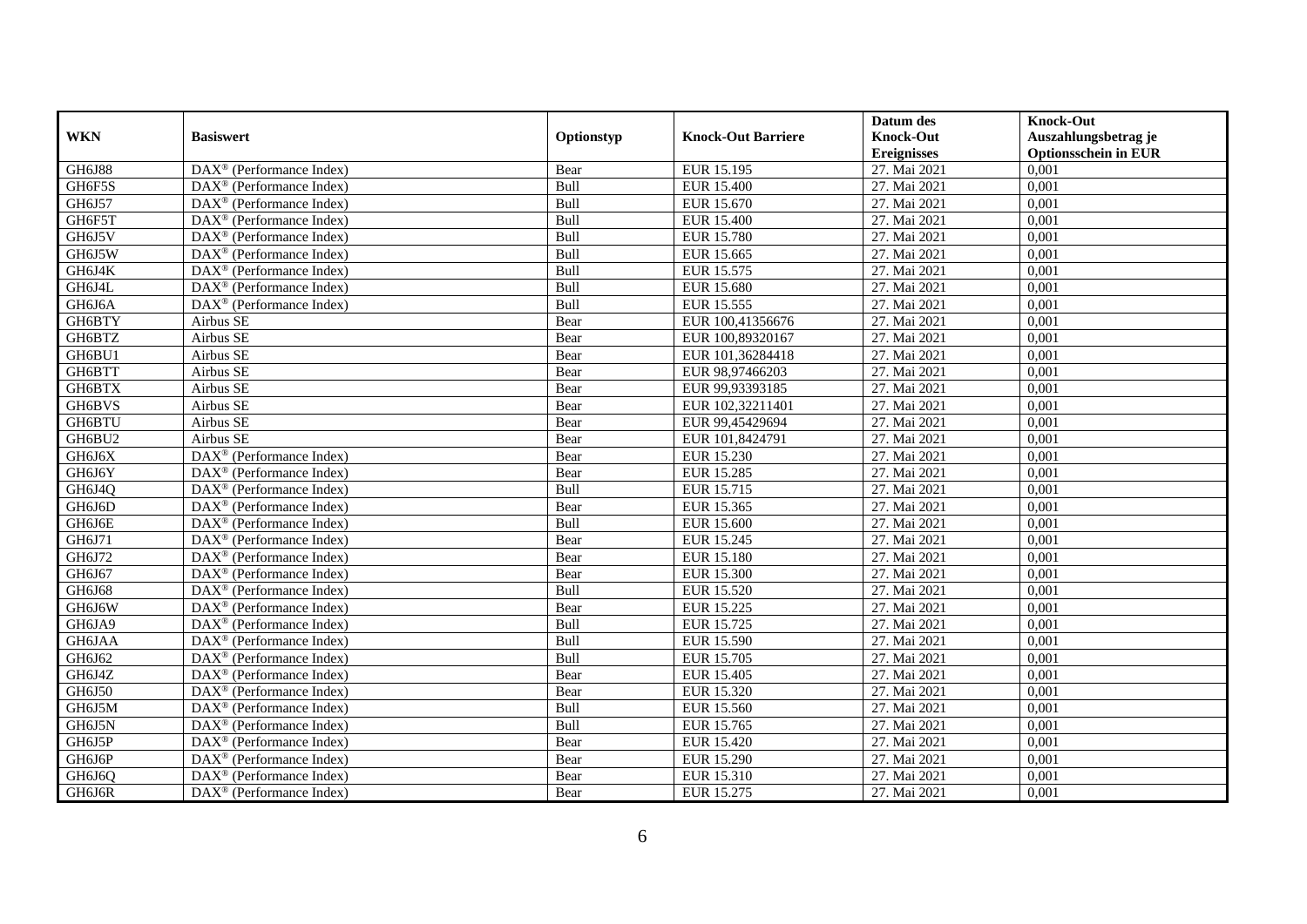|            |                                                              |             |                           | Datum des          | <b>Knock-Out</b>            |
|------------|--------------------------------------------------------------|-------------|---------------------------|--------------------|-----------------------------|
| <b>WKN</b> | <b>Basiswert</b>                                             | Optionstyp  | <b>Knock-Out Barriere</b> | <b>Knock-Out</b>   | Auszahlungsbetrag je        |
|            |                                                              |             |                           | <b>Ereignisses</b> | <b>Optionsschein in EUR</b> |
| GH6J7D     | $\overline{\text{DAX}^{\otimes}}$ (Performance Index)        | Bear        | EUR 15.210                | 27. Mai 2021       | 0,001                       |
| GH6FF7     | $DAX^{\circledast}$ (Performance Index)                      | Bull        | EUR 15.400,75161928       | 27. Mai 2021       | 0,001                       |
| GH6J63     | DAX <sup>®</sup> (Performance Index)                         | Bear        | EUR 15.390                | 27. Mai 2021       | 0,001                       |
| GH6J64     | $\text{DAX}^{\otimes}$ (Performance Index)                   | Bull        | EUR 15.730                | 27. Mai 2021       | 0,001                       |
| GH6J56     | DAX <sup>®</sup> (Performance Index)                         | Bear        | EUR 15.335                | 27. Mai 2021       | 0,001                       |
| GH6J5T     | $\text{DAX}^{\textcircled{}}$ (Performance Index)            | Bear        | EUR 15.325                | 27. Mai 2021       | 0,001                       |
| GH6J5U     | $DAX^{\circledast}$ (Performance Index)                      | <b>Bull</b> | EUR 15.605                | 27. Mai 2021       | 0,001                       |
| GH6J7H     | $DAX^{\circledR}$ (Performance Index)                        | Bear        | EUR 15.190                | 27. Mai 2021       | 0,001                       |
| GH6J7J     | $DAX^{\circledR}$ (Performance Index)                        | Bear        | <b>EUR 15.205</b>         | 27. Mai 2021       | 0,001                       |
| GH6JAY     | $DAX^{\circledR}$ (Performance Index)                        | Bull        | EUR 15.515                | 27. Mai 2021       | 0,001                       |
| GH6J41     | $\overline{\text{DAX}}^{\textcircled{}}$ (Performance Index) | Bear        | <b>EUR 15.425</b>         | 27. Mai 2021       | 0,001                       |
| GH6J5Q     | $\overline{\text{DAX}^{\otimes}}$ (Performance Index)        | Bull        | EUR 15.690                | 27. Mai 2021       | 0,001                       |
| GH6J5R     | $DAX^{\circledast}$ (Performance Index)                      | Bear        | EUR 15.340                | 27. Mai 2021       | 0,001                       |
| GH6J5S     | DAX <sup>®</sup> (Performance Index)                         | Bull        | EUR 15.495                | 27. Mai 2021       | 0,001                       |
| GH6J6S     | $\text{DAX}^{\otimes}$ (Performance Index)                   | Bear        | EUR 15.250                | 27. Mai 2021       | 0,001                       |
| GH6J6T     | DAX <sup>®</sup> (Performance Index)                         | Bear        | EUR 15.270                | 27. Mai 2021       | 0,001                       |
| GH6J6U     | $DAX^{\circledast}$ (Performance Index)                      | Bear        | <b>EUR 15.240</b>         | 27. Mai 2021       | 0,001                       |
| GH6J7F     | $\overline{\text{DAX}^{\otimes}}$ (Performance Index)        | Bear        | EUR 15.200                | 27. Mai 2021       | 0.001                       |
| GH6J7G     | $\text{DAX}^{\otimes}$ (Performance Index)                   | Bear        | EUR 15.215                | 27. Mai 2021       | 0,001                       |
| GH6J59     | DAX <sup>®</sup> (Performance Index)                         | Bull        | EUR 15.785                | 27. Mai 2021       | 0,001                       |
| GH6J5A     | DAX <sup>®</sup> (Performance Index)                         | Bull        | EUR 15.610                | 27. Mai 2021       | 0,001                       |
| GH6J5X     | $\overline{\text{DAX}^{\otimes}}$ (Performance Index)        | Bear        | <b>EUR 15.410</b>         | 27. Mai 2021       | 0,001                       |
| GH6J5Y     | $\text{DAX}^{\textcircled{}}$ (Performance Index)            | Bull        | EUR 15.635                | 27. Mai 2021       | 0,001                       |
| GH6J4M     | DAX <sup>®</sup> (Performance Index)                         | Bull        | EUR 15.770                | 27. Mai 2021       | 0,001                       |
| GH6J4N     | DAX <sup>®</sup> (Performance Index)                         | Bull        | EUR 15.535                | 27. Mai 2021       | 0,001                       |
| GH6J6B     | DAX <sup>®</sup> (Performance Index)                         | Bear        | EUR 15.375                | 27. Mai 2021       | 0,001                       |
| GH6J6C     | $DAX^{\circledast}$ (Performance Index)                      | Bear        | EUR 15.395                | 27. Mai 2021       | 0,001                       |
| GH6J6Z     | $DAX^{\circledcirc}$ (Performance Index)                     | Bear        | EUR 15.220                | 27. Mai 2021       | 0,001                       |
| GH6J70     | $DAX^{\circledR}$ (Performance Index)                        | Bear        | EUR 15.235                | 27. Mai 2021       | 0,001                       |
| GH6J65     | $DAX^{\circledR}$ (Performance Index)                        | Bull        | <b>EUR 15.500</b>         | 27. Mai 2021       | 0,001                       |
| GH6J66     | DAX <sup>®</sup> (Performance Index)                         | Bear        | EUR 15.370                | 27. Mai 2021       | 0,001                       |
| GH6J8J     | $\text{DAX}^{\otimes}$ (Performance Index)                   | Bull        | EUR 15.625                | 27. Mai 2021       | 0,001                       |
| GH6J4V     | $\overline{\text{DAX}^{\otimes}}$ (Performance Index)        | Bull        | EUR 15.565                | 27. Mai 2021       | 0,001                       |
| GH6J4W     | $\text{DAX}^{\textcircled{}}$ (Performance Index)            | Bull        | <b>EUR 15.540</b>         | 27. Mai 2021       | 0,001                       |
| GH6J5H     | $\text{DAX}^{\otimes}$ (Performance Index)                   | <b>Bull</b> | EUR 15.755                | 27. Mai 2021       | 0,001                       |
| GH6J5J     | $\text{DAX}^{\otimes}$ (Performance Index)                   | Bear        | EUR 15.330                | 27. Mai 2021       | 0,001                       |
| GH6J6K     | $DAX^{\circledast}$ (Performance Index)                      | Bull        | EUR 15.660                | 27. Mai 2021       | 0,001                       |
| GH6J6L     | $\text{DAX}^{\circledast}$ (Performance Index)               | Bear        | EUR 15.260                | 27. Mai 2021       | 0,001                       |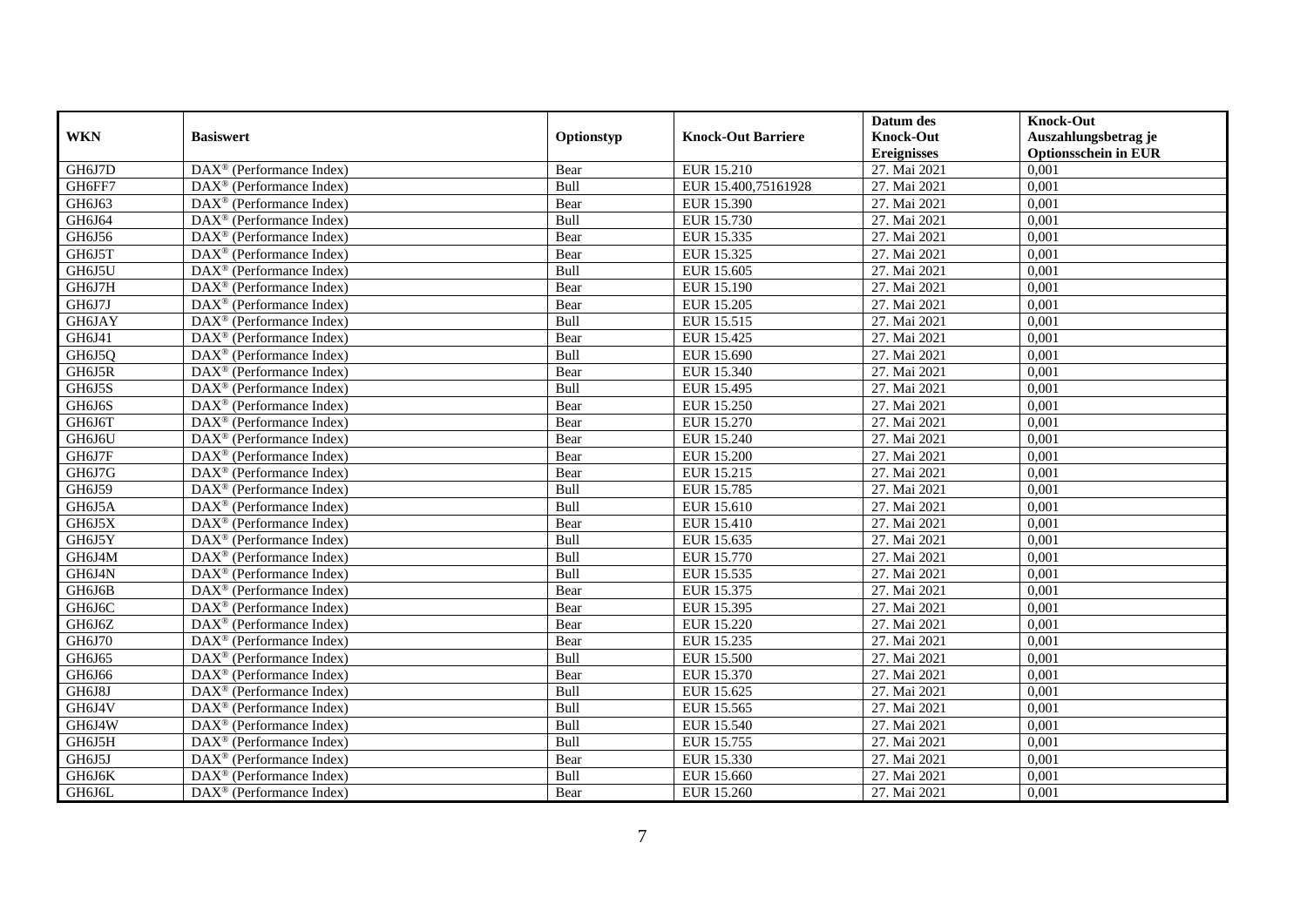|               |                                                       |             |                           | Datum des          | <b>Knock-Out</b>            |
|---------------|-------------------------------------------------------|-------------|---------------------------|--------------------|-----------------------------|
| <b>WKN</b>    | <b>Basiswert</b>                                      | Optionstyp  | <b>Knock-Out Barriere</b> | <b>Knock-Out</b>   | Auszahlungsbetrag je        |
|               |                                                       |             |                           | <b>Ereignisses</b> | <b>Optionsschein in EUR</b> |
| GH6J77        | DAX <sup>®</sup> (Performance Index)                  | Bear        | <b>EUR 15.400</b>         | 27. Mai 2021       | 0,001                       |
| GH6J78        | $DAX^{\circledast}$ (Performance Index)               | Bear        | <b>EUR 15.185</b>         | 27. Mai 2021       | 0,001                       |
| GH6J6M        | $DAX^{\circledcirc}$ (Performance Index)              | Bull        | EUR 15.640                | 27. Mai 2021       | 0,001                       |
| GH6J6N        | $DAX^{\circledast}$ (Performance Index)               | Bear        | EUR 15.255                | 27. Mai 2021       | 0,001                       |
| GH6J79        | DAX <sup>®</sup> (Performance Index)                  | <b>Bull</b> | EUR 15.650                | 27. Mai 2021       | 0,001                       |
| GH6J7A        | $DAX^{\circledR}$ (Performance Index)                 | Bear        | EUR 15.265                | 27. Mai 2021       | 0,001                       |
| GH6J5B        | $DAX^{\circledR}$ (Performance Index)                 | Bear        | EUR 15.305                | 27. Mai 2021       | 0,001                       |
| GH6J5C        | DAX <sup>®</sup> (Performance Index)                  | <b>Bull</b> | <b>EUR 15.580</b>         | 27. Mai 2021       | 0,001                       |
| GH6J5Z        | DAX <sup>®</sup> (Performance Index)                  | Bull        | EUR 15.735                | 27. Mai 2021       | 0,001                       |
| GH6J60        | DAX <sup>®</sup> (Performance Index)                  | Bull        | EUR 15.530                | 27. Mai 2021       | 0,001                       |
| GH60Y7        | Bayer AG                                              | Bull        | EUR 53,71918887           | 27. Mai 2021       | 0,001                       |
| GH60Z2        | Bayer AG                                              | Bull        | EUR 53,43867091           | 27. Mai 2021       | 0,001                       |
| GH60Y9        | Bayer AG                                              | <b>Bull</b> | EUR 53,16817144           | 27. Mai 2021       | 0,001                       |
| <b>GH341F</b> | $K+SAG$                                               | Bear        | EUR 10,94295757           | 27. Mai 2021       | 0.001                       |
| GH6F63        | $DAX^{\circledR}$ (Performance Index)                 | Bull        | EUR 15.375                | 27. Mai 2021       | 0,001                       |
| GH6FFC        | DAX <sup>®</sup> (Performance Index)                  | Bull        | EUR 15.369,58951165       | 27. Mai 2021       | 0,001                       |
| GH6F64        | DAX <sup>®</sup> (Performance Index)                  | Bull        | EUR 15.375                | 27. Mai 2021       | 0,001                       |
| GH5CQK        | Wacker Chemie AG                                      | Bear        | EUR 139,32994244          | 27. Mai 2021       | 0,001                       |
| GF71X0        | Airbus SE                                             | Bear        | EUR 104,04504731          | 27. Mai 2021       | 0,001                       |
| GH6FFD        | DAX <sup>®</sup> (Performance Index)                  | Bull        | EUR 15.377,38003856       | 27. Mai 2021       | 0,001                       |
| GH6F65        | DAX <sup>®</sup> (Performance Index)                  | Bull        | EUR 15.375                | 27. Mai 2021       | 0,001                       |
| GH60XG        | $K+SAG$                                               | Bear        | EUR 11,07734117           | 27. Mai 2021       | 0,001                       |
| GH5CNT        | Wacker Chemie AG                                      | Bear        | EUR 141,27993658          | 27. Mai 2021       | 0,001                       |
| GH6FFA        | $DAX^{\circledR}$ (Performance Index)                 | Bull        | EUR 15.361,80898542       | 27. Mai 2021       | 0,001                       |
| GH6F66        | $DAX^{\circledcirc}$ (Performance Index)              | Bull        | EUR 15.375                | 27. Mai 2021       | 0,001                       |
| GH5CQJ        | Wacker Chemie AG                                      | Bear        | EUR 140,63325485          | 27. Mai 2021       | 0,001                       |
| GH6F5X        | $\overline{\text{DAX}^{\otimes}}$ (Performance Index) | Bull        | EUR 15.390                | 27. Mai 2021       | 0,001                       |
| GH6FFB        | DAX <sup>®</sup> (Performance Index)                  | Bull        | EUR 15.392,96109237       | 27. Mai 2021       | 0,001                       |
| GH6F5Y        | $DAX^{\circledast}$ (Performance Index)               | Bull        | EUR 15.390                | 27. Mai 2021       | 0.001                       |
| GH6FF9        | $\text{DAX}^{\textcircled{}}$ (Performance Index)     | <b>Bull</b> | EUR 15.385,16056479       | 27. Mai 2021       | 0,001                       |
| GH55XR        | Airbus SE                                             | Bear        | EUR 103,36192154          | 27. Mai 2021       | 0,001                       |
| GH6F61        | DAX <sup>®</sup> (Performance Index)                  | Bull        | <b>EUR 15.380</b>         | 27. Mai 2021       | 0,001                       |
| <b>GH341L</b> | $K+SAG$                                               | Bear        | EUR 11,01190514           | 27. Mai 2021       | 0,001                       |
| GH6F62        | DAX <sup>®</sup> (Performance Index)                  | Bull        | EUR 15.375                | 27. Mai 2021       | 0,001                       |
| GH5CNQ        | Wacker Chemie AG                                      | Bear        | EUR 139,98657307          | 27. Mai 2021       | 0,001                       |
| GH6F5V        | $DAX^{\circledast}$ (Performance Index)               | Bull        | EUR 15.390                | 27. Mai 2021       | 0,001                       |
| GH6F5W        | $DAX^{\circledast}$ (Performance Index)               | Bull        | EUR 15.390                | 27. Mai 2021       | 0,001                       |
| GH6F6B        | $\text{DAX}^{\circledast}$ (Performance Index)        | Bull        | EUR 15.370                | 27. Mai 2021       | 0,001                       |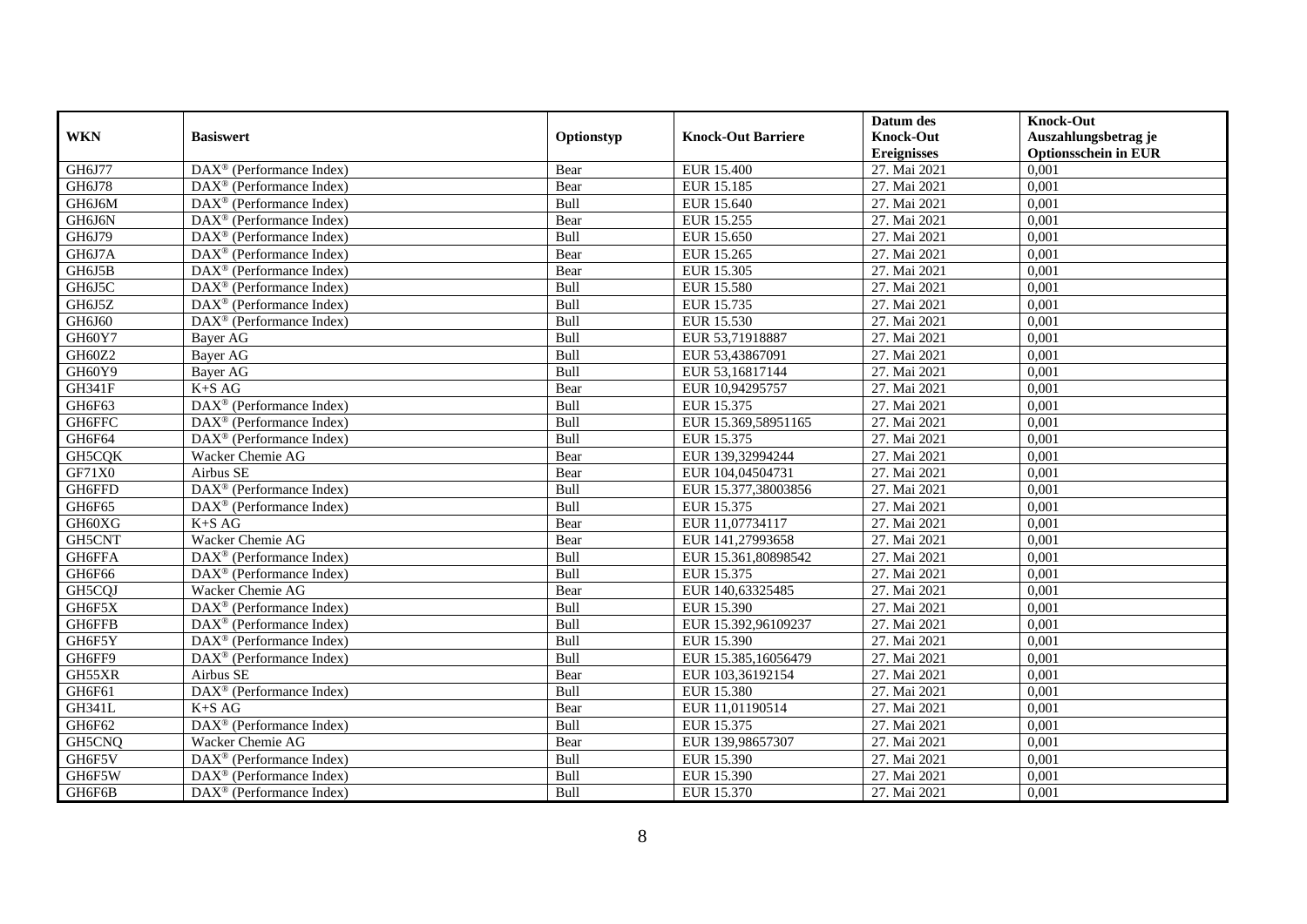|            |                                                            |             |                           | Datum des          | <b>Knock-Out</b>            |
|------------|------------------------------------------------------------|-------------|---------------------------|--------------------|-----------------------------|
| <b>WKN</b> | <b>Basiswert</b>                                           | Optionstyp  | <b>Knock-Out Barriere</b> | <b>Knock-Out</b>   | Auszahlungsbetrag je        |
|            |                                                            |             |                           | <b>Ereignisses</b> | <b>Optionsschein in EUR</b> |
| GH55XT     | Airbus SE                                                  | Bear        | EUR 102,87403655          | 27. Mai 2021       | 0,001                       |
| GH6F5Z     | $\overline{\text{DAX}^{\otimes}}$ (Performance Index)      | Bull        | <b>EUR 15.380</b>         | 27. Mai 2021       | 0,001                       |
| GH6F60     | DAX <sup>®</sup> (Performance Index)                       | Bull        | <b>EUR 15.380</b>         | 27. Mai 2021       | 0,001                       |
| GH6JW3     | Experian plc                                               | Bull        | GBP 27,14                 | 27. Mai 2021       | 0,001                       |
| GH6F5U     | DAX <sup>®</sup> (Performance Index)                       | Bull        | <b>EUR 15.390</b>         | 27. Mai 2021       | 0,001                       |
| GH6F67     | $\overline{\text{DAX}^{\otimes}}$ (Performance Index)      | Bull        | EUR 15.370                | 27. Mai 2021       | 0,001                       |
| GH6F68     | $DAX^{\circledast}$ (Performance Index)                    | Bull        | EUR 15.370                | 27. Mai 2021       | 0,001                       |
| GH6F69     | $DAX^{\circledR}$ (Performance Index)                      | Bull        | EUR 15.370                | 27. Mai 2021       | 0,001                       |
| GH6F6A     | $DAX^{\circledR}$ (Performance Index)                      | Bull        | EUR 15.370                | 27. Mai 2021       | 0,001                       |
| GH6JS8     | Telefonica S.A.                                            | <b>Bear</b> | <b>EUR 4,13</b>           | 27. Mai 2021       | 0,001                       |
| GH2PHG     | Münchener Rückversicherungs-Gesellschaft AG                | Bull        | EUR 232,33843046          | 27. Mai 2021       | 0,001                       |
| GH6JS2     | Telefonica S.A.                                            | Bear        | <b>EUR 4,17</b>           | 27. Mai 2021       | 0,001                       |
| GH6JME     | Compagnie Financiere Richemont SA                          | Bear        | CHF 104,11                | 27. Mai 2021       | 0,001                       |
| GH6JMF     | Compagnie Financiere Richemont SA                          | Bear        | CHF 105,6                 | 27. Mai 2021       | 0,001                       |
| GH6JMJ     | Compagnie Financiere Richemont SA                          | Bear        | CHF 104,85                | 27. Mai 2021       | 0,001                       |
| GH6JMC     | Compagnie Financiere Richemont SA                          | Bear        | CHF 103,37                | 27. Mai 2021       | 0,001                       |
| GH6JR1     | <b>Imperial Brands PLC</b>                                 | Bull        | GBP 16,45                 | 27. Mai 2021       | 0,001                       |
| GH60YC     | <b>Baver AG</b>                                            | <b>Bull</b> | EUR 52,62717253           | 27. Mai 2021       | 0,001                       |
| GH60YD     | <b>Bayer AG</b>                                            | Bull        | EUR 52,08617362           | 27. Mai 2021       | 0,001                       |
| GH60YA     | <b>Bayer AG</b>                                            | Bull        | EUR 52,897672             | 27. Mai 2021       | 0,001                       |
| GH60YB     | <b>Bayer AG</b>                                            | Bull        | EUR 52,35667307           | 27. Mai 2021       | 0,001                       |
| GH6FFR     | DAX <sup>®</sup> (Performance Index)                       | Bull        | EUR 15.353,99845716       | 27. Mai 2021       | 0,001                       |
| GH6D1A     | $\overline{\text{MD}}$ AX <sup>®</sup> (Performance Index) | Bear        | EUR 32.971,14366251       | 27. Mai 2021       | 0,001                       |
| GH6728     | TeamViewer AG                                              | Bear        | EUR 32,785                | 27. Mai 2021       | 0,001                       |
| GH6JT1     | Sodexo S.A.                                                | Bear        | <b>EUR 79,5</b>           | 27. Mai 2021       | 0,001                       |
| GH6F6C     | DAX <sup>®</sup> (Performance Index)                       | Bull        | EUR 15.360                | 27. Mai 2021       | 0,001                       |
| GH6F6D     | DAX <sup>®</sup> (Performance Index)                       | Bull        | EUR 15.360                | 27. Mai 2021       | 0,001                       |
| GH6F6E     | $DAX^{\circledR}$ (Performance Index)                      | Bull        | EUR 15.360                | 27. Mai 2021       | 0,001                       |
| GH6F6F     | $DAX^{\circledR}$ (Performance Index)                      | Bull        | EUR 15.360                | 27. Mai 2021       | 0,001                       |
| GH6F6G     | $DAX^{\circledR}$ (Performance Index)                      | Bull        | EUR 15.360                | 27. Mai 2021       | 0,001                       |
| GH1PU3     | Aalberts Industries N.V.                                   | Bear        | EUR 46,93917899           | 27. Mai 2021       | 0,001                       |
| GH18GX     | $K+SAG$                                                    | Bear        | EUR 11,16246388           | 27. Mai 2021       | 0,001                       |
| GH5CNS     | Wacker Chemie AG                                           | Bear        | EUR 141,93656728          | 27. Mai 2021       | 0,001                       |
| GH6JYX     | Moncler S.p.A                                              | Bear        | <b>EUR 56,05</b>          | 27. Mai 2021       | 0,001                       |
| GH60WD     | $K+SAG$                                                    | Bear        | EUR 11,24684143           | 27. Mai 2021       | 0,001                       |
| GH6JRF     | <b>Imperial Brands PLC</b>                                 | Bull        | GBP 16,31                 | 27. Mai 2021       | 0,001                       |
| GH64A3     | Schindler Holding AG                                       | Bear        | CHF 266,32180922          | 27. Mai 2021       | 0,001                       |
| GH47VY     | Deutsche Post AG                                           | Bear        | EUR 54,46996424           | 27. Mai 2021       | 0,001                       |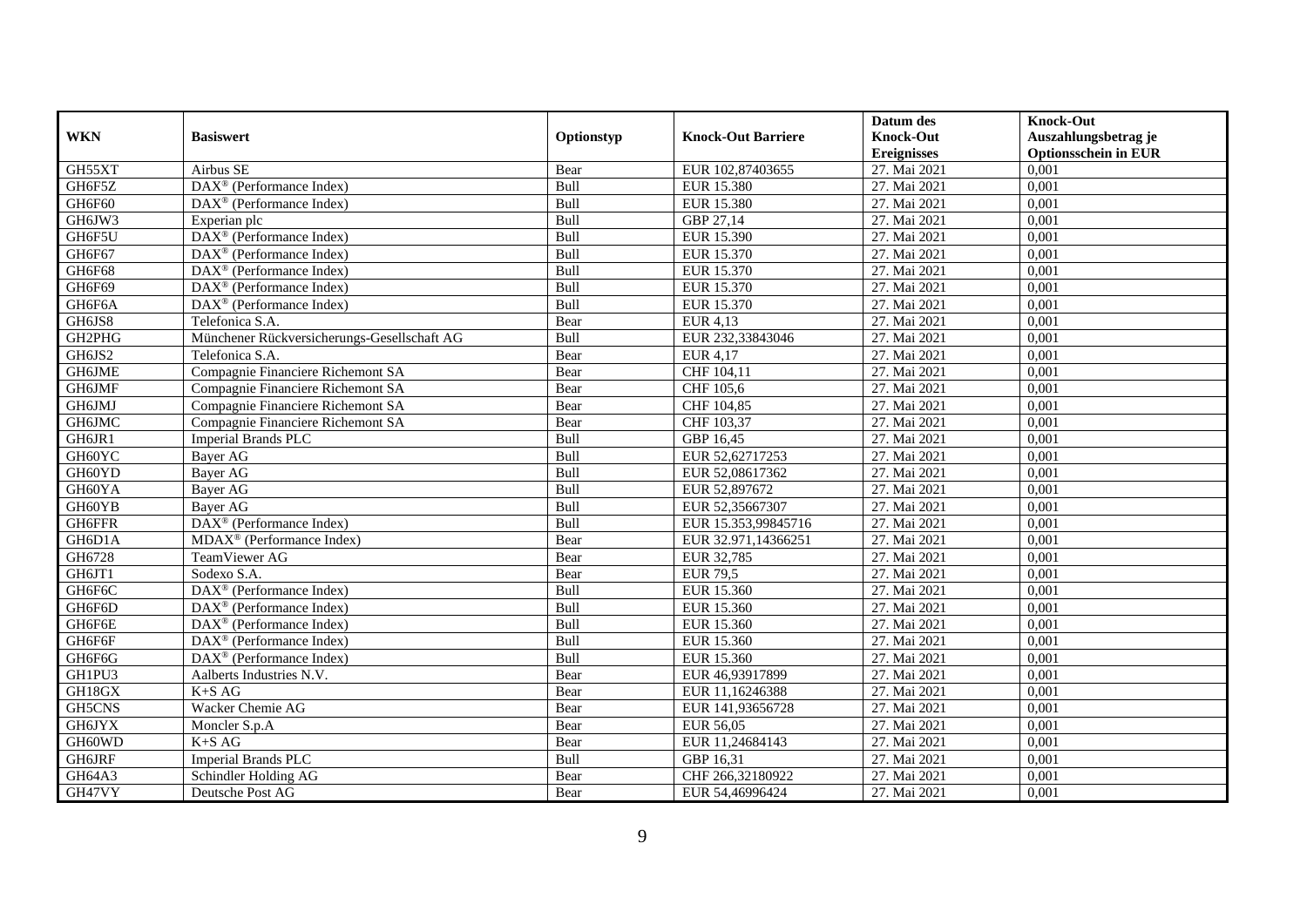|               |                                                          |            |                           | Datum des          | <b>Knock-Out</b>            |
|---------------|----------------------------------------------------------|------------|---------------------------|--------------------|-----------------------------|
| <b>WKN</b>    | <b>Basiswert</b>                                         | Optionstyp | <b>Knock-Out Barriere</b> | <b>Knock-Out</b>   | Auszahlungsbetrag je        |
|               |                                                          |            |                           | <b>Ereignisses</b> | <b>Optionsschein in EUR</b> |
| GH60QL        | <b>NESTE OYJ</b>                                         | Bear       | EUR 53,69656598           | 27. Mai 2021       | 0,001                       |
| GH1DQA        | CAC 40 <sup>®</sup> Index                                | Bear       | EUR 6.422,83              | 27. Mai 2021       | 0,001                       |
| GH5RRJ        | Moncler S.p.A                                            | Bear       | EUR 57,15919764           | 27. Mai 2021       | 0,001                       |
| GH4MNC        | LVMH Moët Hennessy Louis Vuitton SE                      | Bear       | EUR 646,77850792          | 27. Mai 2021       | 0.001                       |
| GF8EXH        | Airbus SE                                                | Bear       | EUR 105,13627015          | 27. Mai 2021       | 0,001                       |
| GH6J6H        | DAX <sup>®</sup> (Performance Index)                     | Bear       | <b>EUR 15.440</b>         | 27. Mai 2021       | 0,001                       |
| <b>GF8B01</b> | Airbus SE                                                | Bear       | EUR 105,9669344           | 27. Mai 2021       | 0,001                       |
| GH6J58        | DAX <sup>®</sup> (Performance Index)                     | Bear       | EUR 15.435                | 27. Mai 2021       | 0,001                       |
| GH2A0G        | Airbus SE                                                | Bear       | EUR 106,69051356          | 27. Mai 2021       | 0,001                       |
| GH1DMZ        | CAC 40 <sup>®</sup> Index                                | Bear       | EUR 6.436,74              | 27. Mai 2021       | 0.001                       |
| GH6D18        | $MDAX^{\circledR}$ (Performance Index)                   | Bear       | EUR 33.003,12465467       | 27. Mai 2021       | 0,001                       |
| GH6J69        | $\overline{\text{DAX}^{\otimes}}$ (Performance Index)    | Bear       | <b>EUR 15.450</b>         | 27. Mai 2021       | 0,001                       |
| GH1DQ3        | $CAC 40$ <sup>®</sup> Index                              | Bear       | EUR 6.429,77              | 27. Mai 2021       | 0,001                       |
| GH6J4C        | $DAX^{\otimes}$ (Performance Index)                      | Bear       | EUR 15.430                | 27. Mai 2021       | 0,001                       |
| GH6J55        | DAX <sup>®</sup> (Performance Index)                     | Bear       | EUR 15.445                | 27. Mai 2021       | 0,001                       |
| GH6JND        | Hermes International                                     | Bear       | EUR 1.135,01              | 27. Mai 2021       | 0,001                       |
| GH6CV5        | CAC 40 <sup>®</sup> Index                                | Bear       | EUR 6.446,01              | 27. Mai 2021       | 0,001                       |
| GB59TS        | $CAC 40$ <sup>®</sup> Index                              | Bear       | EUR 6.447.49              | 27. Mai 2021       | 0,001                       |
| GH6J99        | DAX <sup>®</sup> (Performance Index)/ X-DAX <sup>®</sup> | Bear       | EUR 15.465                | 27. Mai 2021       | 0,001                       |
| GH6HG6        | $DAX^{\circledast}$ (Performance Index)                  | Bear       | <b>EUR 15.480</b>         | 27. Mai 2021       | 0,001                       |
| GH6J4P        | DAX <sup>®</sup> (Performance Index)                     | Bear       | <b>EUR 15.470</b>         | 27. Mai 2021       | 0,001                       |
| <b>GH6HGD</b> | $\overline{\text{DAX}^{\otimes}}$ (Performance Index)    | Bear       | EUR 15.475                | 27. Mai 2021       | 0,001                       |
| GH6JAB        | DAX <sup>®</sup> (Performance Index)/ X-DAX <sup>®</sup> | Bear       | <b>EUR 15.480</b>         | 27. Mai 2021       | 0,001                       |
| GH55XC        | Bayerische Motoren Werke AG (BMW)                        | Bear       | EUR 87,18719833           | 27. Mai 2021       | 0,001                       |
| GH60WA        | $K+SAG$                                                  | Bear       | EUR 11,30666508           | 27. Mai 2021       | 0,001                       |
| GH6J7X        | DAX <sup>®</sup> (Performance Index)                     | Bear       | <b>EUR 15.480</b>         | 27. Mai 2021       | 0,001                       |
| <b>GH1ZVK</b> | EURO STOXX <sup>®</sup> Banks (Price EUR) Index          | Bear       | EUR 98,19392654           | 27. Mai 2021       | 0,001                       |
| <b>GH6HGF</b> | $\overline{\text{DAX}^{\otimes}}$ (Performance Index)    | Bear       | EUR 15.475                | 27. Mai 2021       | 0,001                       |
| GH3NVZ        | Continental AG                                           | Bear       | EUR 120,57765919          | 27. Mai 2021       | 0,001                       |
| GH6J97        | DAX <sup>®</sup> (Performance Index)/ X-DAX <sup>®</sup> | Bear       | EUR 15.470                | 27. Mai 2021       | 0,001                       |
| GH6J61        | DAX <sup>®</sup> (Performance Index)                     | Bear       | EUR 15.465                | 27. Mai 2021       | 0,001                       |
| GH55WF        | Bayerische Motoren Werke AG (BMW)                        | Bear       | EUR 86,75905438           | 27. Mai 2021       | 0.001                       |
| GH5GWU        | ING Groep N.V.                                           | Bear       | EUR 11,3229513            | 27. Mai 2021       | 0,001                       |
| <b>GH6CUU</b> | $CAC 40$ <sup>®</sup> Index                              | Bear       | EUR 6.452,27              | 27. Mai 2021       | 0,001                       |
| <b>GH5LJU</b> | Porsche Automobil Holding SE                             | Bear       | EUR 89,17730368           | 27. Mai 2021       | 0,001                       |
| GH3NV2        | Continental AG                                           | Bear       | EUR 119,99146261          | 27. Mai 2021       | 0,001                       |
| GH6HG8        | DAX <sup>®</sup> (Performance Index)                     | Bear       | EUR 15.480                | 27. Mai 2021       | 0,001                       |
| GH6J98        | DAX <sup>®</sup> (Performance Index)/ X-DAX <sup>®</sup> | Bear       | EUR 15.475                | 27. Mai 2021       | 0,001                       |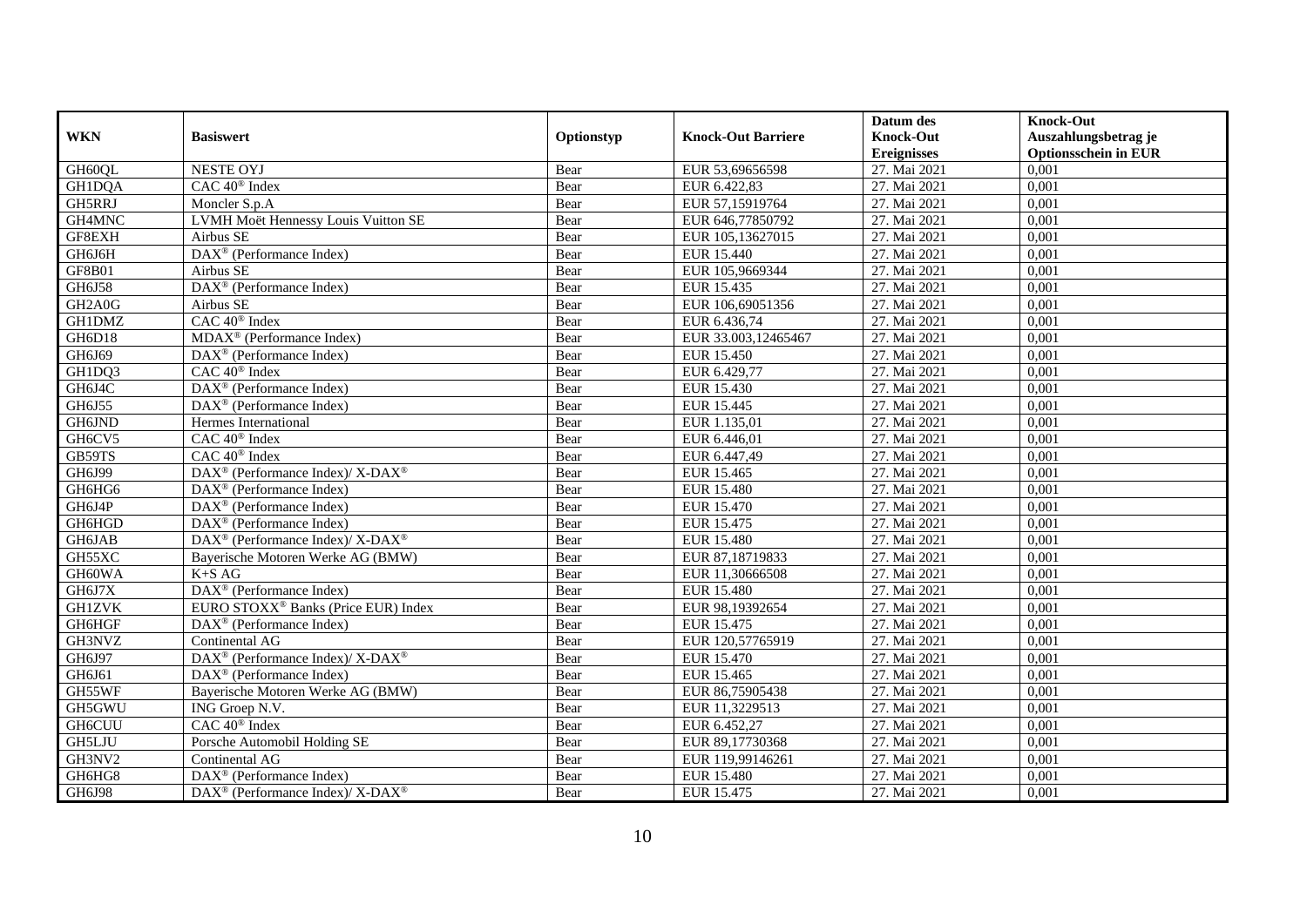|               |                                                               |            |                           | Datum des          | <b>Knock-Out</b>            |
|---------------|---------------------------------------------------------------|------------|---------------------------|--------------------|-----------------------------|
| <b>WKN</b>    | <b>Basiswert</b>                                              | Optionstyp | <b>Knock-Out Barriere</b> | <b>Knock-Out</b>   | Auszahlungsbetrag je        |
|               |                                                               |            |                           | <b>Ereignisses</b> | <b>Optionsschein in EUR</b> |
| GH6J51        | DAX <sup>®</sup> (Performance Index)                          | Bear       | EUR 15.460                | 27. Mai 2021       | 0,001                       |
| GH5GYH        | Volkswagen AG                                                 | Bear       | EUR 224,03502067          | 27. Mai 2021       | 0,001                       |
| <b>GH5LJP</b> | Porsche Automobil Holding SE                                  | Bear       | EUR 89,61615856           | 27. Mai 2021       | 0,001                       |
| GH6HGH        | DAX <sup>®</sup> (Performance Index)                          | Bear       | EUR 15.475                | 27. Mai 2021       | 0,001                       |
| GH6J43        | DAX <sup>®</sup> (Performance Index)                          | Bear       | EUR 15.455                | 27. Mai 2021       | 0,001                       |
| GH6HGB        | $\overline{\text{DAX}^{\otimes}}$ (Performance Index)         | Bear       | EUR 15.475                | 27. Mai 2021       | 0,001                       |
| GH6J5K        | $\overline{\text{DAX}^{\otimes}}$ (Performance Index)         | Bear       | EUR 15.475                | 27. Mai 2021       | 0,001                       |
| GH6BHZ        | Banco Santander S.A.                                          | Bear       | EUR 3,44737589            | 27. Mai 2021       | 0,001                       |
| GH6F02        | <b>EUREX Euro Bund Future (Generic Front Month</b><br>Future) | Bull       | EUR 169,9                 | 27. Mai 2021       | 0,001                       |
| GH6JSY        | ABB Ltd                                                       | Bear       | CHF 30,51                 | 27. Mai 2021       | 0,001                       |
| GH62HN        | Dow Jones Industrial Average® Index                           | Bear       | <b>USD 34.520</b>         | 27. Mai 2021       | 0,001                       |
| GH62HP        | Dow Jones Industrial Average <sup>®</sup> Index               | Bear       | <b>USD 34.520</b>         | 27. Mai 2021       | 0,001                       |
| GH6HEQ        | Dow Jones Industrial Average <sup>®</sup> Index               | Bear       | <b>USD 34.500</b>         | 27. Mai 2021       | 0,001                       |
| GH6HER        | Dow Jones Industrial Average® Index                           | Bear       | <b>USD 34.480</b>         | 27. Mai 2021       | 0,001                       |
| GH6E40        | Dow Jones Industrial Average® Index                           | Bear       | <b>USD 34.460</b>         | 27. Mai 2021       | 0,001                       |
| GH6E41        | Dow Jones Industrial Average® Index                           | Bear       | <b>USD 34.440</b>         | 27. Mai 2021       | 0,001                       |
| GH6FAF        | $S\&P 500^{\circ}$ Index                                      | Bear       | <b>USD 4.205</b>          | 27. Mai 2021       | 0.001                       |
| GH6E42        | Dow Jones Industrial Average <sup>®</sup> Index               | Bear       | <b>USD 34.420</b>         | 27. Mai 2021       | 0,001                       |
| <b>GH6JLP</b> | <b>Ballard Power Systems Inc</b>                              | Bear       | <b>USD 16,72</b>          | 27. Mai 2021       | 0,001                       |
| GH6JNQ        | <b>Exxon Mobil Corporation</b>                                | Bear       | <b>USD 58,93</b>          | 27. Mai 2021       | 0,001                       |
| GH6JMH        | Compagnie Financiere Richemont SA                             | Bear       | CHF 106,34                | 27. Mai 2021       | 0,001                       |
| <b>GH6JLN</b> | <b>CUREVAC NV</b>                                             | Bull       | <b>USD 112,59</b>         | 27. Mai 2021       | 0,001                       |
| <b>GH547M</b> | The Boeing Company                                            | Bear       | USD 247,52131218          | 27. Mai 2021       | 0,001                       |
| GH6JKG        | <b>Ballard Power Systems Inc</b>                              | Bear       | <b>USD 16,89</b>          | 27. Mai 2021       | 0,001                       |
| GH6JNP        | Exxon Mobil Corporation                                       | Bear       | <b>USD 59,4</b>           | 27. Mai 2021       | 0,001                       |
| <b>GH5THV</b> | General Electric Company                                      | Bear       | USD 13,65827161           | 27. Mai 2021       | 0,001                       |
| GH6JL9        | <b>Ballard Power Systems Inc</b>                              | Bear       | <b>USD 16.56</b>          | 27. Mai 2021       | 0,001                       |
| GH3NNC        | Dollar Tree, Inc.                                             | Bull       | USD 103,16209082          | 27. Mai 2021       | 0,001                       |
| GH6D3S        | MDAX <sup>®</sup> (Performance Index)                         | Bear       | EUR 33.034,86578939       | 27. Mai 2021       | 0,001                       |
| GH6JL1        | Coinbase Global Inc                                           | Bear       | <b>USD 244,88</b>         | 27. Mai 2021       | 0,001                       |
| <b>GH547N</b> | The Boeing Company                                            | Bear       | USD 245,19024659          | 27. Mai 2021       | 0,001                       |
| GH6JU4        | Parker-Hannifin Corporation                                   | Bear       | <b>USD 309,97</b>         | 27. Mai 2021       | 0,001                       |
| <b>GH5TKL</b> | <b>General Electric Company</b>                               | Bear       | USD 13,55857619           | 27. Mai 2021       | 0,001                       |
| GH6JKZ        | <b>Ballard Power Systems Inc</b>                              | Bear       | <b>USD 16,64</b>          | 27. Mai 2021       | 0,001                       |
| GH6JKY        | <b>CUREVAC NV</b>                                             | Bull       | <b>USD 113,16</b>         | 27. Mai 2021       | 0,001                       |
| GH3NNG        | Dollar Tree, Inc.                                             | Bull       | USD 105,05098837          | 27. Mai 2021       | 0,001                       |
| <b>GH547R</b> | The Boeing Company                                            | Bear       | USD 244,02471379          | 27. Mai 2021       | 0,001                       |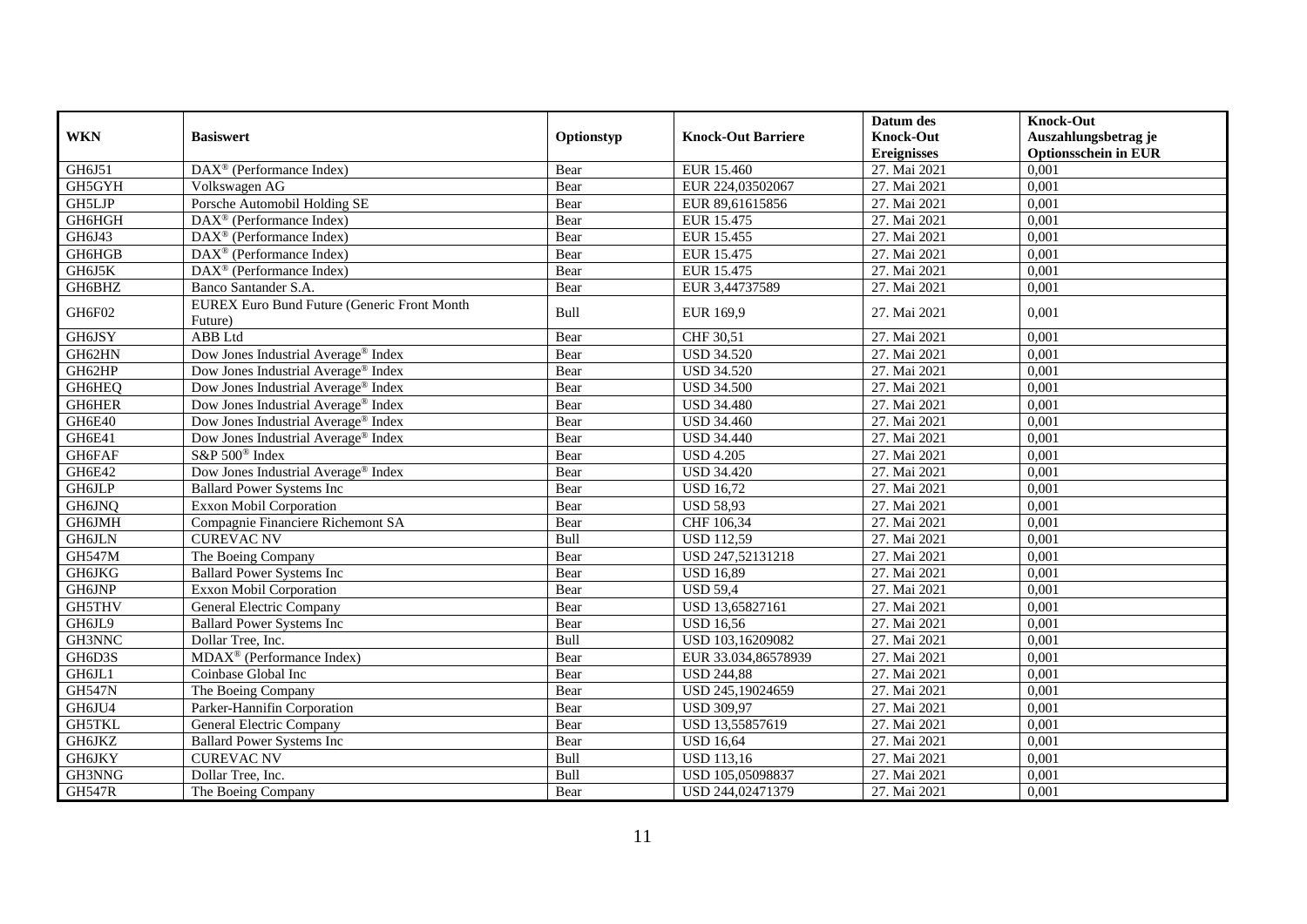|               |                                                    |             |                           | Datum des          | <b>Knock-Out</b>            |
|---------------|----------------------------------------------------|-------------|---------------------------|--------------------|-----------------------------|
| <b>WKN</b>    | <b>Basiswert</b>                                   | Optionstyp  | <b>Knock-Out Barriere</b> | <b>Knock-Out</b>   | Auszahlungsbetrag je        |
|               |                                                    |             |                           | <b>Ereignisses</b> | <b>Optionsschein in EUR</b> |
| GH6JLY        | <b>Ballard Power Systems Inc</b>                   | Bear        | <b>USD 16,8</b>           | 27. Mai 2021       | 0,001                       |
| GH5TKJ        | General Electric Company                           | Bear        | USD 13,76793654           | 27. Mai 2021       | 0,001                       |
| GH6JLA        | <b>CUREVAC NV</b>                                  | Bull        | <b>USD 113,74</b>         | 27. Mai 2021       | 0,001                       |
| GH6JKE        | <b>Ballard Power Systems Inc</b>                   | Bear        | <b>USD 16,48</b>          | 27. Mai 2021       | 0.001                       |
| GH6JLS        | Coinbase Global Inc                                | Bear        | <b>USD 243,68</b>         | 27. Mai 2021       | 0,001                       |
| <b>GH6JKN</b> | <b>Ballard Power Systems Inc</b>                   | Bear        | <b>USD 17,13</b>          | 27. Mai 2021       | 0,001                       |
| <b>GH6JUT</b> | Tenaris SA                                         | Bear        | EUR 9,39                  | 27. Mai 2021       | 0,001                       |
| GH5TM2        | <b>Ballard Power Systems Inc</b>                   | Bear        | USD 17,01575639           | 27. Mai 2021       | 0,001                       |
| GH62HJ        | Dow Jones Industrial Average® Index                | Bear        | <b>USD 34.550</b>         | 27. Mai 2021       | 0,001                       |
| GH6FAE        | S&P 500 <sup>®</sup> Index                         | Bear        | <b>USD 4.207,5</b>        | 27. Mai 2021       | 0.001                       |
| <b>GH5TJS</b> | General Electric Company                           | Bear        | USD 13,86763197           | 27. Mai 2021       | 0,001                       |
| GF9TS4        | $K+SAG$                                            | Bear        | EUR 11,37374778           | 27. Mai 2021       | 0,001                       |
| GH6BH6        | <b>CSX</b> Corporation                             | Bear        | USD 100,62128346          | 27. Mai 2021       | 0,001                       |
| GH62HK        | Dow Jones Industrial Average® Index                | Bear        | <b>USD 34.550</b>         | 27. Mai 2021       | 0,001                       |
| GH5WAT        | Moderna Inc                                        | Bear        | USD 175,75866153          | 27. Mai 2021       | 0,001                       |
| <b>GH547K</b> | The Boeing Company                                 | Bear        | USD 246,3557794           | 27. Mai 2021       | 0,001                       |
| GH62HL        | Dow Jones Industrial Average® Index                | Bear        | <b>USD 34.540</b>         | 27. Mai 2021       | 0,001                       |
| GH5WA8        | Moderna Inc                                        | Bear        | USD 176.87338889          | 27. Mai 2021       | 0,001                       |
| GH5GXW        | ING Groep N.V.                                     | Bear        | EUR 11,39278446           | 27. Mai 2021       | 0,001                       |
| GH39VM        | Ford Motor Company                                 | Bear        | USD 13,97346472           | 27. Mai 2021       | 0,001                       |
| GH62HM        | Dow Jones Industrial Average® Index                | Bear        | <b>USD 34.540</b>         | 27. Mai 2021       | 0,001                       |
| GH6HFZ        | DAX <sup>®</sup> (Performance Index)               | Bear        | <b>EUR 15.490</b>         | 27. Mai 2021       | 0,001                       |
| GH29WZ        | EURO STOXX <sup>®</sup> Banks (Price EUR) Index    | Bear        | EUR 98,3996174            | 27. Mai 2021       | 0,001                       |
| <b>GH1DMW</b> | CAC 40 <sup>®</sup> Index                          | Bear        | EUR 6.458,52              | 27. Mai 2021       | 0,001                       |
| GH4MNJ        | LVMH Moët Hennessy Louis Vuitton SE                | Bear        | EUR 650,80790015          | 27. Mai 2021       | 0,001                       |
| GH62HG        | Dow Jones Industrial Average® Index                | Bear        | <b>USD 34.580</b>         | 27. Mai 2021       | 0,001                       |
| <b>GH5TKC</b> | <b>General Electric Company</b>                    | Bear        | USD 13,97729692           | 27. Mai 2021       | 0,001                       |
| GH3NV0        | Continental AG                                     | Bear        | EUR 121,17379133          | 27. Mai 2021       | 0,001                       |
| GH6HG0        | DAX <sup>®</sup> (Performance Index)               | Bear        | EUR 15.490                | 27. Mai 2021       | 0,001                       |
| GH5YMC        | Anheuser-Busch InBev SA/NV                         | Bear        | EUR 62,63280494           | 27. Mai 2021       | 0,001                       |
| GH3A4X        | The Clorox Company                                 | Bull        | USD 176,4738012           | 27. Mai 2021       | 0,001                       |
| GH62HH        | Dow Jones Industrial Average® Index                | Bear        | <b>USD 34.580</b>         | 27. Mai 2021       | 0.001                       |
| GH6EZV        | NYMEX Light, Sweet Crude Oil Future (Generic Front | Bear        |                           | 27. Mai 2021       |                             |
|               | Month Future)                                      |             | <b>USD 66,36</b>          |                    | 0,001                       |
| GH6HG1        | DAX <sup>®</sup> (Performance Index)               | Bear        | EUR 15.490                | 27. Mai 2021       | 0,001                       |
| <b>GH643N</b> | <b>OMV AG</b>                                      | Bear        | EUR 47,82742699           | 27. Mai 2021       | 0,001                       |
| GH62HE        | Dow Jones Industrial Average <sup>®</sup> Index    | Bear        | <b>USD 34.600</b>         | 27. Mai 2021       | 0,001                       |
| GH3NNE        | Dollar Tree, Inc.                                  | <b>Bull</b> | USD 101,26309219          | 27. Mai 2021       | 0,001                       |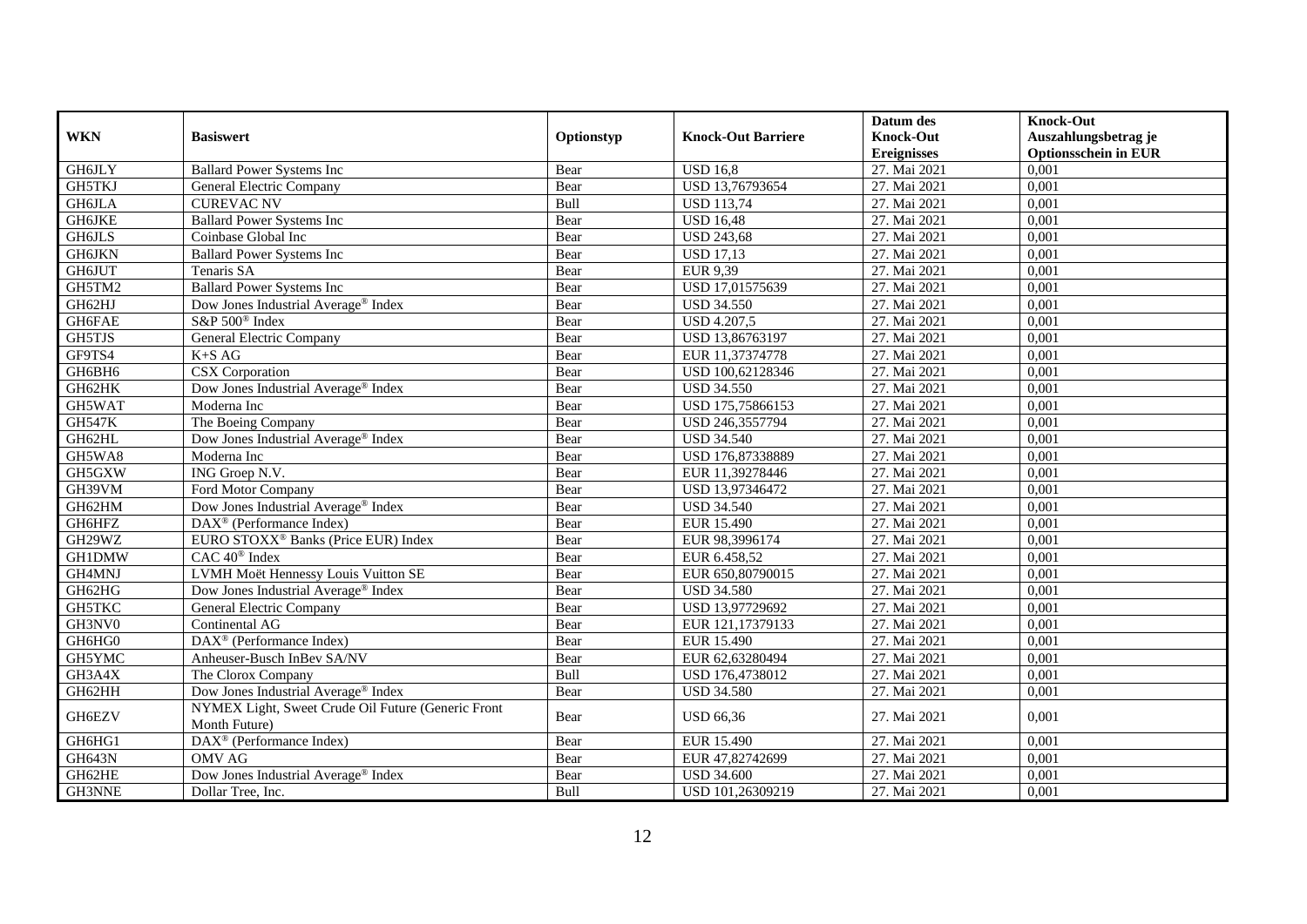|                     |                                              |            |                           | Datum des          | <b>Knock-Out</b>            |
|---------------------|----------------------------------------------|------------|---------------------------|--------------------|-----------------------------|
| <b>WKN</b>          | <b>Basiswert</b>                             | Optionstyp | <b>Knock-Out Barriere</b> | <b>Knock-Out</b>   | Auszahlungsbetrag je        |
|                     |                                              |            |                           | <b>Ereignisses</b> | <b>Optionsschein in EUR</b> |
| GH6BQB              | Dow Jones Industrial Average® Index          | Bear       | USD 34.607,02317314       | 27. Mai 2021       | 0,001                       |
| GH62HF              | Dow Jones Industrial Average® Index          | Bear       | <b>USD 34.600</b>         | 27. Mai 2021       | 0,001                       |
| GH6JTL              | Sika AG                                      | Bear       | CHF 289,46                | 27. Mai 2021       | 0,001                       |
| GH6HG2              | DAX <sup>®</sup> (Performance Index)         | Bear       | EUR 15.490                | 27. Mai 2021       | 0,001                       |
| GH5480              | The Boeing Company                           | Bear       | USD 248,686845            | 27. Mai 2021       | 0,001                       |
| GH6HG3              | DAX <sup>®</sup> (Performance Index)         | Bear       | EUR 15.490                | 27. Mai 2021       | 0,001                       |
| <b>GH547S</b>       | The Boeing Company                           | Bear       | USD 249,85237782          | 27. Mai 2021       | 0,001                       |
| GH6BJM              | CSX Corporation                              | Bear       | USD 101,11099848          | 27. Mai 2021       | 0,001                       |
| GH6JK9              | <b>CUREVAC NV</b>                            | Bull       | <b>USD 112,01</b>         | 27. Mai 2021       | 0,001                       |
| GH6JUQ              | VF Corporation                               | Bear       | <b>USD 79,42</b>          | 27. Mai 2021       | 0,001                       |
| GH64AD              | Swiss Life Holding AG                        | Bear       | CHF 467,03476069          | 27. Mai 2021       | 0,001                       |
| GH6BPJ              | Dow Jones Industrial Average® Index          | Bear       | USD 34.556,2984604        | 27. Mai 2021       | 0,001                       |
| GH6BPK              | Dow Jones Industrial Average® Index          | Bear       | USD 34.590,02164872       | 27. Mai 2021       | 0,001                       |
| GH4VR6              | <b>General Motors Company</b>                | Bear       | USD 59,86911815           | 27. Mai 2021       | 0.001                       |
| GH6JMK              | Schlumberger N.V. (Schlumberger Limited)     | Bear       | <b>USD 31,94</b>          | 27. Mai 2021       | 0,001                       |
| GH6BPG              | Dow Jones Industrial Average® Index          | Bear       | USD 34.522,69521228       | 27. Mai 2021       | 0,001                       |
| GH6BPH              | Dow Jones Industrial Average® Index          | Bear       | USD 34.539,43686623       | 27. Mai 2021       | 0,001                       |
| GH6JW0              | Citizens Financial Group, Inc.               | Bear       | <b>USD 49,92</b>          | 27. Mai 2021       | 0,001                       |
| <b>GH39V8</b>       | Ford Motor Company                           | Bear       | USD 14,12201324           | 27. Mai 2021       | 0,001                       |
| GH6BPL              | Dow Jones Industrial Average® Index          | Bear       | USD 34.573,25000972       | 27. Mai 2021       | 0,001                       |
| <b>GH6JUL</b>       | EOG Resources Inc.                           | Bear       | <b>USD 80,86</b>          | 27. Mai 2021       | 0,001                       |
| <b>GH6JTU</b>       | Bouvgues S.A.                                | Bear       | <b>EUR 33,8</b>           | 27. Mai 2021       | 0,001                       |
| GH6BPE              | Dow Jones Industrial Average® Index          | Bear       | USD 34.505,73366794       | 27. Mai 2021       | 0,001                       |
| GB0W4U              | EURO STOXX 50 <sup>®</sup> Index (Price EUR) | Bear       | EUR 4.056,54197857        | 27. Mai 2021       | 0,001                       |
| GH5LJS              | Porsche Automobil Holding SE                 | Bear       | EUR 90,05501341           | 27. Mai 2021       | 0,001                       |
| GH5470              | The Boeing Company                           | Bear       | USD 252,17348157          | 27. Mai 2021       | 0,001                       |
| GH <sub>2</sub> A0E | Airbus SE                                    | Bear       | EUR 107,20458945          | 27. Mai 2021       | 0,001                       |
| <b>GH6JVT</b>       | The Progressive Corporation                  | Bear       | <b>USD 99,2</b>           | 27. Mai 2021       | 0,001                       |
| GH4VSG              | General Motors Company                       | Bear       | USD 60,40659652           | 27. Mai 2021       | 0,001                       |
| GH3NV1              | Continental AG                               | Bear       | EUR 121,76992345          | 27. Mai 2021       | 0,001                       |
| GH18HS              | Daimler AG                                   | Bear       | EUR 78,16897075           | 27. Mai 2021       | 0,001                       |
| GH64BY              | Tesla Inc                                    | Bear       | USD 626,29890211          | 27. Mai 2021       | 0,001                       |
| GH55WH              | Bayerische Motoren Werke AG (BMW)            | Bear       | EUR 87,60538546           | 27. Mai 2021       | 0,001                       |
| GH642V              | Banco Santander S.A.                         | Bear       | EUR 3,46604257            | 27. Mai 2021       | 0,001                       |
| GH548J              | The Boeing Company                           | Bear       | USD 251,01791061          | 27. Mai 2021       | 0,001                       |
| GH2A1C              | Airbus SE                                    | Bear       | EUR 107,70877923          | 27. Mai 2021       | 0,001                       |
| GF3LED              | Vertex Pharmaceuticals Incorporated          | Bull       | USD 205,23824018          | 27. Mai 2021       | 0,001                       |
| GH55RQ              | <b>UBS</b> Group AG                          | Bear       | CHF 14,56769211           | 27. Mai 2021       | 0,001                       |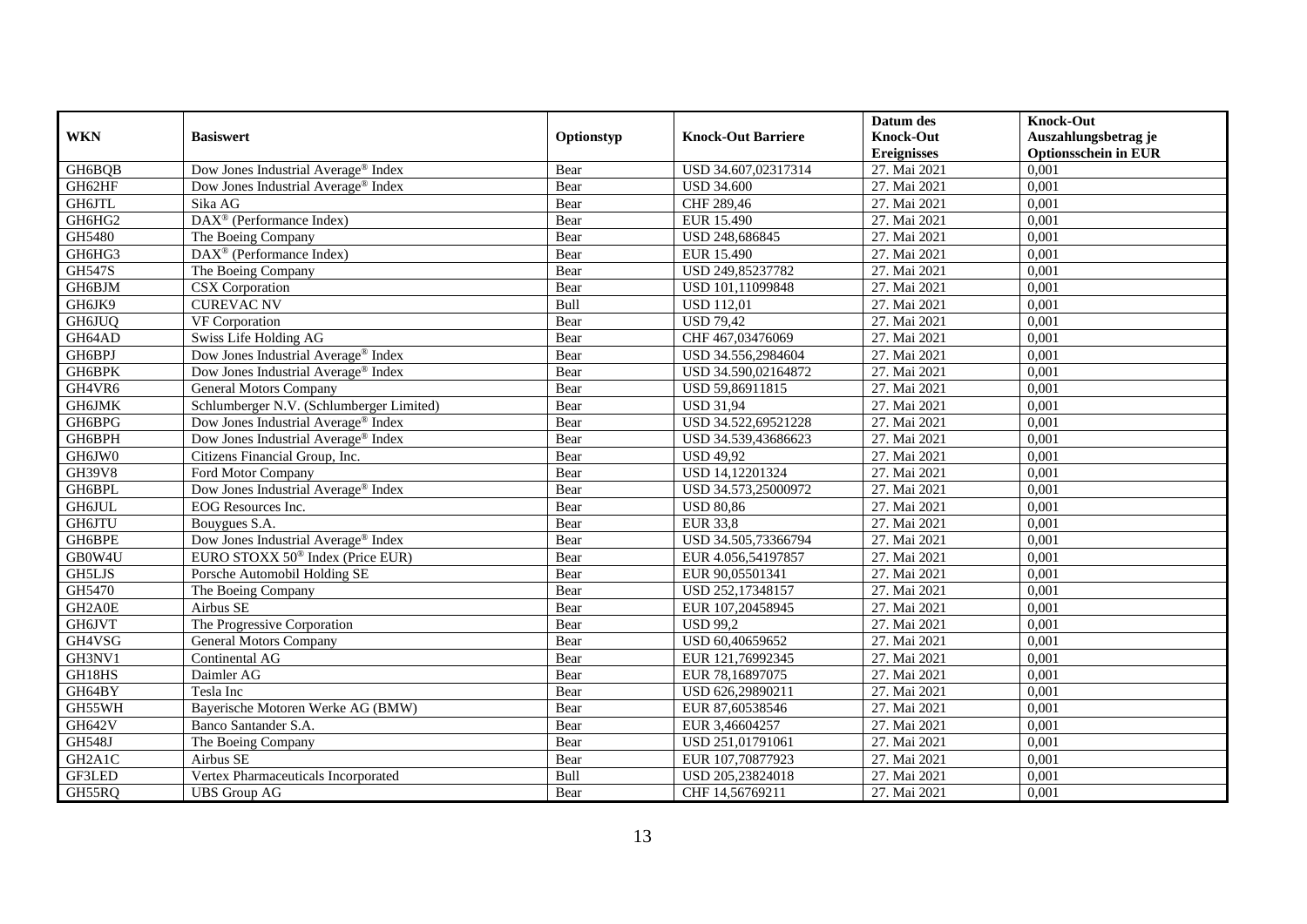|               |                                                           |             |                           | Datum des          | <b>Knock-Out</b>            |
|---------------|-----------------------------------------------------------|-------------|---------------------------|--------------------|-----------------------------|
| <b>WKN</b>    | <b>Basiswert</b>                                          | Optionstyp  | <b>Knock-Out Barriere</b> | <b>Knock-Out</b>   | Auszahlungsbetrag je        |
|               |                                                           |             |                           | <b>Ereignisses</b> | <b>Optionsschein in EUR</b> |
| GH1DMY        | CAC 40 <sup>®</sup> Index                                 | Bear        | EUR 6.466,02              | 27. Mai 2021       | 0,001                       |
| GH6JU9        | <b>DXC Technology Company</b>                             | Bear        | <b>USD 38,15</b>          | 27. Mai 2021       | 0,001                       |
| GH55TN        | FedEx Corp.                                               | Bear        | USD 316,43184162          | 27. Mai 2021       | 0,001                       |
| GH5TLG        | General Electric Company                                  | Bear        | USD 14,07699235           | 27. Mai 2021       | 0,001                       |
| <b>GH6JKW</b> | Coinbase Global Inc                                       | Bear        | <b>USD 246,09</b>         | 27. Mai 2021       | 0,001                       |
| GH5WA2        | Moderna Inc                                               | Bear        | USD 178,14736296          | 27. Mai 2021       | 0,001                       |
| GH6D1B        | $\overline{\text{MDAX}}$ <sup>®</sup> (Performance Index) | Bear        | EUR 33.066,92673403       | 27. Mai 2021       | 0,001                       |
| GH5YQD        | Mettler-Toledo International                              | Bear        | USD 1.296,23762376        | 27. Mai 2021       | 0,001                       |
| <b>GH5TKU</b> | General Electric Company                                  | Bear        | USD 14,1866573            | 27. Mai 2021       | 0,001                       |
| GH5YKL        | FedEx Corp.                                               | Bear        | USD 319,12351872          | 27. Mai 2021       | 0,001                       |
| GH60SB        | Facebook, Inc.                                            | Bear        | USD 331,3095097           | 27. Mai 2021       | 0,001                       |
| GH5WBJ        | Deutsche Post AG                                          | Bear        | EUR 55,00131655           | 27. Mai 2021       | 0,001                       |
| GH6JQ0        | Lowe's Companies, Inc.                                    | Bear        | <b>USD 195,14</b>         | 27. Mai 2021       | 0,001                       |
| GH3RY3        | EUR/JPY (WM-Fixing)                                       | Bear        | JPY 133,85485717          | 27. Mai 2021       | 0,001                       |
| GF4ZSN        | Ford Motor Company                                        | Bear        | USD 14,77303482           | 27. Mai 2021       | 0,001                       |
| GH6JR3        | Imperial Brands PLC                                       | <b>Bull</b> | GBP 16,17                 | 27. Mai 2021       | 0,001                       |
| GH5WBF        | Deutsche Post AG                                          | Bear        | EUR 56,27856048           | 27. Mai 2021       | 0,001                       |
| GH5LJT        | Porsche Automobil Holding SE                              | Bear        | EUR 90.49386829           | 27. Mai 2021       | 0,001                       |
| GH55US        | Randstad Holding N.V.                                     | Bear        | EUR 63,63394891           | 27. Mai 2021       | 0,001                       |
| GH5GYL        | Volkswagen AG                                             | Bear        | EUR 225,1216982           | 27. Mai 2021       | 0,001                       |
| GH66YU        | Pfizer Inc.                                               | Bull        | USD 38,77731548           | 27. Mai 2021       | 0,001                       |
| GH6JQM        | <b>BNP</b> Paribas S.A.                                   | Bear        | EUR 56,16                 | 27. Mai 2021       | 0,001                       |
| GH4T7X        | TransDigm Group Incorporated                              | Bear        | USD 641,3432629           | 27. Mai 2021       | 0,001                       |
| GH5A1P        | Copart Inc.                                               | Bear        | USD 129,1118199           | 27. Mai 2021       | 0,001                       |
| <b>GH64A8</b> | Schindler Holding AG                                      | Bear        | CHF 269,02928606          | 27. Mai 2021       | 0,001                       |
| GH3007        | Deutsche Post AG                                          | Bear        | EUR 55,89234378           | 27. Mai 2021       | 0,001                       |
| GH5WBA        | Deutsche Post AG                                          | Bear        | EUR 55,52019691           | 27. Mai 2021       | 0,001                       |
| GH3H64        | Randstad Holding N.V.                                     | Bear        | EUR 64,21999707           | 27. Mai 2021       | 0,001                       |
| <b>GH480W</b> | Siemens AG                                                | <b>Bull</b> | EUR 130,71150755          | 27. Mai 2021       | 0,001                       |
| GH5WBH        | Deutsche Post AG                                          | Bear        | EUR 55,26075672           | 27. Mai 2021       | 0,001                       |
| GH47ZM        | Siemens AG                                                | Bull        | EUR 131,41490587          | 27. Mai 2021       | 0,001                       |
| GH480T        | Siemens AG                                                | Bull        | EUR 132,1183042           | 27. Mai 2021       | 0,001                       |
| GH6JJU        | <b>CUREVAC NV</b>                                         | Bull        | <b>USD 110,86</b>         | 27. Mai 2021       | 0,001                       |
| GH60SK        | Expeditors International of Washington, Inc.              | Bear        | <b>USD</b> 126,01         | 27. Mai 2021       | 0,001                       |
| GH6JL2        | <b>CUREVAC NV</b>                                         | <b>Bull</b> | <b>USD 111,44</b>         | 27. Mai 2021       | 0,001                       |
| GH54C5        | USD/JPY (WM-Fixing)                                       | Bear        | JPY 109,90668876          | 27. Mai 2021       | 0,001                       |
| GH5LNJ        | Zoom Video Communications, Inc.                           | Bear        | USD 329,83445432          | 27. Mai 2021       | 0,001                       |
| <b>GH6JKP</b> | <b>CUREVAC NV</b>                                         | <b>Bull</b> | <b>USD 110,28</b>         | 27. Mai 2021       | 0,001                       |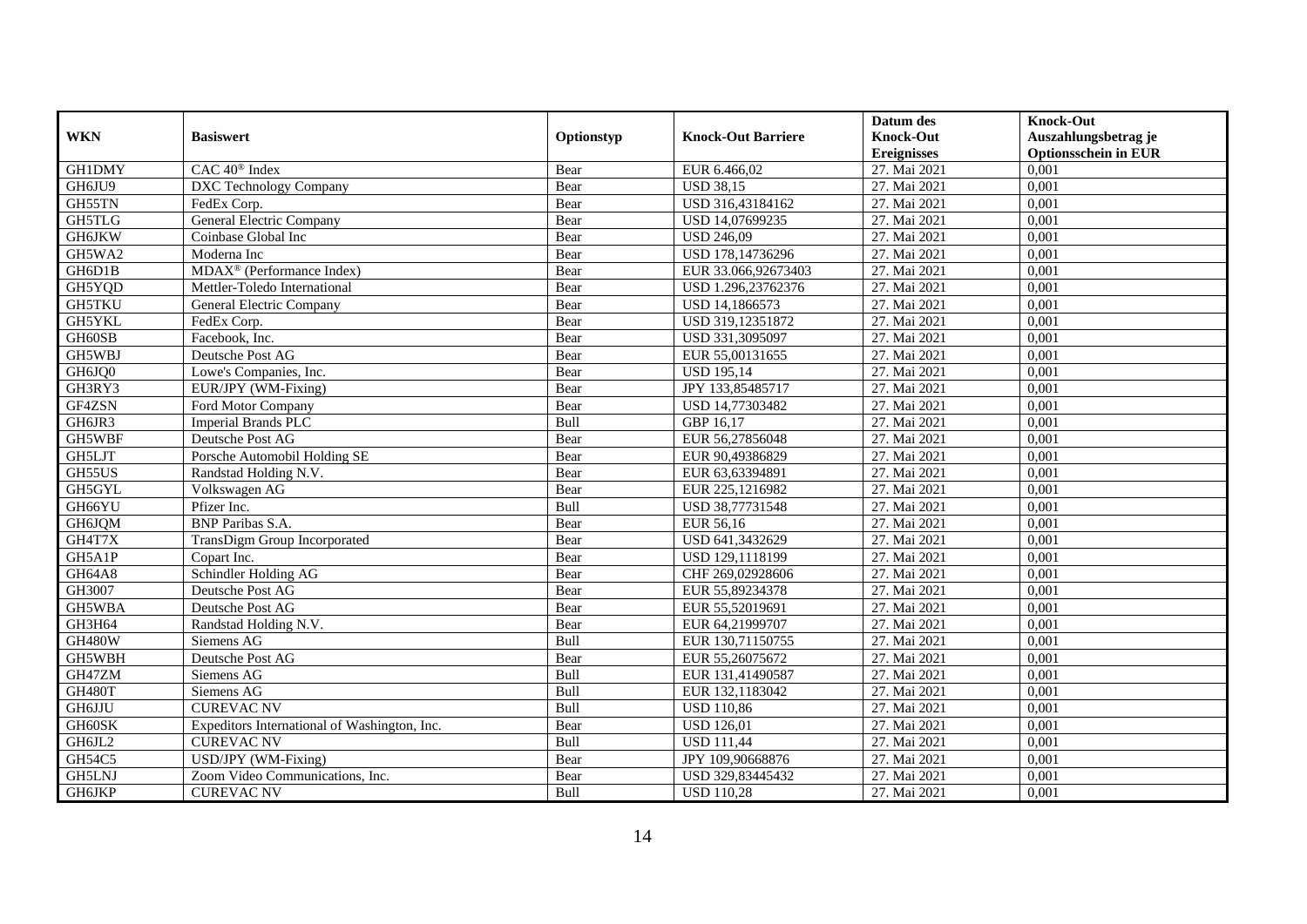|                     |                                                                     |             |                           | Datum des          | <b>Knock-Out</b>            |
|---------------------|---------------------------------------------------------------------|-------------|---------------------------|--------------------|-----------------------------|
| <b>WKN</b>          | <b>Basiswert</b>                                                    | Optionstyp  | <b>Knock-Out Barriere</b> | <b>Knock-Out</b>   | Auszahlungsbetrag je        |
|                     |                                                                     |             |                           | <b>Ereignisses</b> | <b>Optionsschein in EUR</b> |
| GH6JVK              | Hormel Foods Corporation                                            | <b>Bull</b> | <b>USD 48,5</b>           | 27. Mai 2021       | 0,001                       |
| GH6JKB              | <b>CUREVAC NV</b>                                                   | <b>Bull</b> | <b>USD 109,71</b>         | 27. Mai 2021       | 0,001                       |
| GH6JV7              | Verisk Analytics Inc                                                | Bull        | <b>USD 171,85</b>         | 27. Mai 2021       | 0,001                       |
| GH5YN7              | O'Reilly Automotive Inc.                                            | Bull        | USD 528,98181224          | 27. Mai 2021       | 0,001                       |
| GH5TPA              | NIO Inc                                                             | Bear        | USD 38,79318887           | 27. Mai 2021       | 0,001                       |
| GH64BZ              | Tesla Inc                                                           | Bear        | USD 629,26260323          | 27. Mai 2021       | 0,001                       |
| GH3X9D              | The Charles Schwab Corporation                                      | Bear        | USD 73,85151633           | 27. Mai 2021       | 0,001                       |
| GF5S77              | Facebook, Inc.                                                      | Bear        | USD 333,08373005          | 27. Mai 2021       | 0,001                       |
| GH3NV5              | Continental AG                                                      | Bear        | EUR 122,34395197          | 28. Mai 2021       | 0,001                       |
| GH6JTD              | ABB Ltd                                                             | Bear        | CHF 30,78681332           | 28. Mai 2021       | 0,001                       |
| GH646R              | Lloyds Banking Group plc                                            | Bear        | GBP 0,49952089            | 28. Mai 2021       | 0,001                       |
| GH33ML              | NYMEX Light, Sweet Crude Oil Future (Generic Front<br>Month Future) | Bear        | <b>USD 67.04</b>          | 28. Mai 2021       | 0.001                       |
| GH5GYM              | Volkswagen AG                                                       | Bear        | EUR 226,16962787          | 28. Mai 2021       | 0,001                       |
| GH646T              | Lloyds Banking Group plc                                            | Bear        | GBP 0,49952089            | 28. Mai 2021       | 0,001                       |
| GH5LJZ              | Porsche Automobil Holding SE                                        | Bear        | EUR 90,91244422           | 28. Mai 2021       | 0,001                       |
| GH <sub>2</sub> A0N | Airbus SE                                                           | Bear        | EUR 108,19920147          | 28. Mai 2021       | 0,001                       |
| GH6JM1              | <b>BNP</b> Paribas S.A.                                             | Bear        | EUR 56.43362698           | 28. Mai 2021       | 0.001                       |
| GH60W8              | $K+SAG$                                                             | Bear        | EUR 11,47391314           | 28. Mai 2021       | 0,001                       |
| GH5GWC              | ING Groep N.V.                                                      | Bear        | EUR 11,46147771           | 28. Mai 2021       | 0,001                       |
| GH6JML              | Compagnie Financiere Richemont SA                                   | Bear        | CHF 107,06743032          | 28. Mai 2021       | 0,001                       |
| GH3A5U              | Swiss Life Holding AG                                               | Bear        | CHF 469,92845359          | 28. Mai 2021       | 0,001                       |
| GH5E55              | Société Générale S.A.                                               | Bear        | EUR 26,23419962           | 28. Mai 2021       | 0.001                       |
| GH62EX              | ICE Brent Crude Oil Future (Generic Front Month<br>Future)          | Bear        | <b>USD 69,25</b>          | 27. Mai 2021       | 0,001                       |
| GH6MPB              | DAX <sup>®</sup> (Performance Index)                                | Bear        | <b>EUR 15.450</b>         | 28. Mai 2021       | 0,001                       |
| GH6MP9              | DAX <sup>®</sup> (Performance Index)                                | Bear        | EUR 15.460                | 28. Mai 2021       | 0,001                       |
| GH6MPA              | $\overline{\text{DAX}^{\otimes}}$ (Performance Index)               | Bear        | EUR 15.460                | 28. Mai 2021       | 0.001                       |
| GH6MJC              | $DAX^{\circledR}$ (Performance Index)                               | Bear        | <b>EUR 15.210</b>         | 28. Mai 2021       | 0,001                       |
| <b>GH6MPF</b>       | $DAX^{\circledR}$ (Performance Index)                               | Bear        | EUR 15.450                | 28. Mai 2021       | 0,001                       |
| GH6MPG              | DAX <sup>®</sup> (Performance Index)                                | Bull        | EUR 15.440                | 28. Mai 2021       | 0,001                       |
| GH6MGL              | DAX <sup>®</sup> (Performance Index)                                | Bull        | EUR 15.555                | 28. Mai 2021       | 0,001                       |
| GH6MHV              | $\overline{\text{DAX}}^{\textcirc}$ (Performance Index)             | Bear        | <b>EUR 15.280</b>         | 28. Mai 2021       | 0,001                       |
| GH6MP6              | $\text{DAX}^{\otimes}$ (Performance Index)                          | Bear        | EUR 15.460                | 28. Mai 2021       | 0,001                       |
| GH6MHK              | DAX <sup>®</sup> (Performance Index)                                | Bear        | <b>EUR 15.360</b>         | 28. Mai 2021       | 0,001                       |
| GH6MPK              | $\overline{\text{DAX}^{\otimes}}$ (Performance Index)               | Bear        | <b>EUR 15.440</b>         | 28. Mai 2021       | 0,001                       |
| GH6MMT              | DAX <sup>®</sup> (Performance Index)                                | Bull        | EUR 15.670                | 28. Mai 2021       | 0,001                       |
| GH6MPL              | DAX <sup>®</sup> (Performance Index)                                | Bear        | EUR 15.440                | 28. Mai 2021       | 0,001                       |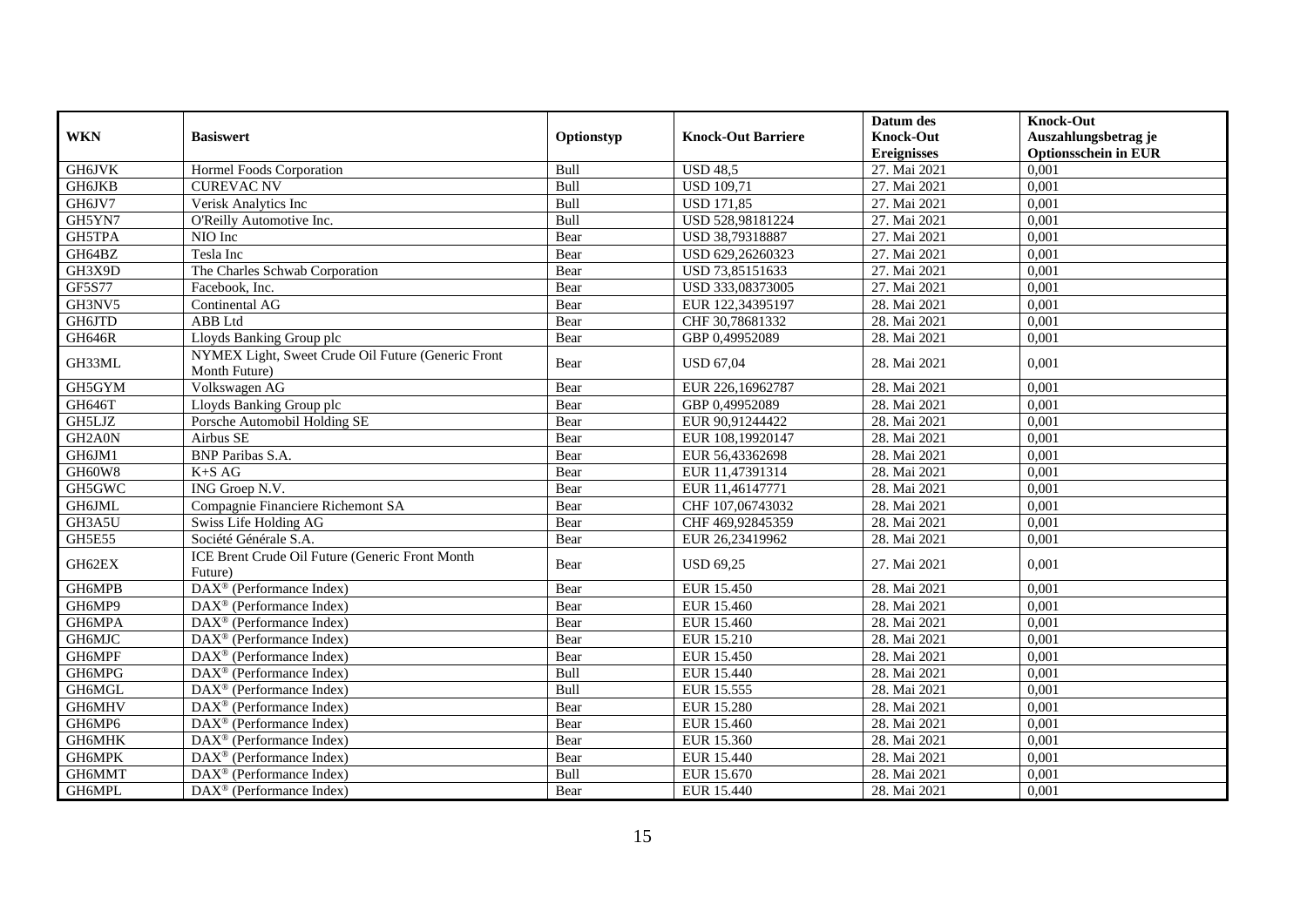|            |                                                                 |             |                           | Datum des          | <b>Knock-Out</b>            |
|------------|-----------------------------------------------------------------|-------------|---------------------------|--------------------|-----------------------------|
| <b>WKN</b> | <b>Basiswert</b>                                                | Optionstyp  | <b>Knock-Out Barriere</b> | <b>Knock-Out</b>   | Auszahlungsbetrag je        |
|            |                                                                 |             |                           | <b>Ereignisses</b> | <b>Optionsschein in EUR</b> |
| GH6MH1     | DAX <sup>®</sup> (Performance Index)                            | Bull        | EUR 15.535                | 28. Mai 2021       | 0,001                       |
| GH6MH2     | $\text{DAX}^{\otimes}$ (Performance Index)                      | Bear        | EUR 15.430                | 28. Mai 2021       | 0,001                       |
| GH6MP7     | $DAX^{\circledR}$ (Performance Index)                           | Bear        | EUR 15.460                | 28. Mai 2021       | 0,001                       |
| GH6MJ6     | $\text{DAX}^{\otimes}$ (Performance Index)                      | Bear        | EUR 15.435                | 28. Mai 2021       | 0,001                       |
| GH6MP8     | DAX <sup>®</sup> (Performance Index)                            | Bear        | EUR 15.460                | 28. Mai 2021       | 0,001                       |
| GH6MQP     | $DAX^{\circledR}$ (Performance Index)                           | Bear        | EUR 15.380                | 28. Mai 2021       | 0,001                       |
| GH6MK8     | $DAX^{\circledR}$ (Performance Index)                           | Bull        | EUR 15.475                | 28. Mai 2021       | 0,001                       |
| GH6MPP     | $\text{DAX}^{\otimes}$ (Performance Index)                      | Bear        | EUR 15.430                | 28. Mai 2021       | 0,001                       |
| GH6MQT     | $DAX^{\circledast}$ (Performance Index)                         | Bear        | EUR 15.375                | 28. Mai 2021       | 0,001                       |
| GH6MGC     | $DAX^{\circledast}$ (Performance Index)                         | Bear        | EUR 15.415                | 28. Mai 2021       | 0,001                       |
| GH6MPQ     | DAX <sup>®</sup> (Performance Index)                            | Bear        | EUR 15.430                | 28. Mai 2021       | 0,001                       |
| GH6MQH     | $\overline{\text{DAX}}^{\textcirc}$ (Performance Index)         | Bear        | EUR 15.390                | 28. Mai 2021       | 0,001                       |
| GH6MJH     | $\text{DAX}^{\otimes}$ (Performance Index)                      | Bear        | EUR 15.235                | 28. Mai 2021       | 0,001                       |
| GH6MPZ     | $DAX^{\circledR}$ (Performance Index)                           | Bear        | EUR 15.420                | 28. Mai 2021       | 0,001                       |
| GH6MQZ     | $\text{DAX}^{\otimes}$ (Performance Index)                      | Bear        | EUR 15.370                | 28. Mai 2021       | 0,001                       |
| GH6MHC     | $\text{DAX}^{\otimes}$ (Performance Index)                      | Bear        | EUR 15.270                | 28. Mai 2021       | 0,001                       |
| GH6MQ0     | DAX <sup>®</sup> (Performance Index)                            | Bear        | EUR 15.420                | 28. Mai 2021       | 0,001                       |
| GH6MGQ     | $DAX^{\circledR}$ (Performance Index)                           | Bull        | EUR 15.610                | 28. Mai 2021       | 0,001                       |
| GH6MGR     | DAX <sup>®</sup> (Performance Index)                            | Bear        | EUR 15.295                | 28. Mai 2021       | 0,001                       |
| GH6MPH     | $DAX^{\circledast}$ (Performance Index)                         | Bear        | <b>EUR 15.440</b>         | 28. Mai 2021       | 0,001                       |
| GH6FU4     | EURO STOXX <sup>®</sup> Banks (Price EUR) Index                 | Bear        | EUR 98,63046277           | 28. Mai 2021       | 0,001                       |
| GH6MG3     | $\overline{\text{DAX}^{\otimes}}$ (Performance Index)           | Bull        | <b>EUR 15.455</b>         | 28. Mai 2021       | 0,001                       |
| GH6MPJ     | DAX <sup>®</sup> (Performance Index)                            | Bear        | EUR 15.440                | 28. Mai 2021       | 0,001                       |
| GH6FU5     | EURO STOXX <sup>®</sup> Banks (Price EUR) Index                 | Bear        | EUR 98,73044297           | 28. Mai 2021       | 0,001                       |
| GH6MG4     | $DAX^{\circledR}$ (Performance Index)                           | <b>Bull</b> | EUR 15.480                | 28. Mai 2021       | 0,001                       |
| GH6MPD     | $\text{DAX}^{\otimes}$ (Performance Index)                      | Bear        | EUR 15.450                | 28. Mai 2021       | 0,001                       |
| GH6MH5     | DAX <sup>®</sup> (Performance Index)                            | Bear        | <b>EUR 15.285</b>         | 28. Mai 2021       | 0,001                       |
| GH6MPE     | $DAX^{\circledR}$ (Performance Index)                           | Bear        | <b>EUR 15.450</b>         | 28. Mai 2021       | 0,001                       |
| GH6MH6     | DAX <sup>®</sup> (Performance Index)                            | Bear        | EUR 15.315                | 28. Mai 2021       | 0,001                       |
| GH6D1D     | $MDAX^{\circledR}$ (Performance Index)                          | Bear        | EUR 33.127,40797863       | 28. Mai 2021       | 0,001                       |
| GH6MPX     | $DAX^{\circledast}$ (Performance Index)                         | Bear        | EUR 15.425                | 28. Mai 2021       | 0,001                       |
| GH6MFZ     | $DAX^{\circledR}$ (Performance Index)                           | Bear        | EUR 15.385                | 28. Mai 2021       | 0.001                       |
| GH6D1C     | MDAX <sup>®</sup> (Performance Index)                           | Bear        | EUR 33.095,51009806       | 28. Mai 2021       | 0,001                       |
| GH6MG0     | $\overline{\text{DAX}^{\circledast}(\text{Performance Index})}$ | Bull        | EUR 15.530                | 28. Mai 2021       | 0,001                       |
| GH6MPC     | DAX <sup>®</sup> (Performance Index)                            | Bear        | <b>EUR 15.450</b>         | 28. Mai 2021       | 0,001                       |
| GH6MK9     | $DAX^{\circledast}$ (Performance Index)/ X-DAX <sup>®</sup>     | Bull        | EUR 15.465                | 28. Mai 2021       | 0,001                       |
| GH6MJ3     | DAX <sup>®</sup> (Performance Index)                            | Bull        | EUR 15.615                | 28. Mai 2021       | 0,001                       |
| GB9BPE     | EURO STOXX <sup>®</sup> Banks (Price EUR) Index                 | Bear        | EUR 98,61058288           | 28. Mai 2021       | 0,001                       |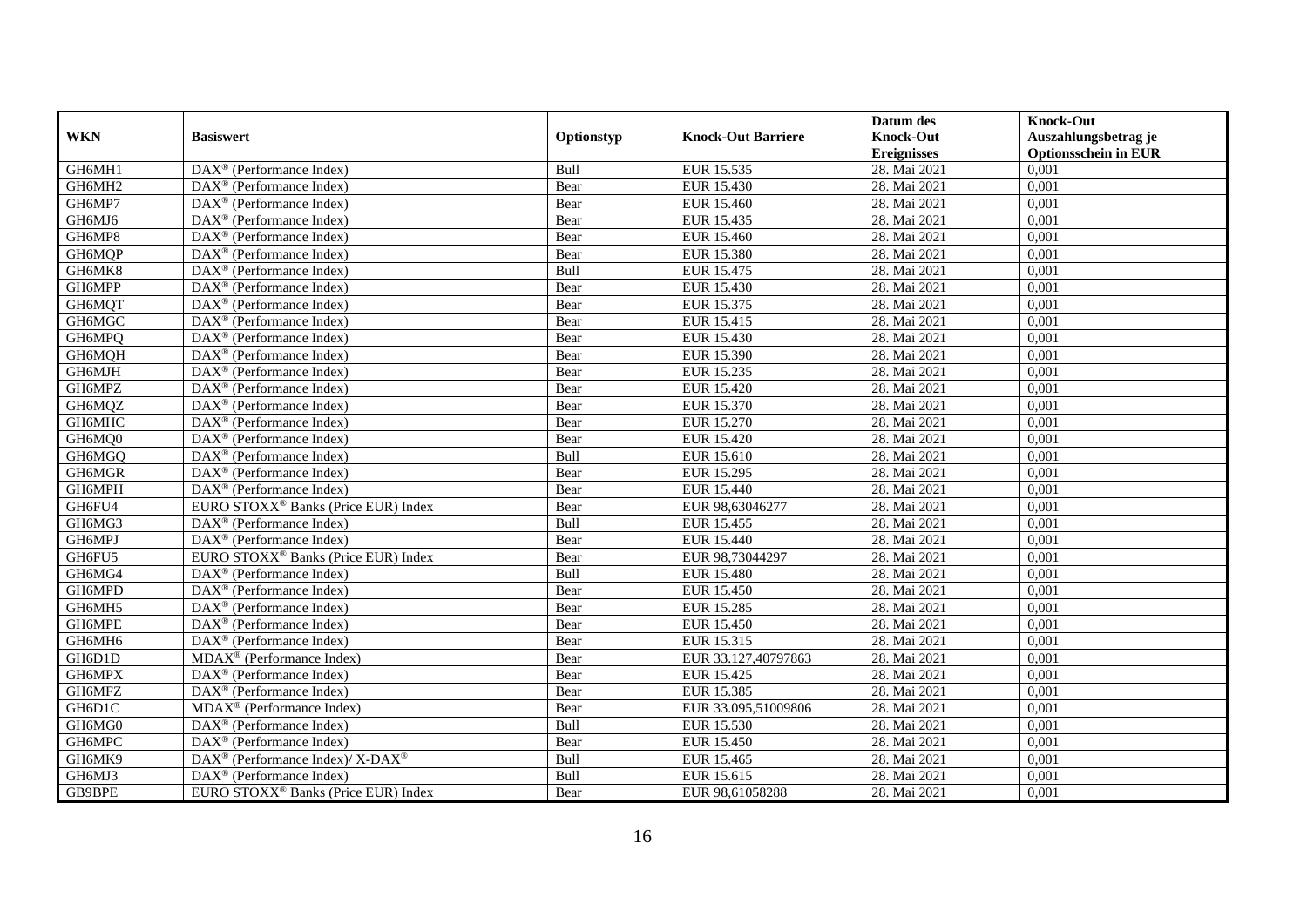|               |                                                              |             |                           | Datum des          | <b>Knock-Out</b>            |
|---------------|--------------------------------------------------------------|-------------|---------------------------|--------------------|-----------------------------|
| <b>WKN</b>    | <b>Basiswert</b>                                             | Optionstyp  | <b>Knock-Out Barriere</b> | <b>Knock-Out</b>   | Auszahlungsbetrag je        |
|               |                                                              |             |                           | <b>Ereignisses</b> | <b>Optionsschein in EUR</b> |
| GH6MG9        | DAX <sup>®</sup> (Performance Index)                         | Bear        | EUR 15.370                | 28. Mai 2021       | 0,001                       |
| GH6MQB        | DAX <sup>®</sup> (Performance Index)                         | Bear        | <b>EUR 15.400</b>         | 28. Mai 2021       | 0,001                       |
| GH6MGA        | $DAX^{\circledR}$ (Performance Index)                        | Bull        | EUR 15.600                | 28. Mai 2021       | 0,001                       |
| GH6MKA        | DAX <sup>®</sup> (Performance Index)/ X-DAX <sup>®</sup>     | Bull        | EUR 15.460                | 28. Mai 2021       | 0,001                       |
| GH6MQ3        | DAX <sup>®</sup> (Performance Index)                         | Bear        | EUR 15.420                | 28. Mai 2021       | 0,001                       |
| <b>GH1ZTP</b> | EURO STOXX <sup>®</sup> Banks (Price EUR) Index              | Bear        | EUR 98,82810847           | 28. Mai 2021       | 0,001                       |
| GH6MHB        | $DAX^{\circledR}$ (Performance Index)                        | Bear        | EUR 15.420                | 28. Mai 2021       | 0,001                       |
| GH6MQ5        | $\overline{\text{DAX}^{\otimes}}$ (Performance Index)        | Bear        | EUR 15.410                | 28. Mai 2021       | 0,001                       |
| GH6MKD        | DAX <sup>®</sup> (Performance Index)/ X-DAX <sup>®</sup>     | Bull        | EUR 15.550                | 28. Mai 2021       | 0,001                       |
| GH6MGK        | DAX <sup>®</sup> (Performance Index)                         | Bull        | EUR 15.665                | 28. Mai 2021       | 0,001                       |
| <b>GH1ZTV</b> | EURO STOXX <sup>®</sup> Banks (Price EUR) Index              | Bear        | EUR 99,05596663           | 28. Mai 2021       | 0,001                       |
| GH6MHM        | $\overline{\text{DAX}^{\otimes}}$ (Performance Index)        | Bull        | EUR 15.595                | 28. Mai 2021       | 0,001                       |
| GH6MPV        | $\text{DAX}^{\circledast}$ (Performance Index)               | Bear        | EUR 15.425                | 28. Mai 2021       | 0,001                       |
| GH6MKE        | $DAX^{\circledcirc}$ (Performance Index)/ X-DAX <sup>®</sup> | <b>Bull</b> | EUR 15.555                | 28. Mai 2021       | 0.001                       |
| GH6MHN        | DAX <sup>®</sup> (Performance Index)                         | Bear        | EUR 15.445                | 28. Mai 2021       | 0,001                       |
| GH6MPW        | DAX <sup>®</sup> (Performance Index)                         | Bear        | EUR 15.425                | 28. Mai 2021       | 0,001                       |
| GH6MFV        | DAX <sup>®</sup> (Performance Index)                         | Bull        | EUR 15.620                | 28. Mai 2021       | 0,001                       |
| GH6MQ1        | $\text{DAX}^{\otimes}$ (Performance Index)                   | Bear        | EUR 15.420                | 28. Mai 2021       | 0,001                       |
| GH6MLG        | DAX <sup>®</sup> (Performance Index)/ X-DAX <sup>®</sup>     | Bear        | EUR 15.435                | 28. Mai 2021       | 0,001                       |
| GH6MQ2        | $\text{DAX}^{\otimes}$ (Performance Index)                   | Bear        | EUR 15.420                | 28. Mai 2021       | 0,001                       |
| GH6MFW        | $\text{DAX}^{\otimes}$ (Performance Index)                   | Bear        | EUR 15.265                | 28. Mai 2021       | 0,001                       |
| GH6MGX        | $\overline{\text{DAX}}^{\textcirc}$ (Performance Index)      | Bull        | EUR 15.510                | 28. Mai 2021       | 0,001                       |
| GH6MPT        | $DAX^{\otimes}$ (Performance Index)                          | Bear        | EUR 15.425                | 28. Mai 2021       | 0,001                       |
| GH6MKR        | DAX <sup>®</sup> (Performance Index)/ X-DAX <sup>®</sup>     | Bull        | EUR 15.645                | 28. Mai 2021       | 0,001                       |
| GH6MGY        | $DAX^{\circledR}$ (Performance Index)                        | Bull        | EUR 15.515                | 28. Mai 2021       | 0,001                       |
| GH6MPU        | $\text{DAX}^{\circledast}$ (Performance Index)               | Bear        | EUR 15.425                | 28. Mai 2021       | 0,001                       |
| GH6MHZ        | DAX <sup>®</sup> (Performance Index)                         | Bull        | EUR 15.540                | 28. Mai 2021       | 0,001                       |
| GH6MKS        | DAX <sup>®</sup> (Performance Index)/X-DAX <sup>®</sup>      | Bull        | EUR 15.625                | 28. Mai 2021       | 0,001                       |
| GH6MPR        | $\text{DAX}^{\otimes}$ (Performance Index)                   | Bear        | EUR 15.430                | 28. Mai 2021       | 0,001                       |
| GH6MJ0        | $\text{DAX}^{\otimes}$ (Performance Index)                   | Bull        | EUR 15.660                | 28. Mai 2021       | 0,001                       |
| GH6MPM        | $DAX^{\otimes}$ (Performance Index)                          | Bear        | EUR 15.440                | 28. Mai 2021       | 0,001                       |
| GH6MLT        | DAX <sup>®</sup> (Performance Index)/ X-DAX <sup>®</sup>     | Bull        | EUR 15.720                | 28. Mai 2021       | 0,001                       |
| GH6MGF        | $DAX^{\circledR}$ (Performance Index)                        | Bull        | EUR 15.685                | 28. Mai 2021       | 0,001                       |
| GH6MQ6        | $\overline{\text{DAX}^{\otimes}}$ (Performance Index)        | Bear        | EUR 15.410                | 28. Mai 2021       | 0,001                       |
| GH6MGG        | $\text{DAX}^{\otimes}$ (Performance Index)                   | Bull        | EUR 15.525                | 28. Mai 2021       | 0,001                       |
| GH6MLU        | DAX <sup>®</sup> (Performance Index)/ X-DAX <sup>®</sup>     | Bull        | EUR 15.725                | 28. Mai 2021       | 0,001                       |
| GH6MQ7        | $DAX^{\circledast}$ (Performance Index)                      | Bear        | EUR 15.410                | 28. Mai 2021       | 0,001                       |
| GH6MHH        | $\text{DAX}^{\otimes}$ (Performance Index)                   | Bear        | EUR 15.380                | 28. Mai 2021       | 0,001                       |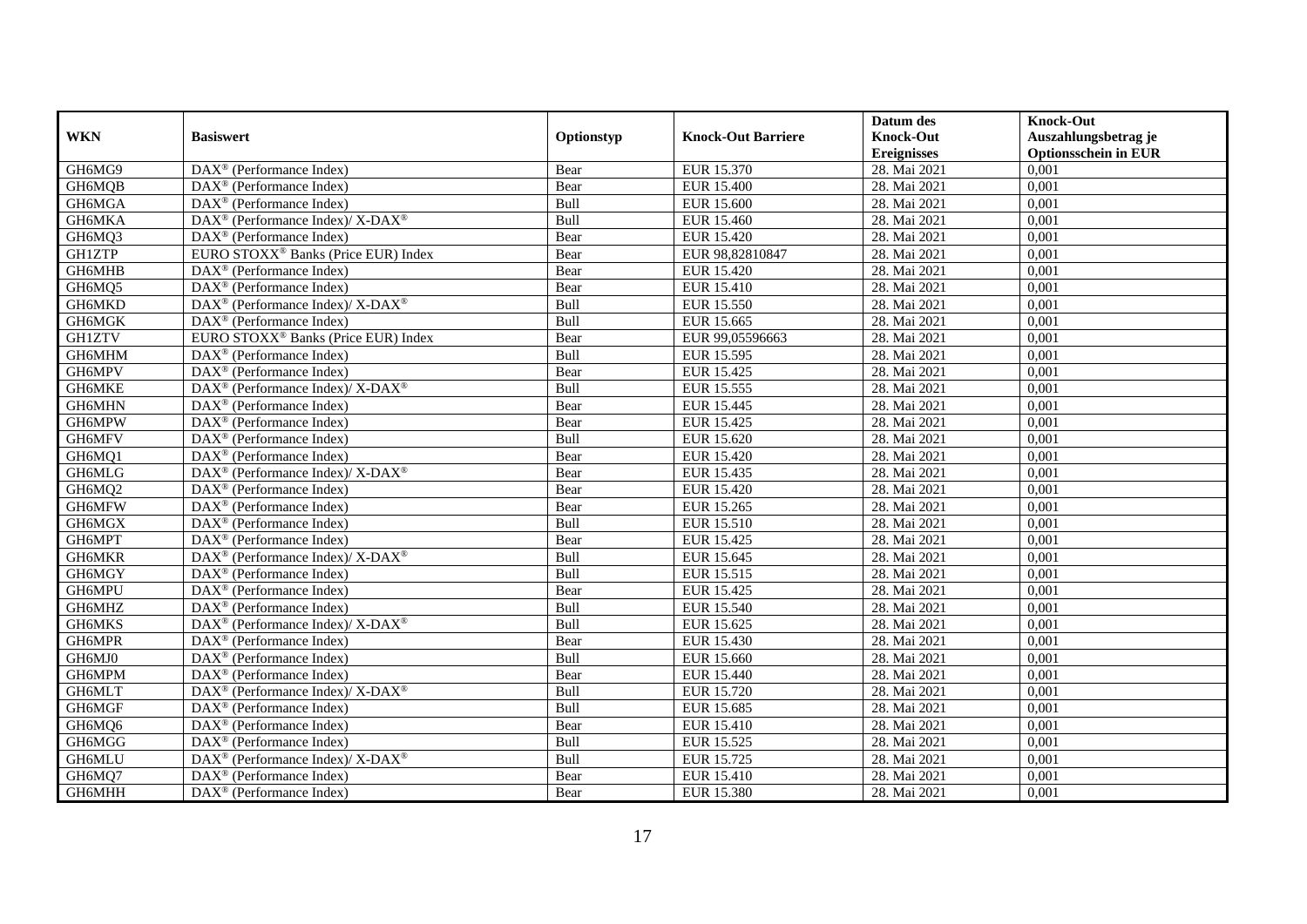|            |                                                                                         |            |                           | Datum des          | <b>Knock-Out</b>            |
|------------|-----------------------------------------------------------------------------------------|------------|---------------------------|--------------------|-----------------------------|
| <b>WKN</b> | <b>Basiswert</b>                                                                        | Optionstyp | <b>Knock-Out Barriere</b> | <b>Knock-Out</b>   | Auszahlungsbetrag je        |
|            |                                                                                         |            |                           | <b>Ereignisses</b> | <b>Optionsschein in EUR</b> |
| GH6MQ8     | DAX <sup>®</sup> (Performance Index)                                                    | Bear       | EUR 15.410                | 28. Mai 2021       | 0,001                       |
| GH6MMV     | DAX <sup>®</sup> (Performance Index)/ X-DAX <sup>®</sup>                                | Bear       | EUR 15.315                | 28. Mai 2021       | 0,001                       |
| GH6MHJ     | $DAX^{\circledR}$ (Performance Index)                                                   | Bull       | EUR 15.605                | 28. Mai 2021       | 0,001                       |
| GH6MQ9     | $\text{DAX}^{\otimes}$ (Performance Index)                                              | Bear       | EUR 15.410                | 28. Mai 2021       | 0,001                       |
| GH6MFQ     | DAX <sup>®</sup> (Performance Index)                                                    | Bull       | EUR 15.705                | 28. Mai 2021       | 0,001                       |
| GH6MMW     | DAX <sup>®</sup> (Performance Index)/X-DAX <sup>®</sup>                                 | Bear       | EUR 15.305                | 28. Mai 2021       | 0,001                       |
| GH6MFR     | $DAX^{\circledR}$ (Performance Index)                                                   | Bull       | EUR 15.710                | 28. Mai 2021       | 0,001                       |
| GH6MFS     | $\text{DAX}^{\otimes}$ (Performance Index)                                              | Bear       | EUR 15.390                | 28. Mai 2021       | 0,001                       |
| GH6MK1     | DAX <sup>®</sup> (Performance Index)/ X-DAX <sup>®</sup>                                | Bull       | EUR 15.490                | 28. Mai 2021       | 0,001                       |
| GH6MGS     | $DAX^{\circledast}$ (Performance Index)                                                 | Bull       | EUR 15.570                | 28. Mai 2021       | 0,001                       |
| GH6MK2     | $DAX^{\circledast}$ (Performance Index)/ $\overline{X-DAX^{\circledast}}$               | Bull       | EUR 15.485                | 28. Mai 2021       | 0,001                       |
| GH6MGT     | $\overline{\text{DAX}}^{\textcirc}$ (Performance Index)                                 | Bull       | EUR 15.640                | 28. Mai 2021       | 0,001                       |
| GH6MGU     | $\text{DAX}^{\otimes}$ (Performance Index)                                              | Bear       | <b>EUR 15.440</b>         | 28. Mai 2021       | 0,001                       |
| GH6ML3     | DAX <sup>®</sup> (Performance Index)/ X-DAX <sup>®</sup>                                | Bull       | EUR 15.570                | 28. Mai 2021       | 0,001                       |
| GH6MHU     | $\text{DAX}^{\otimes}$ (Performance Index)                                              | Bull       | EUR 15.575                | 28. Mai 2021       | 0,001                       |
| GH6ML4     | DAX <sup>®</sup> (Performance Index)/ X-DAX <sup>®</sup>                                | Bull       | EUR 15.705                | 28. Mai 2021       | 0,001                       |
| GH6MHW     | $\text{DAX}^{\otimes}$ (Performance Index)                                              | Bull       | EUR 15.750                | 28. Mai 2021       | 0,001                       |
| GH645J     | Alstom S.A.                                                                             | Bear       | EUR 46,13862417           | 28. Mai 2021       | 0,001                       |
| GH6MGH     | DAX <sup>®</sup> (Performance Index)                                                    | Bear       | EUR 15.355                | 28. Mai 2021       | 0,001                       |
| GH6MM5     | DAX <sup>®</sup> (Performance Index)/ X-DAX <sup>®</sup>                                | Bear       | EUR 15.390                | 28. Mai 2021       | 0,001                       |
| GH6MGJ     | $DAX^{\circledR}$ (Performance Index)                                                   | Bull       | EUR 15.545                | 28. Mai 2021       | 0,001                       |
| GH6MM6     | DAX <sup>®</sup> (Performance Index)/ X-DAX <sup>®</sup>                                | Bear       | EUR 15.385                | 28. Mai 2021       | 0,001                       |
| GH6MHL     | $\text{DAX}^{\otimes}$ (Performance Index)                                              | Bull       | EUR 15.550                | 28. Mai 2021       | 0,001                       |
| GH6MGD     | $\text{DAX}^{\circledast}$ (Performance Index)                                          | Bull       | EUR 15.560                | 28. Mai 2021       | 0,001                       |
| GH6MN7     | $DAX^{\circledcirc}$ (Performance Index)/ X-DAX <sup>®</sup>                            | Bear       | EUR 15.350                | 28. Mai 2021       | 0,001                       |
| GH6MGE     | $\text{DAX}^{\otimes}$ (Performance Index)                                              | Bull       | EUR 15.740                | 28. Mai 2021       | 0,001                       |
| GH6MN8     | DAX <sup>®</sup> (Performance Index)/X-DAX <sup>®</sup>                                 | Bear       | <b>EUR 15.190</b>         | 28. Mai 2021       | 0,001                       |
| GH6MHF     | $DAX^{\circledR}$ (Performance Index)                                                   | Bear       | EUR 15.375                | 28. Mai 2021       | 0,001                       |
| GH6MHG     | $\overline{\text{DAX}^{\otimes}}$ (Performance Index)                                   | Bear       | EUR 15.395                | 28. Mai 2021       | 0,001                       |
| GH6MKM     | DAX <sup>®</sup> (Performance Index)/ X-DAX <sup>®</sup>                                | Bull       | EUR 15.640                | 28. Mai 2021       | 0,001                       |
| GH6MJJ     | $DAX^{\circledast}$ (Performance Index)                                                 | Bear       | EUR 15.215                | 28. Mai 2021       | 0,001                       |
| GH6MKN     | $\text{DAX}^{\circledast}$ (Performance Index)/ $\overline{\text{X-DAX}^{\circledast}}$ | Bull       | EUR 15.635                | 28. Mai 2021       | 0,001                       |
| GH6MGM     | $\overline{\text{DAX}}^{\textcirc}$ (Performance Index)                                 | Bull       | <b>EUR 15.470</b>         | 28. Mai 2021       | 0,001                       |
| GH6MGN     | $\overline{\text{DAX}^{\circledast}(\text{Performance Index})}$                         | Bull       | EUR 15.490                | 28. Mai 2021       | 0,001                       |
| GH6MLP     | DAX <sup>®</sup> (Performance Index)/ X-DAX <sup>®</sup>                                | Bull       | <b>EUR 15.740</b>         | 28. Mai 2021       | 0,001                       |
| GH6MHP     | $\text{DAX}^{\otimes}$ (Performance Index)                                              | Bear       | EUR 15.405                | 28. Mai 2021       | 0,001                       |
| GH6MHQ     | $DAX^{\circledast}$ (Performance Index)                                                 | Bear       | EUR 15.300                | 28. Mai 2021       | 0,001                       |
| GH6MLQ     | $DAX^{\circledast}$ (Performance Index)/ X-DAX <sup>®</sup>                             | Bull       | EUR 15.745                | 28. Mai 2021       | 0,001                       |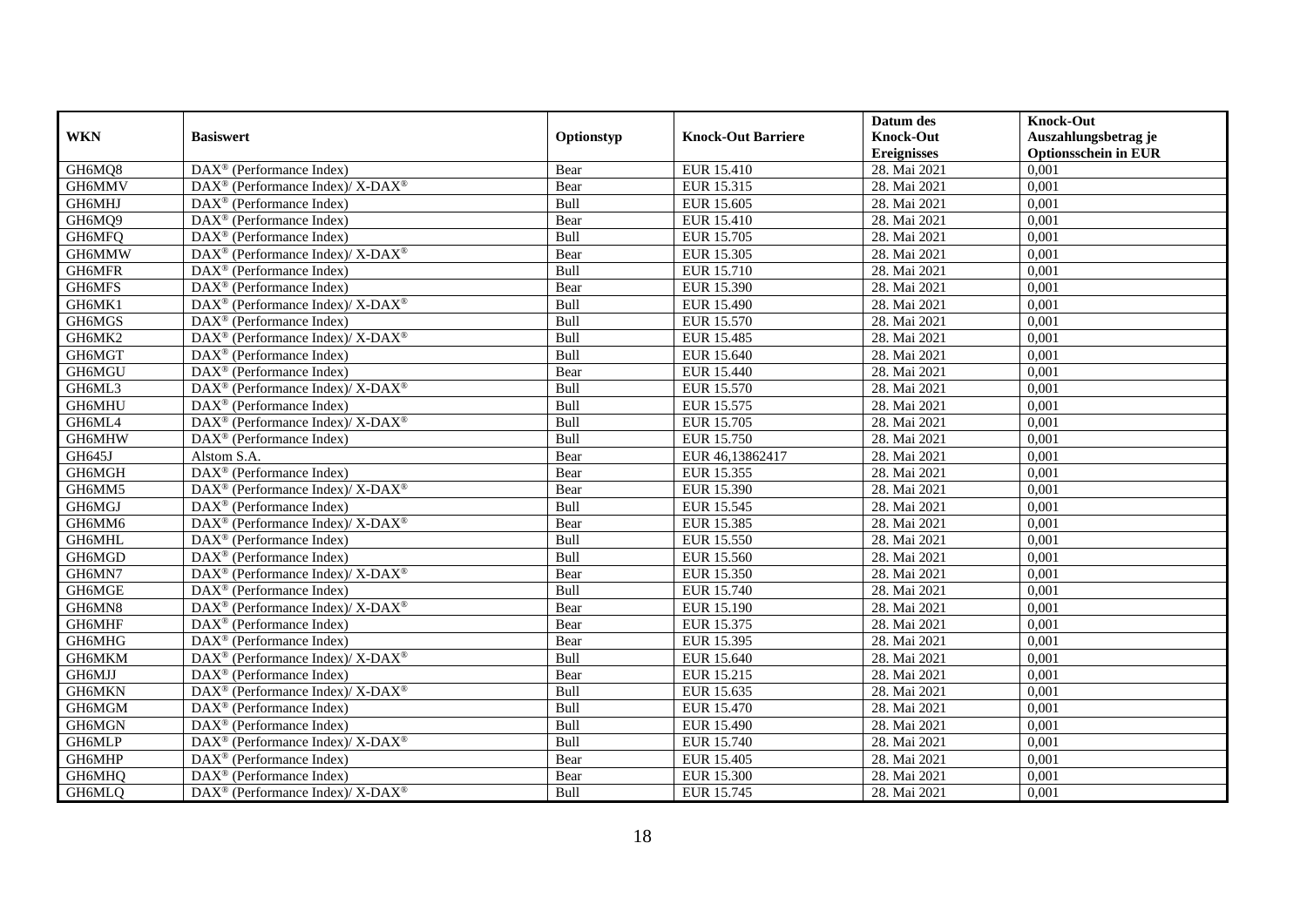|            |                                                             |            |                           | Datum des          | <b>Knock-Out</b>            |
|------------|-------------------------------------------------------------|------------|---------------------------|--------------------|-----------------------------|
| <b>WKN</b> | <b>Basiswert</b>                                            | Optionstyp | <b>Knock-Out Barriere</b> | <b>Knock-Out</b>   | Auszahlungsbetrag je        |
|            |                                                             |            |                           | <b>Ereignisses</b> | <b>Optionsschein in EUR</b> |
| GH6MG5     | DAX <sup>®</sup> (Performance Index)                        | Bull       | EUR 15.725                | 28. Mai 2021       | 0,001                       |
| GH6MMR     | DAX <sup>®</sup> (Performance Index)/ X-DAX <sup>®</sup>    | Bear       | <b>EUR 15.290</b>         | 28. Mai 2021       | 0,001                       |
| GH6MG6     | $DAX^{\circledR}$ (Performance Index)                       | Bear       | EUR 15.335                | 28. Mai 2021       | 0,001                       |
| GH6MH7     | $\text{DAX}^{\otimes}$ (Performance Index)                  | Bear       | EUR 15.330                | 28. Mai 2021       | 0,001                       |
| GH6MMS     | DAX <sup>®</sup> (Performance Index)/ X-DAX <sup>®</sup>    | Bear       | EUR 15.295                | 28. Mai 2021       | 0,001                       |
| GH6MH8     | $DAX^{\circledR}$ (Performance Index)                       | Bull       | EUR 15.690                | 28. Mai 2021       | 0,001                       |
| GH6MJ9     | $DAX^{\otimes}$ (Performance Index)                         | Bear       | EUR 15.195                | 28. Mai 2021       | 0,001                       |
| GH6MNT     | DAX <sup>®</sup> (Performance Index)/ X-DAX <sup>®</sup>    | Bear       | EUR 15.310                | 28. Mai 2021       | 0,001                       |
| GH6MJA     | $DAX^{\circledast}$ (Performance Index)                     | Bull       | EUR 15.715                | 28. Mai 2021       | 0,001                       |
| GH6MKY     | DAX <sup>®</sup> (Performance Index)/ X-DAX <sup>®</sup>    | Bull       | EUR 15.610                | 28. Mai 2021       | 0,001                       |
| GH6MG1     | $\overline{\text{DAX}^{\otimes}}$ (Performance Index)       | Bull       | EUR 15.655                | 28. Mai 2021       | 0,001                       |
| GH6MG2     | $\overline{\text{DAX}^{\otimes}}$ (Performance Index)       | Bear       | EUR 15.425                | 28. Mai 2021       | 0,001                       |
| GH6MKZ     | DAX <sup>®</sup> (Performance Index)/ X-DAX <sup>®</sup>    | Bull       | EUR 15.595                | 28. Mai 2021       | 0,001                       |
| GH6MH3     | DAX <sup>®</sup> (Performance Index)                        | Bear       | EUR 15.365                | 28. Mai 2021       | 0.001                       |
| GH6ML0     | DAX <sup>®</sup> (Performance Index)/ X-DAX <sup>®</sup>    | Bull       | <b>EUR 15.580</b>         | 28. Mai 2021       | 0,001                       |
| GH6MH4     | DAX <sup>®</sup> (Performance Index)                        | Bull       | EUR 15.755                | 28. Mai 2021       | 0,001                       |
| GH6MJ5     | DAX <sup>®</sup> (Performance Index)                        | Bull       | EUR 15.565                | 28. Mai 2021       | 0,001                       |
| GH6MM0     | DAX <sup>®</sup> (Performance Index)/ X-DAX <sup>®</sup>    | Bear       | EUR 15.365                | 28. Mai 2021       | 0,001                       |
| GH6MFX     | DAX <sup>®</sup> (Performance Index)                        | Bull       | EUR 15.730                | 28. Mai 2021       | 0,001                       |
| GH6MFY     | $\text{DAX}^{\otimes}$ (Performance Index)                  | Bear       | EUR 15.305                | 28. Mai 2021       | 0,001                       |
| GH6MM1     | DAX <sup>®</sup> (Performance Index)/ X-DAX <sup>®</sup>    | Bear       | EUR 15.360                | 28. Mai 2021       | 0,001                       |
| GH6MGZ     | $DAX^{\circledR}$ (Performance Index)                       | Bull       | EUR 15.460                | 28. Mai 2021       | 0,001                       |
| GH6MH0     | $DAX^{\otimes}$ (Performance Index)                         | Bull       | EUR 15.720                | 28. Mai 2021       | 0,001                       |
| GH6MM2     | DAX <sup>®</sup> (Performance Index)/ X-DAX <sup>®</sup>    | Bear       | EUR 15.370                | 28. Mai 2021       | 0,001                       |
| GH6MJ1     | $DAX^{\circledR}$ (Performance Index)                       | Bear       | EUR 15.345                | 28. Mai 2021       | 0,001                       |
| GH6MN2     | DAX <sup>®</sup> (Performance Index)/ X-DAX <sup>®</sup>    | Bear       | EUR 15.330                | 28. Mai 2021       | 0,001                       |
| GH6MJ2     | DAX <sup>®</sup> (Performance Index)                        | Bull       | <b>EUR 15.580</b>         | 28. Mai 2021       | 0,001                       |
| GH6MGB     | DAX <sup>®</sup> (Performance Index)                        | Bull       | EUR 15.495                | 28. Mai 2021       | 0,001                       |
| GH6MN3     | DAX <sup>®</sup> (Performance Index)/ X-DAX <sup>®</sup>    | Bear       | EUR 15.185                | 28. Mai 2021       | 0,001                       |
| GH6MHD     | $\text{DAX}^{\otimes}$ (Performance Index)                  | Bear       | EUR 15.325                | 28. Mai 2021       | 0,001                       |
| GH6MHE     | $DAX^{\otimes}$ (Performance Index)                         | Bull       | EUR 15.590                | 28. Mai 2021       | 0,001                       |
| GH6MN4     | DAX <sup>®</sup> (Performance Index)/ X-DAX <sup>®</sup>    | Bear       | EUR 15.215                | 28. Mai 2021       | 0,001                       |
| GH6MJF     | $DAX^{\circledR}$ (Performance Index)                       | Bear       | EUR 15.230                | 28. Mai 2021       | 0,001                       |
| GH6MJG     | $\overline{\text{DAX}^{\otimes}}$ (Performance Index)       | Bear       | EUR 15.240                | 28. Mai 2021       | 0,001                       |
| GH6MKH     | $DAX^{\circledast}$ (Performance Index)/ X-DAX <sup>®</sup> | Bull       | EUR 15.545                | 28. Mai 2021       | 0,001                       |
| GH6MFT     | $\text{DAX}^{\circledast}$ (Performance Index)              | Bear       | EUR 15.310                | 28. Mai 2021       | 0,001                       |
| GH6MFU     | $\text{DAX}^{\circledast}$ (Performance Index)              | Bear       | EUR 15.350                | 28. Mai 2021       | 0,001                       |
| GH6MGV     | $\text{DAX}^{\otimes}$ (Performance Index)                  | Bull       | EUR 15.465                | 28. Mai 2021       | 0,001                       |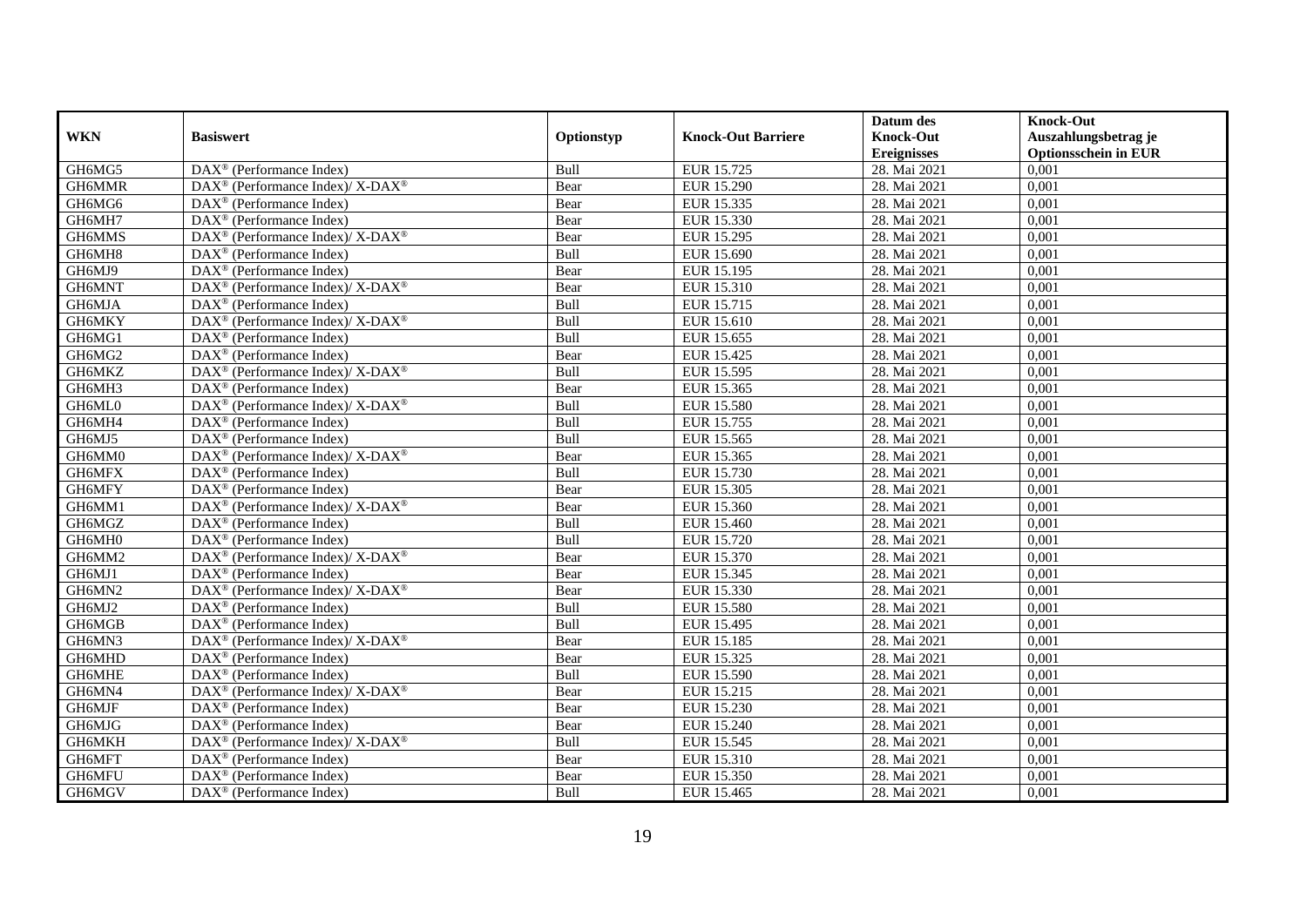|            |                                                                           |            |                           | Datum des          | <b>Knock-Out</b>            |
|------------|---------------------------------------------------------------------------|------------|---------------------------|--------------------|-----------------------------|
| <b>WKN</b> | <b>Basiswert</b>                                                          | Optionstyp | <b>Knock-Out Barriere</b> | <b>Knock-Out</b>   | Auszahlungsbetrag je        |
|            |                                                                           |            |                           | <b>Ereignisses</b> | <b>Optionsschein in EUR</b> |
| GH6MKJ     | DAX <sup>®</sup> (Performance Index)/ X-DAX <sup>®</sup>                  | Bull       | EUR 15.535                | 28. Mai 2021       | 0,001                       |
| GH6MGW     | $\text{DAX}^{\circledast}$ (Performance Index)                            | Bear       | EUR 15.340                | 28. Mai 2021       | 0,001                       |
| GH6MHX     | $DAX^{\circledR}$ (Performance Index)                                     | Bear       | EUR 15.320                | 28. Mai 2021       | 0,001                       |
| GH6MLL     | DAX <sup>®</sup> (Performance Index)/ X-DAX <sup>®</sup>                  | Bull       | EUR 15.750                | 28. Mai 2021       | 0,001                       |
| GH6MHY     | DAX <sup>®</sup> (Performance Index)                                      | Bear       | EUR 15.400                | 28. Mai 2021       | 0,001                       |
| GH6MG7     | $DAX^{\otimes}$ (Performance Index)                                       | Bear       | <b>EUR 15.410</b>         | 28. Mai 2021       | 0,001                       |
| GH6MMM     | DAX <sup>®</sup> (Performance Index)/ X-DAX <sup>®</sup>                  | Bull       | EUR 15.685                | 28. Mai 2021       | 0,001                       |
| GH6MG8     | DAX <sup>®</sup> (Performance Index)                                      | Bull       | EUR 15.645                | 28. Mai 2021       | 0,001                       |
| GH6MH9     | $\text{DAX}^{\circledast}$ (Performance Index)                            | Bull       | EUR 15.505                | 28. Mai 2021       | 0,001                       |
| GH6MMN     | DAX <sup>®</sup> (Performance Index)/X-DAX <sup>®</sup>                   | Bear       | EUR 15.275                | 28. Mai 2021       | 0,001                       |
| GH6MHA     | $\overline{\text{DAX}^{\otimes}}$ (Performance Index)                     | Bear       | EUR 15.260                | 28. Mai 2021       | 0,001                       |
| GH6MJB     | DAX <sup>®</sup> (Performance Index)                                      | Bear       | EUR 15.255                | 28. Mai 2021       | 0,001                       |
| GH6MFN     | $\text{DAX}^{\circledast}$ (Performance Index)                            | Bull       | EUR 15.500                | 28. Mai 2021       | 0,001                       |
| GH6MNP     | $DAX^{\circledcirc}$ (Performance Index)/ X-DAX <sup>®</sup>              | Bear       | EUR 15.325                | 28. Mai 2021       | 0.001                       |
| GH6MFP     | DAX <sup>®</sup> (Performance Index)                                      | Bull       | EUR 15.745                | 28. Mai 2021       | 0,001                       |
| GH6MNQ     | DAX <sup>®</sup> (Performance Index)/X-DAX <sup>®</sup>                   | Bull       | EUR 15.755                | 28. Mai 2021       | 0,001                       |
| GH6MGP     | DAX <sup>®</sup> (Performance Index)                                      | Bull       | <b>EUR 15.700</b>         | 28. Mai 2021       | 0,001                       |
| GH6MHR     | $\text{DAX}^{\otimes}$ (Performance Index)                                | Bull       | EUR 15.650                | 28. Mai 2021       | 0,001                       |
| GH6MKP     | DAX <sup>®</sup> (Performance Index)/ X-DAX <sup>®</sup>                  | Bull       | EUR 15.510                | 28. Mai 2021       | 0,001                       |
| GH6MHS     | $\text{DAX}^{\otimes}$ (Performance Index)                                | Bull       | EUR 15.520                | 28. Mai 2021       | 0,001                       |
| GH6MHT     | $\text{DAX}^{\otimes}$ (Performance Index)                                | Bull       | EUR 15.635                | 28. Mai 2021       | 0,001                       |
| GH6MKQ     | $DAX^{\circledast}$ (Performance Index)/ $\overline{X-DAX^{\circledast}}$ | Bull       | EUR 15.620                | 28. Mai 2021       | 0,001                       |
| GH6MJT     | $DAX^{\circledR}$ (Performance Index)                                     | Bear       | EUR 15.170                | 28. Mai 2021       | 0,001                       |
| GH6MJU     | $DAX^{\circledR}$ (Performance Index)                                     | Bear       | EUR 15.185                | 28. Mai 2021       | 0,001                       |
| GH6MJ7     | $DAX^{\circledR}$ (Performance Index)                                     | Bull       | EUR 15.695                | 28. Mai 2021       | 0,001                       |
| GH6MLR     | DAX <sup>®</sup> (Performance Index)/ X-DAX <sup>®</sup>                  | Bull       | EUR 15.735                | 28. Mai 2021       | 0,001                       |
| GH6MJ8     | DAX <sup>®</sup> (Performance Index)                                      | Bear       | EUR 15.250                | 28. Mai 2021       | 0,001                       |
| GH6MJ4     | DAX <sup>®</sup> (Performance Index)                                      | Bull       | EUR 15.585                | 28. Mai 2021       | 0,001                       |
| GH6MMU     | DAX <sup>®</sup> (Performance Index)/ X-DAX <sup>®</sup>                  | Bear       | EUR 15.300                | 28. Mai 2021       | 0,001                       |
| GH6MJD     | $\text{DAX}^{\otimes}$ (Performance Index)                                | Bear       | EUR 15.220                | 28. Mai 2021       | 0,001                       |
| GH6MJE     | $DAX^{\otimes}$ (Performance Index)                                       | Bear       | EUR 15.205                | 28. Mai 2021       | 0,001                       |
| GH6MKF     | $\text{DAX}^{\otimes}$ (Performance Index)                                | Bear       | EUR 15.450                | 28. Mai 2021       | 0,001                       |
| GH6MK5     | $DAX^{\circledast}$ (Performance Index)/ $\overline{X-DAX^{\circledast}}$ | Bull       | <b>EUR 15.480</b>         | 28. Mai 2021       | 0,001                       |
| GH6MJP     | $\overline{\text{DAX}^{\otimes}}$ (Performance Index)                     | Bear       | EUR 15.155                | 28. Mai 2021       | 0,001                       |
| GH6MJQ     | $\text{DAX}^{\circledast}$ (Performance Index)                            | Bear       | EUR 15.165                | 28. Mai 2021       | 0,001                       |
| GH6MK6     | $DAX^{\circledast}$ (Performance Index)/ X-DAX <sup>®</sup>               | Bull       | EUR 15.470                | 28. Mai 2021       | 0,001                       |
| GH6MJK     | $\text{DAX}^{\circledast}$ (Performance Index)                            | Bear       | EUR 15.225                | 28. Mai 2021       | 0,001                       |
| GH6MJL     | DAX <sup>®</sup> (Performance Index)                                      | Bear       | <b>EUR 15.200</b>         | 28. Mai 2021       | 0,001                       |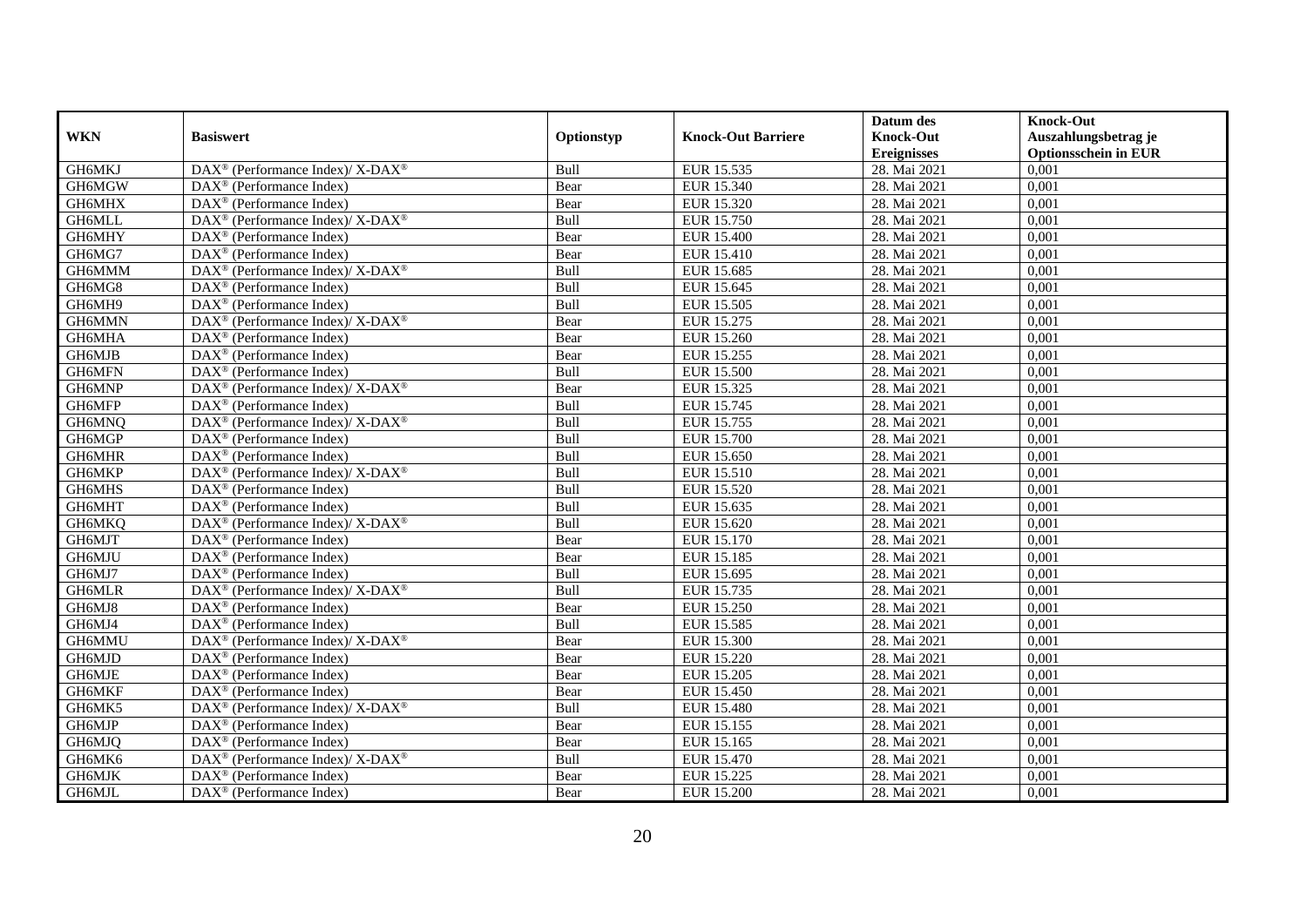|            |                                                              |            |                           | Datum des          | <b>Knock-Out</b>            |
|------------|--------------------------------------------------------------|------------|---------------------------|--------------------|-----------------------------|
| <b>WKN</b> | <b>Basiswert</b>                                             | Optionstyp | <b>Knock-Out Barriere</b> | <b>Knock-Out</b>   | Auszahlungsbetrag je        |
|            |                                                              |            |                           | <b>Ereignisses</b> | <b>Optionsschein in EUR</b> |
| GH6ML7     | DAX <sup>®</sup> (Performance Index)/ X-DAX <sup>®</sup>     | Bull       | <b>EUR 15.700</b>         | 28. Mai 2021       | 0,001                       |
| GH6MJW     | $\text{DAX}^{\circledast}$ (Performance Index)               | Bear       | EUR 15.190                | 28. Mai 2021       | 0,001                       |
| GH6MJX     | $DAX^{\circledR}$ (Performance Index)                        | Bear       | EUR 15.180                | 28. Mai 2021       | 0,001                       |
| GH6ML8     | DAX <sup>®</sup> (Performance Index)/ X-DAX <sup>®</sup>     | Bull       | EUR 15.675                | 28. Mai 2021       | 0,001                       |
| GH6MJY     | DAX <sup>®</sup> (Performance Index)                         | Bull       | EUR 15.630                | 28. Mai 2021       | 0,001                       |
| GH6MJM     | $DAX^{\circledR}$ (Performance Index)                        | Bear       | EUR 15.245                | 28. Mai 2021       | 0,001                       |
| GH6MM9     | $DAX^{\circledast}$ (Performance Index)/X-DAX <sup>®</sup>   | Bear       | EUR 15.415                | 28. Mai 2021       | 0,001                       |
| GH6MJN     | $\text{DAX}^{\otimes}$ (Performance Index)                   | Bear       | EUR 15.150                | 28. Mai 2021       | 0,001                       |
| GH6MLS     | $\text{DAX}^{\otimes}$ (Performance Index)                   | Bull       | EUR 15.675                | 28. Mai 2021       | 0,001                       |
| GH6MMA     | DAX <sup>®</sup> (Performance Index)/ X-DAX <sup>®</sup>     | Bear       | EUR 15.405                | 28. Mai 2021       | 0,001                       |
| GH6MJR     | DAX <sup>®</sup> (Performance Index)                         | Bull       | EUR 15.485                | 28. Mai 2021       | 0,001                       |
| GH6MJS     | $\overline{\text{DAX}}^{\textcirc}$ (Performance Index)      | Bear       | EUR 15.160                | 28. Mai 2021       | 0,001                       |
| GH6MKC     | $\text{DAX}^{\otimes}$ (Performance Index)                   | Bull       | EUR 15.735                | 28. Mai 2021       | 0,001                       |
| GH6MNB     | DAX <sup>®</sup> (Performance Index)/ X-DAX <sup>®</sup>     | Bear       | EUR 15.355                | 28. Mai 2021       | 0,001                       |
| GH6MLD     | $\text{DAX}^{\otimes}$ (Performance Index)                   | Bear       | EUR 15.290                | 28. Mai 2021       | 0,001                       |
| GH6MK7     | $\text{DAX}^{\otimes}$ (Performance Index)                   | Bull       | <b>EUR 15.680</b>         | 28. Mai 2021       | 0,001                       |
| GH6MNC     | DAX <sup>®</sup> (Performance Index)/ X-DAX <sup>®</sup>     | Bear       | EUR 15.235                | 28. Mai 2021       | 0,001                       |
| GH6MK4     | $DAX^{\circledR}$ (Performance Index)                        | Bear       | EUR 15.275                | 28. Mai 2021       | 0,001                       |
| GH6MLK     | $\text{DAX}^{\otimes}$ (Performance Index)                   | Bear       | EUR 15.175                | 28. Mai 2021       | 0,001                       |
| GH6MKB     | DAX <sup>®</sup> (Performance Index)/ X-DAX <sup>®</sup>     | Bull       | EUR 15.455                | 28. Mai 2021       | 0,001                       |
| GH6MLF     | DAX <sup>®</sup> (Performance Index)                         | Bull       | EUR 15.625                | 28. Mai 2021       | 0,001                       |
| GH6MLE     | DAX <sup>®</sup> (Performance Index)/ X-DAX <sup>®</sup>     | Bear       | EUR 15.425                | 28. Mai 2021       | 0,001                       |
| GH6MMF     | DAX <sup>®</sup> (Performance Index)/ X-DAX <sup>®</sup>     | Bear       | EUR 15.260                | 28. Mai 2021       | 0,001                       |
| GH6MMG     | DAX <sup>®</sup> (Performance Index)/ X-DAX <sup>®</sup>     | Bear       | <b>EUR 15.400</b>         | 28. Mai 2021       | 0,001                       |
| GH6MNH     | $DAX^{\circledcirc}$ (Performance Index)/ X-DAX <sup>®</sup> | Bear       | EUR 15.155                | 28. Mai 2021       | 0,001                       |
| GH6MNJ     | $DAX^{\circledast}$ (Performance Index)/ X-DAX <sup>®</sup>  | Bear       | EUR 15.170                | 28. Mai 2021       | 0,001                       |
| GH6ML9     | DAX <sup>®</sup> (Performance Index)/ X-DAX <sup>®</sup>     | Bull       | EUR 15.670                | 28. Mai 2021       | 0,001                       |
| GH6MLA     | DAX <sup>®</sup> (Performance Index)/ X-DAX <sup>®</sup>     | Bull       | EUR 15.655                | 28. Mai 2021       | 0,001                       |
| GH6MMB     | $DAX^{\circledast}$ (Performance Index)/ X-DAX <sup>®</sup>  | Bear       | EUR 15.255                | 28. Mai 2021       | 0,001                       |
| GH6MMC     | $DAX^{\circledast}$ (Performance Index)/ X-DAX <sup>®</sup>  | Bear       | EUR 15.380                | 28. Mai 2021       | 0,001                       |
| GH6MND     | DAX <sup>®</sup> (Performance Index)/ X-DAX <sup>®</sup>     | Bear       | EUR 15.240                | 28. Mai 2021       | 0,001                       |
| GH6MNE     | $DAX^{\circledast}$ (Performance Index)/ X-DAX <sup>®</sup>  | Bear       | EUR 15.150                | 28. Mai 2021       | 0,001                       |
| GH6MKT     | $DAX^{\circledast}$ (Performance Index)/ X-DAX <sup>®</sup>  | Bull       | EUR 15.630                | 28. Mai 2021       | 0,001                       |
| GH6MKU     | DAX <sup>®</sup> (Performance Index)/ X-DAX <sup>®</sup>     | Bull       | EUR 15.615                | 28. Mai 2021       | 0,001                       |
| GH6MLV     | DAX <sup>®</sup> (Performance Index)/ X-DAX <sup>®</sup>     | Bear       | EUR 15.335                | 28. Mai 2021       | 0,001                       |
| GH6MLW     | $DAX^{\circledast}$ (Performance Index)/ X-DAX <sup>®</sup>  | Bull       | EUR 15.530                | 28. Mai 2021       | 0,001                       |
| GH6MMX     | DAX <sup>®</sup> (Performance Index)/ X-DAX <sup>®</sup>     | Bear       | EUR 15.175                | 28. Mai 2021       | 0,001                       |
| GH6MMY     | $DAX^{\circledast}$ (Performance Index)/ X-DAX <sup>®</sup>  | Bull       | EUR 15.565                | 28. Mai 2021       | 0,001                       |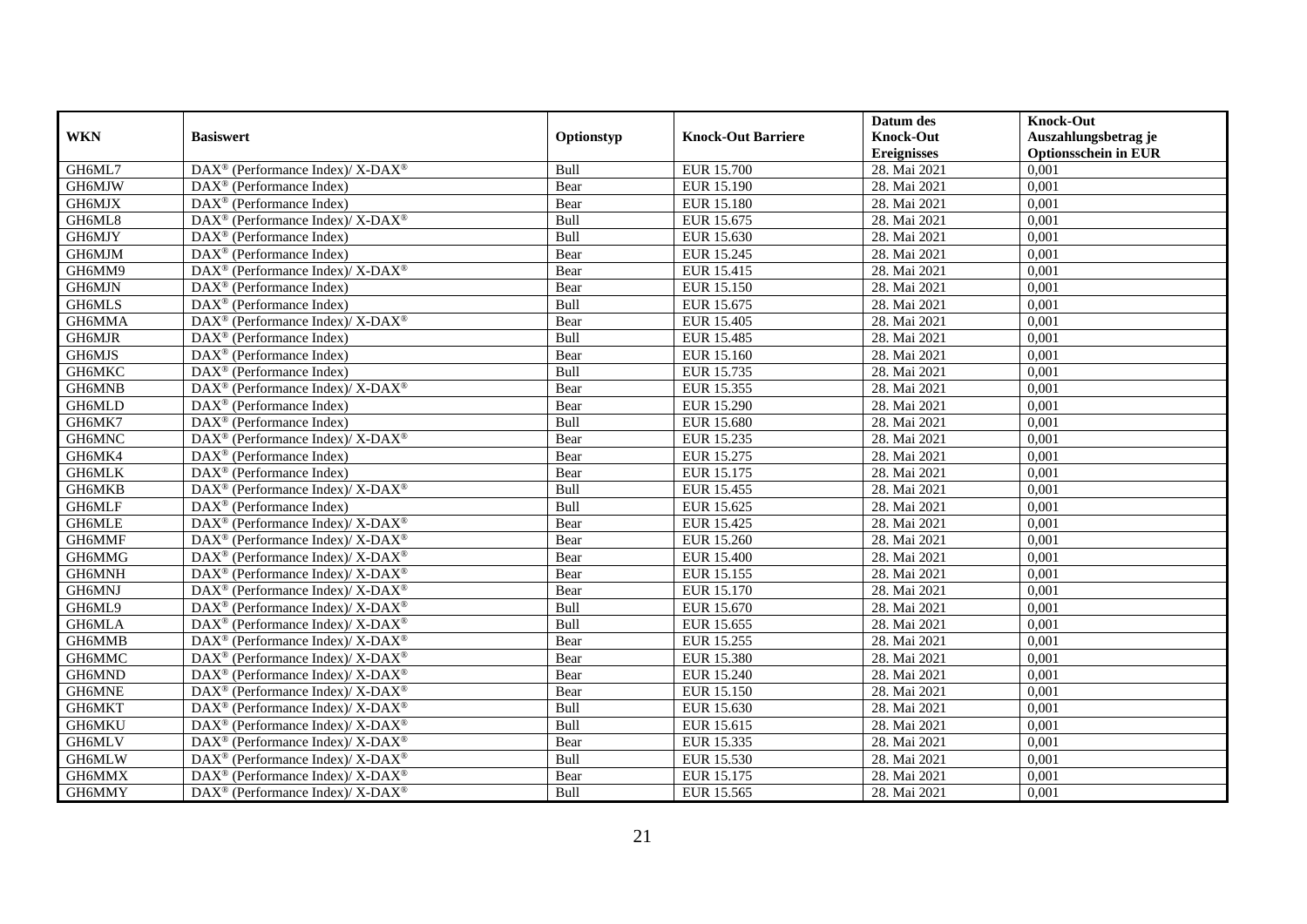|            |                                                              |            |                           | Datum des          | <b>Knock-Out</b>            |
|------------|--------------------------------------------------------------|------------|---------------------------|--------------------|-----------------------------|
| <b>WKN</b> | <b>Basiswert</b>                                             | Optionstyp | <b>Knock-Out Barriere</b> | <b>Knock-Out</b>   | Auszahlungsbetrag je        |
|            |                                                              |            |                           | <b>Ereignisses</b> | <b>Optionsschein in EUR</b> |
| GH6MKK     | DAX <sup>®</sup> (Performance Index)/ X-DAX <sup>®</sup>     | Bull       | EUR 15.525                | 28. Mai 2021       | 0,001                       |
| GH6MKL     | $DAX^{\circledast}$ (Performance Index)/ X-DAX <sup>®</sup>  | Bull       | EUR 15.520                | 28. Mai 2021       | 0,001                       |
| GH6MLM     | $DAX^{\circledast}$ (Performance Index)/ X-DAX <sup>®</sup>  | Bull       | EUR 15.730                | 28. Mai 2021       | 0,001                       |
| GH6MLN     | $DAX^{\circledast}$ (Performance Index)/ X-DAX <sup>®</sup>  | Bull       | EUR 15.560                | 28. Mai 2021       | 0,001                       |
| GH6MMP     | $DAX^{\circledast}$ (Performance Index)/ X-DAX <sup>®</sup>  | Bear       | <b>EUR 15.285</b>         | 28. Mai 2021       | 0,001                       |
| GH6MMQ     | DAX <sup>®</sup> (Performance Index)/ X-DAX <sup>®</sup>     | Bull       | <b>EUR 15.710</b>         | 28. Mai 2021       | 0,001                       |
| GH6MNR     | $DAX^{\circledast}$ (Performance Index)/ X-DAX <sup>®</sup>  | Bear       | EUR 15.220                | 28. Mai 2021       | 0,001                       |
| GH6MNS     | $DAX^{\circledast}$ (Performance Index)/ X-DAX <sup>®</sup>  | Bear       | EUR 15.205                | 28. Mai 2021       | 0,001                       |
| GH6MJV     | $DAX^{\circledast}$ (Performance Index)/ X-DAX <sup>®</sup>  | Bull       | EUR 15.500                | 28. Mai 2021       | 0,001                       |
| GH6MKV     | DAX <sup>®</sup> (Performance Index)/ X-DAX <sup>®</sup>     | Bull       | EUR 15.590                | 28. Mai 2021       | 0,001                       |
| GH6MKW     | $DAX^{\circledcirc}$ (Performance Index)/ X-DAX <sup>®</sup> | Bull       | EUR 15.600                | 28. Mai 2021       | 0,001                       |
| GH6MKX     | DAX <sup>®</sup> (Performance Index)/ X-DAX <sup>®</sup>     | Bull       | EUR 15.605                | 28. Mai 2021       | 0,001                       |
| GH6MLX     | $DAX^{\circledast}$ (Performance Index)/ X-DAX <sup>®</sup>  | Bull       | EUR 15.715                | 28. Mai 2021       | 0,001                       |
| GH6MLY     | $DAX^{\circledast}$ (Performance Index)/ X-DAX <sup>®</sup>  | Bear       | EUR 15.340                | 28. Mai 2021       | 0,001                       |
| GH6MLZ     | $DAX^{\circledast}$ (Performance Index)/ X-DAX <sup>®</sup>  | Bull       | EUR 15.515                | 28. Mai 2021       | 0,001                       |
| GH6MMZ     | DAX <sup>®</sup> (Performance Index)/ X-DAX <sup>®</sup>     | Bear       | <b>EUR 15.180</b>         | 28. Mai 2021       | 0,001                       |
| GH6MN0     | $DAX^{\circledast}$ (Performance Index)/ X-DAX <sup>®</sup>  | Bear       | EUR 15.320                | 28. Mai 2021       | 0,001                       |
| GH6MN1     | DAX <sup>®</sup> (Performance Index)/ X-DAX <sup>®</sup>     | Bear       | EUR 15.195                | 28. Mai 2021       | 0,001                       |
| GH6MKG     | $DAX^{\circledast}$ (Performance Index)/ X-DAX <sup>®</sup>  | Bull       | EUR 15.540                | 28. Mai 2021       | 0,001                       |
| GH6MLH     | DAX <sup>®</sup> (Performance Index)/ X-DAX <sup>®</sup>     | Bear       | EUR 15.445                | 28. Mai 2021       | 0,001                       |
| GH6MLJ     | $DAX^{\circledast}$ (Performance Index)/ X-DAX <sup>®</sup>  | Bear       | <b>EUR 15.440</b>         | 28. Mai 2021       | 0,001                       |
| GH6MMK     | $DAX^{\circledast}$ (Performance Index)/ X-DAX <sup>®</sup>  | Bear       | EUR 15.265                | 28. Mai 2021       | 0,001                       |
| GH6MML     | DAX <sup>®</sup> (Performance Index)/ X-DAX <sup>®</sup>     | Bull       | EUR 15.690                | 28. Mai 2021       | 0,001                       |
| GH6MNM     | $DAX^{\circledast}$ (Performance Index)/ X-DAX <sup>®</sup>  | Bull       | EUR 15.660                | 28. Mai 2021       | 0,001                       |
| GH6MNN     | DAX <sup>®</sup> (Performance Index)/ X-DAX <sup>®</sup>     | Bear       | EUR 15.420                | 28. Mai 2021       | 0,001                       |
| GH6MK3     | DAX <sup>®</sup> (Performance Index)/ X-DAX <sup>®</sup>     | Bull       | EUR 15.475                | 28. Mai 2021       | 0,001                       |
| GH6ML5     | DAX <sup>®</sup> (Performance Index)/ X-DAX <sup>®</sup>     | Bull       | EUR 15.695                | 28. Mai 2021       | 0,001                       |
| GH6ML6     | DAX <sup>®</sup> (Performance Index)/ X-DAX <sup>®</sup>     | Bull       | <b>EUR 15.680</b>         | 28. Mai 2021       | 0,001                       |
| GH6MM7     | $DAX^{\circledast}$ (Performance Index)/ X-DAX <sup>®</sup>  | Bear       | EUR 15.410                | 28. Mai 2021       | 0,001                       |
| GH6MM8     | DAX <sup>®</sup> (Performance Index)/ $X$ -DAX <sup>®</sup>  | Bear       | EUR 15.375                | 28. Mai 2021       | 0,001                       |
| GH6MN9     | DAX <sup>®</sup> (Performance Index)/ X-DAX <sup>®</sup>     | Bear       | EUR 15.225                | 28. Mai 2021       | 0,001                       |
| GH6MNA     | DAX <sup>®</sup> (Performance Index)/ X-DAX <sup>®</sup>     | Bear       | EUR 15.230                | 28. Mai 2021       | 0,001                       |
| GH6MJZ     | $DAX^{\circledast}$ (Performance Index)/ X-DAX <sup>®</sup>  | Bull       | EUR 15.505                | 28. Mai 2021       | 0,001                       |
| GH6MK0     | DAX <sup>®</sup> (Performance Index)/ X-DAX <sup>®</sup>     | Bull       | EUR 15.495                | 28. Mai 2021       | 0,001                       |
| GH6ML1     | DAX <sup>®</sup> (Performance Index)/ X-DAX <sup>®</sup>     | Bull       | EUR 15.585                | 28. Mai 2021       | 0,001                       |
| GH6ML2     | $DAX^{\circledast}$ (Performance Index)/ X-DAX <sup>®</sup>  | Bull       | EUR 15.575                | 28. Mai 2021       | 0,001                       |
| GH6MM3     | $DAX^{\circledast}$ (Performance Index)/ X-DAX <sup>®</sup>  | Bear       | EUR 15.345                | 28. Mai 2021       | 0,001                       |
| GH6MM4     | DAX <sup>®</sup> (Performance Index)/ X-DAX <sup>®</sup>     | Bear       | EUR 15.395                | 28. Mai 2021       | 0,001                       |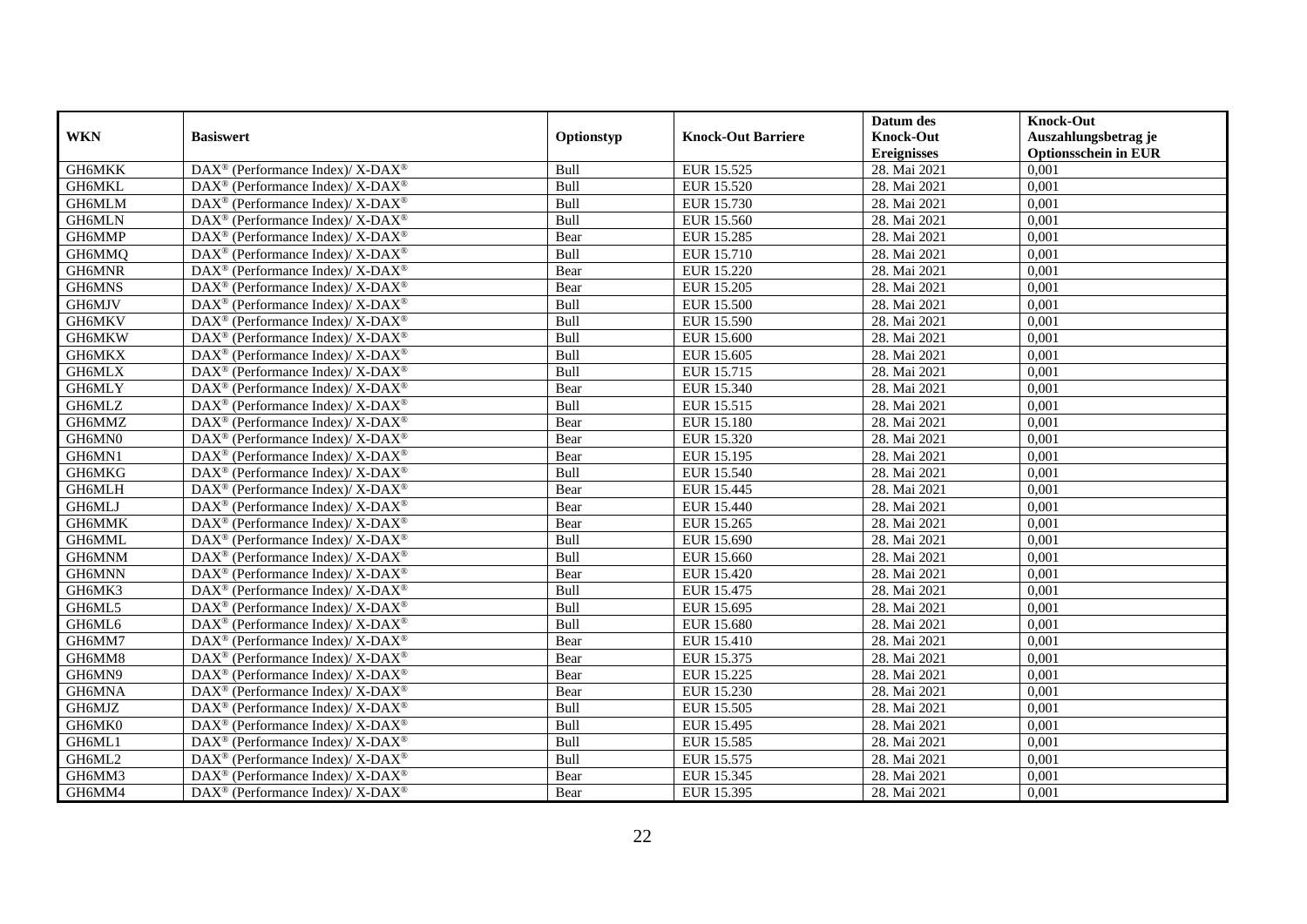|               |                                                                           |            |                           | Datum des          | <b>Knock-Out</b>            |
|---------------|---------------------------------------------------------------------------|------------|---------------------------|--------------------|-----------------------------|
| <b>WKN</b>    | <b>Basiswert</b>                                                          | Optionstyp | <b>Knock-Out Barriere</b> | <b>Knock-Out</b>   | Auszahlungsbetrag je        |
|               |                                                                           |            |                           | <b>Ereignisses</b> | <b>Optionsschein in EUR</b> |
| GH6MN5        | DAX <sup>®</sup> (Performance Index)/ X-DAX <sup>®</sup>                  | Bear       | EUR 15.210                | 28. Mai 2021       | 0,001                       |
| GH6MN6        | DAX <sup>®</sup> (Performance Index)/ X-DAX <sup>®</sup>                  | Bear       | <b>EUR 15.200</b>         | 28. Mai 2021       | 0,001                       |
| GH6MLB        | $DAX^{\circledast}$ (Performance Index)/ X-DAX <sup>®</sup>               | Bear       | EUR 15.430                | 28. Mai 2021       | 0,001                       |
| GH6MLC        | DAX <sup>®</sup> (Performance Index)/ X-DAX <sup>®</sup>                  | Bull       | EUR 15.650                | 28. Mai 2021       | 0,001                       |
| GH6MMD        | DAX <sup>®</sup> (Performance Index)/ X-DAX <sup>®</sup>                  | Bear       | <b>EUR 15.250</b>         | 28. Mai 2021       | 0,001                       |
| GH6MME        | DAX <sup>®</sup> (Performance Index)/ X-DAX <sup>®</sup>                  | Bear       | <b>EUR 15.450</b>         | 28. Mai 2021       | 0,001                       |
| GH6MNF        | $DAX^{\circledast}$ (Performance Index)/ X-DAX <sup>®</sup>               | Bear       | EUR 15.245                | 28. Mai 2021       | 0,001                       |
| GH6MNG        | $DAX^{\circledast}$ (Performance Index)/ X-DAX <sup>®</sup>               | Bear       | EUR 15.160                | 28. Mai 2021       | 0,001                       |
| GH6MMH        | $DAX^{\circledast}$ (Performance Index)/ X-DAX <sup>®</sup>               | Bear       | <b>EUR 15.280</b>         | 28. Mai 2021       | 0,001                       |
| GH6MMJ        | DAX <sup>®</sup> (Performance Index)/ X-DAX <sup>®</sup>                  | Bear       | EUR 15.270                | 28. Mai 2021       | 0,001                       |
| GH6MNK        | $DAX^{\circledast}$ (Performance Index)/ X-DAX <sup>®</sup>               | Bear       | EUR 15.165                | 28. Mai 2021       | 0,001                       |
| <b>GH6MNL</b> | DAX <sup>®</sup> (Performance Index)/ X-DAX <sup>®</sup>                  | Bull       | EUR 15.665                | 28. Mai 2021       | 0,001                       |
| GH6MP2        | DAX <sup>®</sup> (Performance Index)                                      | Bear       | EUR 15.475                | 28. Mai 2021       | 0,001                       |
| GH6D1J        | MDAX <sup>®</sup> (Performance Index)                                     | Bear       | EUR 33.159,67560284       | 28. Mai 2021       | 0,001                       |
| GH60W9        | $K+SAG$                                                                   | Bear       | EUR 11,53372502           | 28. Mai 2021       | 0,001                       |
| GH6MP3        | DAX <sup>®</sup> (Performance Index)                                      | Bear       | EUR 15.470                | 28. Mai 2021       | 0,001                       |
| GH6MP4        | DAX <sup>®</sup> (Performance Index)                                      | Bear       | <b>EUR 15.470</b>         | 28. Mai 2021       | 0,001                       |
| GH6MP5        | $DAX^{\circledR}$ (Performance Index)                                     | Bear       | EUR 15.470                | 28. Mai 2021       | 0,001                       |
| GH6MP1        | $\overline{\text{DAX}}^{\textcirc}$ (Performance Index)                   | Bear       | <b>EUR 15.480</b>         | 28. Mai 2021       | 0,001                       |
| GH6CVX        | EURO STOXX 50 <sup>®</sup> Index (Price EUR)                              | Bear       | EUR 4.056,69858122        | 28. Mai 2021       | 0,001                       |
| GH6D1F        | MDAX <sup>®</sup> (Performance Index)                                     | Bear       | EUR 33.223,42139867       | 28. Mai 2021       | 0,001                       |
| GH6D1G        | MDAX <sup>®</sup> (Performance Index)                                     | Bear       | EUR 33.191,23371903       | 28. Mai 2021       | 0,001                       |
| GH6JMM        | Compagnie Financiere Richemont SA                                         | Bear       | CHF 107,80734345          | 28. Mai 2021       | 0,001                       |
| GH4VT7        | Compagnie Generale des Etablissements Michelin<br><b>SCA</b>              | Bear       | EUR 125,66472799          | 28. Mai 2021       | 0,001                       |
| <b>GF0MMH</b> | Airbus SE                                                                 | Bear       | EUR 109,02664244          | 28. Mai 2021       | 0,001                       |
| GH55RY        | UBS Group AG                                                              | Bear       | CHF 14,69567701           | 28. Mai 2021       | 0,001                       |
| <b>GH5A35</b> | Julius Baer Group Ltd                                                     | Bear       | CHF 61,41928814           | 28. Mai 2021       | 0,001                       |
| GH6D1E        | MDAX <sup>®</sup> (Performance Index)                                     | Bear       | EUR 33.255,07944556       | 28. Mai 2021       | 0,001                       |
| GH6HHH        | $DAX^{\circledast}$ (Performance Index)/ $\overline{X-DAX^{\circledast}}$ | Bear       | EUR 15.500                | 28. Mai 2021       | 0,001                       |
| GH6458        | Alstom S.A.                                                               | Bear       | EUR 46,53800632           | 28. Mai 2021       | 0,001                       |
| GH6HFU        | DAX <sup>®</sup> (Performance Index)                                      | Bear       | <b>EUR 15.500</b>         | 28. Mai 2021       | 0,001                       |
| <b>GH5LHJ</b> | Porsche Automobil Holding SE                                              | Bear       | EUR 91,35124936           | 28. Mai 2021       | 0,001                       |
| GH6HHJ        | $DAX^{\circledast}$ (Performance Index)/ X-DAX <sup>®</sup>               | Bear       | <b>EUR 15.500</b>         | 28. Mai 2021       | 0,001                       |
| GH6HFV        | $\text{DAX}^{\otimes}$ (Performance Index)                                | Bear       | <b>EUR 15.500</b>         | 28. Mai 2021       | 0,001                       |
| GH6HFT        | DAX <sup>®</sup> (Performance Index)                                      | Bear       | <b>EUR 15.500</b>         | 28. Mai 2021       | 0,001                       |
| GH6HFW        | $\text{DAX}^{\otimes}$ (Performance Index)                                | Bear       | <b>EUR 15.500</b>         | 28. Mai 2021       | 0,001                       |
| GH6HFX        | $\text{DAX}^{\otimes}$ (Performance Index)                                | Bear       | EUR 15.500                | 28. Mai 2021       | 0,001                       |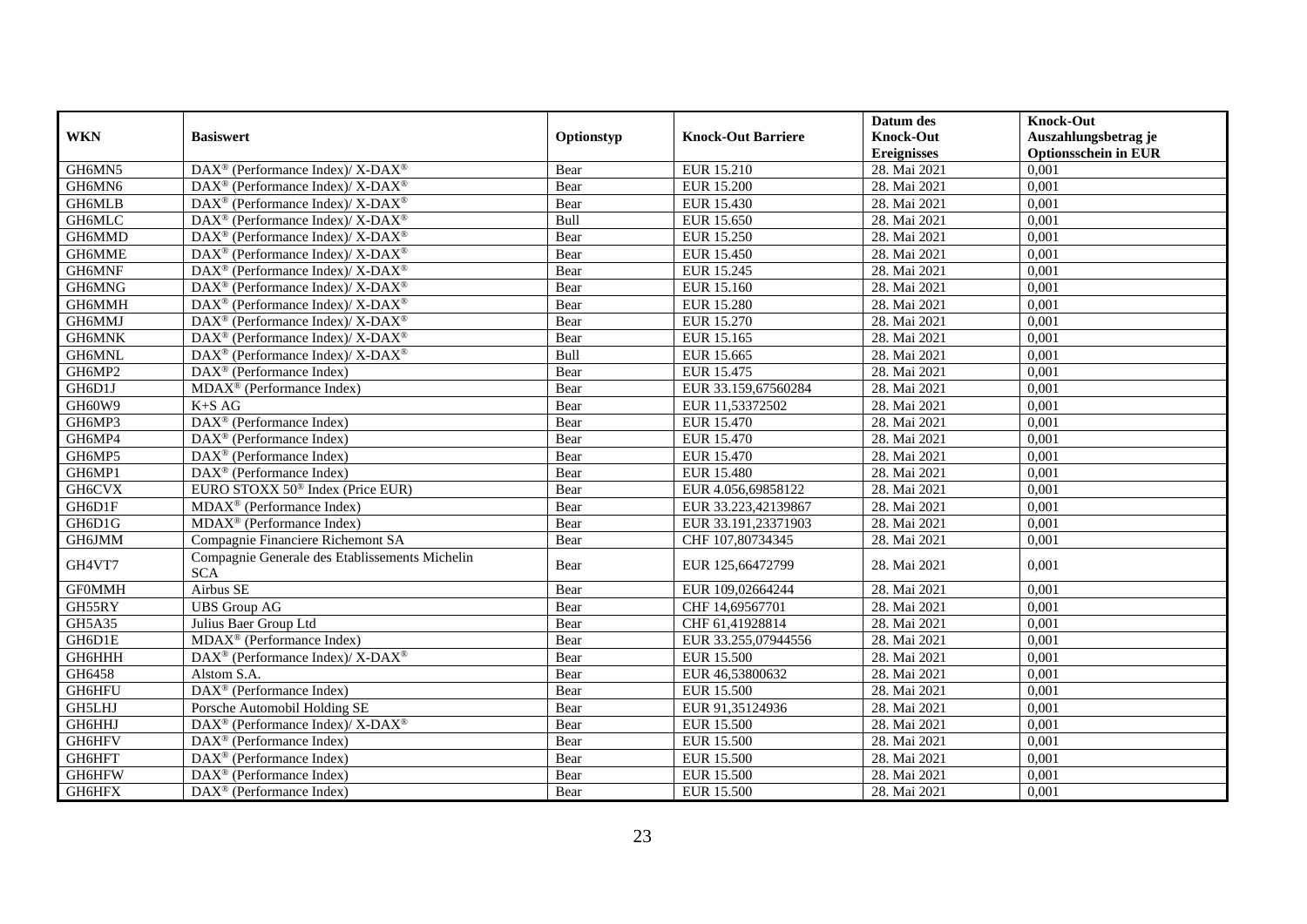|               |                                                         |            |                           | Datum des          | <b>Knock-Out</b>            |
|---------------|---------------------------------------------------------|------------|---------------------------|--------------------|-----------------------------|
| <b>WKN</b>    | <b>Basiswert</b>                                        | Optionstyp | <b>Knock-Out Barriere</b> | <b>Knock-Out</b>   | Auszahlungsbetrag je        |
|               |                                                         |            |                           | <b>Ereignisses</b> | <b>Optionsschein in EUR</b> |
| GH5YMW        | British American Tobacco plc.                           | Bull       | GBP 27,45243809           | 28. Mai 2021       | 0,001                       |
| GH09HG        | EURO STOXX 50 <sup>®</sup> Index (Price EUR)            | Bear       | EUR 4.061,67317775        | 28. Mai 2021       | 0,001                       |
| GH1DN1        | $CAC 40$ <sup>®</sup> Index                             | Bear       | EUR 6.470,93              | 28. Mai 2021       | 0,001                       |
| GH5YL0        | Nokia Oyj                                               | Bear       | EUR 4,32860975            | 28. Mai 2021       | 0,001                       |
| GH4VPL        | Kion Group AG                                           | Bear       | EUR 87,7941218            | 28. Mai 2021       | 0,001                       |
| GH6D1H        | MDAX <sup>®</sup> (Performance Index)                   | Bear       | EUR 33.287,16719448       | 28. Mai 2021       | 0,001                       |
| GH5GUE        | ING Groep N.V.                                          | Bear       | EUR 11,52132878           | 28. Mai 2021       | 0,001                       |
| <b>GH6JNF</b> | Hermes International                                    | Bear       | EUR 1.140,52288888        | 28. Mai 2021       | 0,001                       |
| GH1DN2        | CAC 40 <sup>®</sup> Index                               | Bear       | EUR 6.478,65              | 28. Mai 2021       | 0,001                       |
| GH60RA        | <b>NESTE OYJ</b>                                        | Bear       | EUR 54,25772958           | 28. Mai 2021       | 0,001                       |
| GH5A44        | Geberit AG                                              | Bear       | CHF 649,9207141           | 28. Mai 2021       | 0,001                       |
| GH4MS1        | EURO STOXX 50 <sup>®</sup> Index (Price EUR)            | Bear       | EUR 4.067,95076792        | 28. Mai 2021       | 0,001                       |
| GH6HFC        | DAX <sup>®</sup> (Performance Index)                    | Bear       | EUR 15.525                | 28. Mai 2021       | 0,001                       |
| GH6D08        | $MDAX^{\circledR}$ (Performance Index)                  | Bear       | EUR 33.319.04508893       | 28. Mai 2021       | 0.001                       |
| GH6HFD        | $DAX^{\circledR}$ (Performance Index)                   | Bear       | EUR 15.525                | 28. Mai 2021       | 0,001                       |
| GH1DN0        | CAC 40 <sup>®</sup> Index                               | Bear       | EUR 6.486,48              | 28. Mai 2021       | 0,001                       |
| GH6HFG        | DAX <sup>®</sup> (Performance Index)                    | Bear       | EUR 15.520                | 28. Mai 2021       | 0,001                       |
| GH6HFH        | DAX <sup>®</sup> (Performance Index)                    | Bear       | EUR 15.520                | 28. Mai 2021       | 0,001                       |
| GH6HFQ        | $DAX^{\circledcirc}$ (Performance Index)                | Bear       | EUR 15.510                | 28. Mai 2021       | 0,001                       |
| GH6HFR        | $DAX^{\circledast}$ (Performance Index)                 | Bear       | EUR 15.510                | 28. Mai 2021       | 0,001                       |
| GH54CG        | USD/JPY (WM-Fixing)                                     | Bear       | JPY 110,16661688          | 28. Mai 2021       | 0,001                       |
| GH6HFL        | $\overline{\text{DAX}}^{\textcirc}$ (Performance Index) | Bear       | EUR 15.520                | 28. Mai 2021       | 0,001                       |
| <b>GH6HFM</b> | $\text{DAX}^{\textcircled{}}$ (Performance Index)       | Bear       | EUR 15.510                | 28. Mai 2021       | 0,001                       |
| GH5LJM        | Porsche Automobil Holding SE                            | Bear       | EUR 91,79005449           | 28. Mai 2021       | 0,001                       |
| GH6HFE        | $DAX^{\circledR}$ (Performance Index)                   | Bear       | EUR 15.525                | 28. Mai 2021       | 0,001                       |
| GH6JWP        | Moncler S.p.A                                           | Bear       | EUR 57,45191569           | 28. Mai 2021       | 0,001                       |
| GH6HFF        | DAX <sup>®</sup> (Performance Index)                    | Bear       | EUR 15.525                | 28. Mai 2021       | 0,001                       |
| GH6HF8        | DAX <sup>®</sup> (Performance Index)                    | Bear       | EUR 15.530                | 28. Mai 2021       | 0,001                       |
| GH6HF9        | $DAX^{\circledast}$ (Performance Index)                 | Bear       | EUR 15.530                | 28. Mai 2021       | 0,001                       |
| GH6HFN        | $\text{DAX}^{\textcircled{}}$ (Performance Index)       | Bear       | EUR 15.510                | 28. Mai 2021       | 0,001                       |
| GH6HFP        | $DAX^{\circledR}$ (Performance Index)                   | Bear       | EUR 15.510                | 28. Mai 2021       | 0,001                       |
| GH6HFA        | DAX <sup>®</sup> (Performance Index)                    | Bear       | EUR 15.530                | 28. Mai 2021       | 0,001                       |
| <b>GH6HFB</b> | $DAX^{\circledR}$ (Performance Index)                   | Bear       | EUR 15.525                | 28. Mai 2021       | 0,001                       |
| GH6HFJ        | $\overline{\text{DAX}^{\otimes}}$ (Performance Index)   | Bear       | EUR 15.520                | 28. Mai 2021       | 0,001                       |
| GH6HFK        | $\text{DAX}^{\textcircled{}}$ (Performance Index)       | Bear       | EUR 15.520                | 28. Mai 2021       | 0,001                       |
| GB5NVC        | EURO STOXX 50 <sup>®</sup> Index (Price EUR)            | Bear       | EUR 4.067,32578051        | 28. Mai 2021       | 0,001                       |
| GH62Q1        | S&P 500 <sup>®</sup> Index                              | Bear       | <b>USD 4.215</b>          | 28. Mai 2021       | 0,001                       |
| GH6HF4        | $\overline{\text{DAX}^{\otimes}}$ (Performance Index)   | Bear       | EUR 15.540                | 28. Mai 2021       | 0,001                       |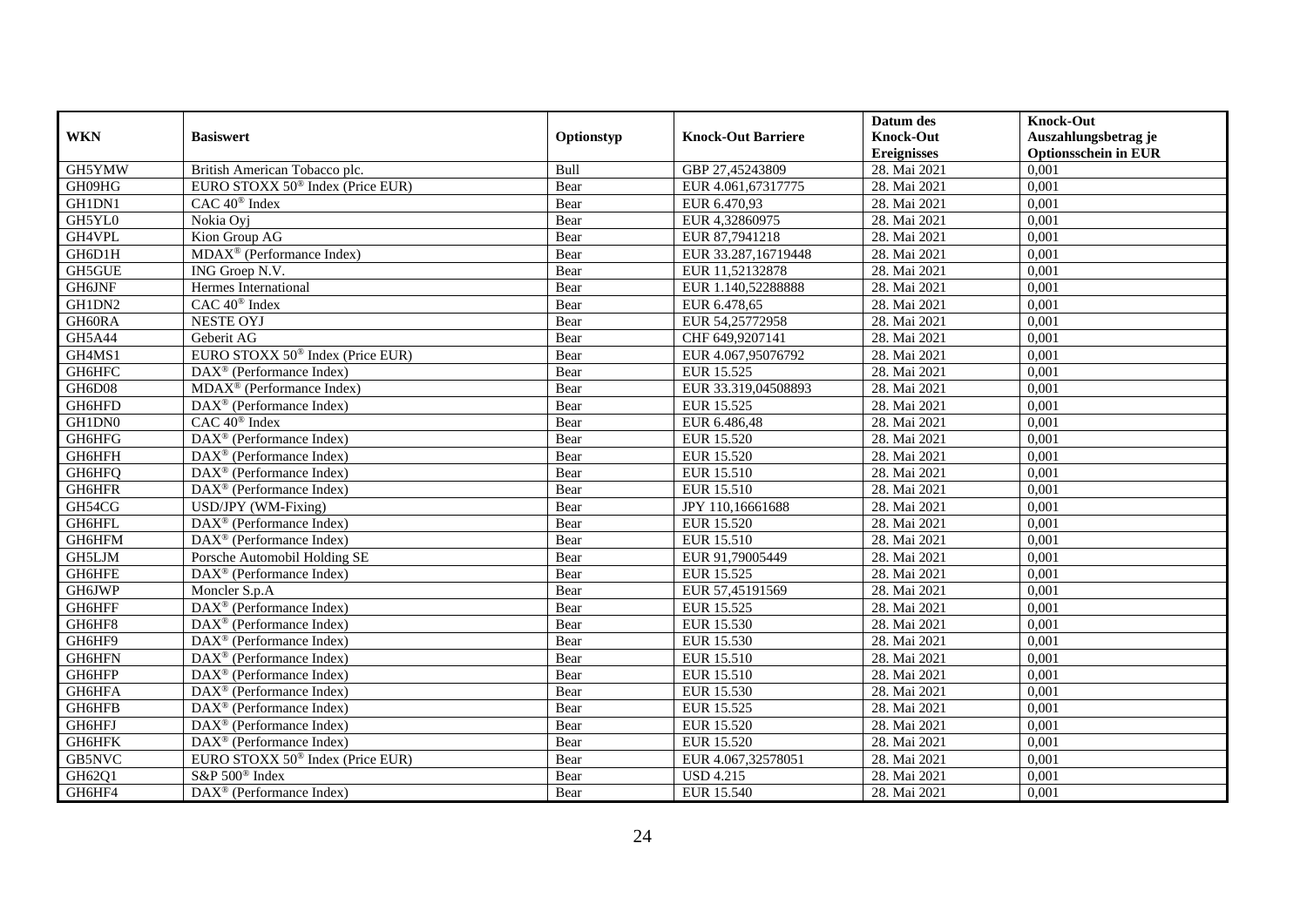|               |                                                       |            |                           | Datum des          | <b>Knock-Out</b>            |
|---------------|-------------------------------------------------------|------------|---------------------------|--------------------|-----------------------------|
| <b>WKN</b>    | <b>Basiswert</b>                                      | Optionstyp | <b>Knock-Out Barriere</b> | <b>Knock-Out</b>   | Auszahlungsbetrag je        |
|               |                                                       |            |                           | <b>Ereignisses</b> | <b>Optionsschein in EUR</b> |
| GH5ZGP        | NASDAQ-100 Index®                                     | Bear       | <b>USD 13.740</b>         | 28. Mai 2021       | 0,001                       |
| GH62Q2        | S&P 500 <sup>®</sup> Index                            | Bear       | <b>USD 4.215</b>          | 28. Mai 2021       | 0,001                       |
| GH5YMV        | British American Tobacco plc.                         | Bull       | GBP 27,24203617           | 28. Mai 2021       | 0,001                       |
| GH5WA3        | Moderna Inc                                           | Bear       | USD 179,97850747          | 28. Mai 2021       | 0.001                       |
| GH6HF5        | DAX <sup>®</sup> (Performance Index)                  | Bear       | EUR 15.540                | 28. Mai 2021       | 0,001                       |
| GH64B7        | Tesla Inc                                             | Bear       | USD 632,05725143          | 28. Mai 2021       | 0,001                       |
| GH5ZGN        | NASDAQ-100 Index®                                     | Bear       | <b>USD 13.740</b>         | 28. Mai 2021       | 0,001                       |
| GH3NNB        | Dollar Tree, Inc.                                     | Bull       | USD 99,3895341            | 28. Mai 2021       | 0,001                       |
| GH6HF6        | DAX <sup>®</sup> (Performance Index)                  | Bear       | EUR 15.540                | 28. Mai 2021       | 0,001                       |
| GH6MNV        | Dow Jones Industrial Average <sup>®</sup> Index       | Bear       | <b>USD 34.380</b>         | 28. Mai 2021       | 0,001                       |
| GH6MRT        | NASDAQ-100 Index®                                     | Bear       | <b>USD 13.720</b>         | 28. Mai 2021       | 0,001                       |
| GH6HF7        | $\overline{\text{DAX}^{\otimes}}$ (Performance Index) | Bear       | <b>EUR 15.540</b>         | 28. Mai 2021       | 0,001                       |
| <b>GH5TPS</b> | NIO Inc                                               | Bear       | USD 39,54718614           | 28. Mai 2021       | 0,001                       |
| GH5YQ8        | Mettler-Toledo International                          | Bear       | USD 1.306,0355909         | 28. Mai 2021       | 0,001                       |
| GH6MNW        | Dow Jones Industrial Average® Index                   | Bear       | <b>USD 34.360</b>         | 28. Mai 2021       | 0,001                       |
| GH6HF3        | DAX <sup>®</sup> (Performance Index)                  | Bear       | EUR 15.540                | 28. Mai 2021       | 0,001                       |
| <b>GH5TUC</b> | Carl-Zeiss Meditec AG                                 | Bear       | EUR 151,87068613          | 28. Mai 2021       | 0,001                       |
| GH6CRZ        | S&P 500 <sup>®</sup> Index                            | Bear       | USD 4.213.32552085        | 28. Mai 2021       | 0,001                       |
| <b>GH5NSJ</b> | Plug Power Inc                                        | Bear       | USD 30,97269484           | 28. Mai 2021       | 0,001                       |
| GH5TQL        | NIO Inc                                               | Bear       | USD 38,97072552           | 28. Mai 2021       | 0,001                       |
| GH60ZX        | Salesforce.com, Inc.                                  | Bear       | USD 230,25127725          | 28. Mai 2021       | 0,001                       |
| GH6MNX        | Dow Jones Industrial Average <sup>®</sup> Index       | Bear       | <b>USD 34.340</b>         | 28. Mai 2021       | 0,001                       |
| GH5LNG        | Zoom Video Communications, Inc.                       | Bear       | USD 331,58244165          | 28. Mai 2021       | 0,001                       |
| GH3H6N        | Ulta Beauty, Inc.                                     | Bear       | USD 342,48738667          | 28. Mai 2021       | 0,001                       |
| GH5NW2        | Applied Materials, Inc.                               | Bear       | USD 139,22399145          | 28. Mai 2021       | 0,001                       |
| GH5NU1        | Plug Power Inc                                        | Bear       | USD 30,10847914           | 28. Mai 2021       | 0,001                       |
| GH5TPE        | NIO Inc                                               | Bear       | USD 39,35834557           | 28. Mai 2021       | 0,001                       |
| GH6MS2        | S&P 500 <sup>®</sup> Index                            | Bear       | <b>USD 4.200</b>          | 28. Mai 2021       | 0,001                       |
| GH6100        | Salesforce.com, Inc.                                  | Bear       | USD 233,45558925          | 28. Mai 2021       | 0,001                       |
| GH6MNU        | Dow Jones Industrial Average® Index                   | Bear       | <b>USD 34.400</b>         | 28. Mai 2021       | 0,001                       |
| GH5RXH        | Infineon Technologies AG                              | Bear       | EUR 32,9775946            | 28. Mai 2021       | 0,001                       |
| GH5NJ9        | Ulta Beauty, Inc.                                     | Bear       | USD 335,72366977          | 28. Mai 2021       | 0,001                       |
| GH6JJM        | <b>Ballard Power Systems Inc</b>                      | Bear       | USD 17,53464542           | 28. Mai 2021       | 0,001                       |
| GH1GJ6        | Agilent Technologies, Inc.                            | Bear       | USD 138,56298989          | 28. Mai 2021       | 0,001                       |
| GH5YR3        | The Charles Schwab Corporation                        | Bear       | USD 74,22752089           | 28. Mai 2021       | 0,001                       |
| GH5TP8        | NIO Inc                                               | Bear       | USD 39,16950502           | 28. Mai 2021       | 0,001                       |
| GH6101        | Salesforce.com, Inc.                                  | Bear       | USD 235,58181493          | 28. Mai 2021       | 0,001                       |
| <b>GH5LNH</b> | Zoom Video Communications, Inc.                       | Bear       | USD 333,40399506          | 28. Mai 2021       | 0,001                       |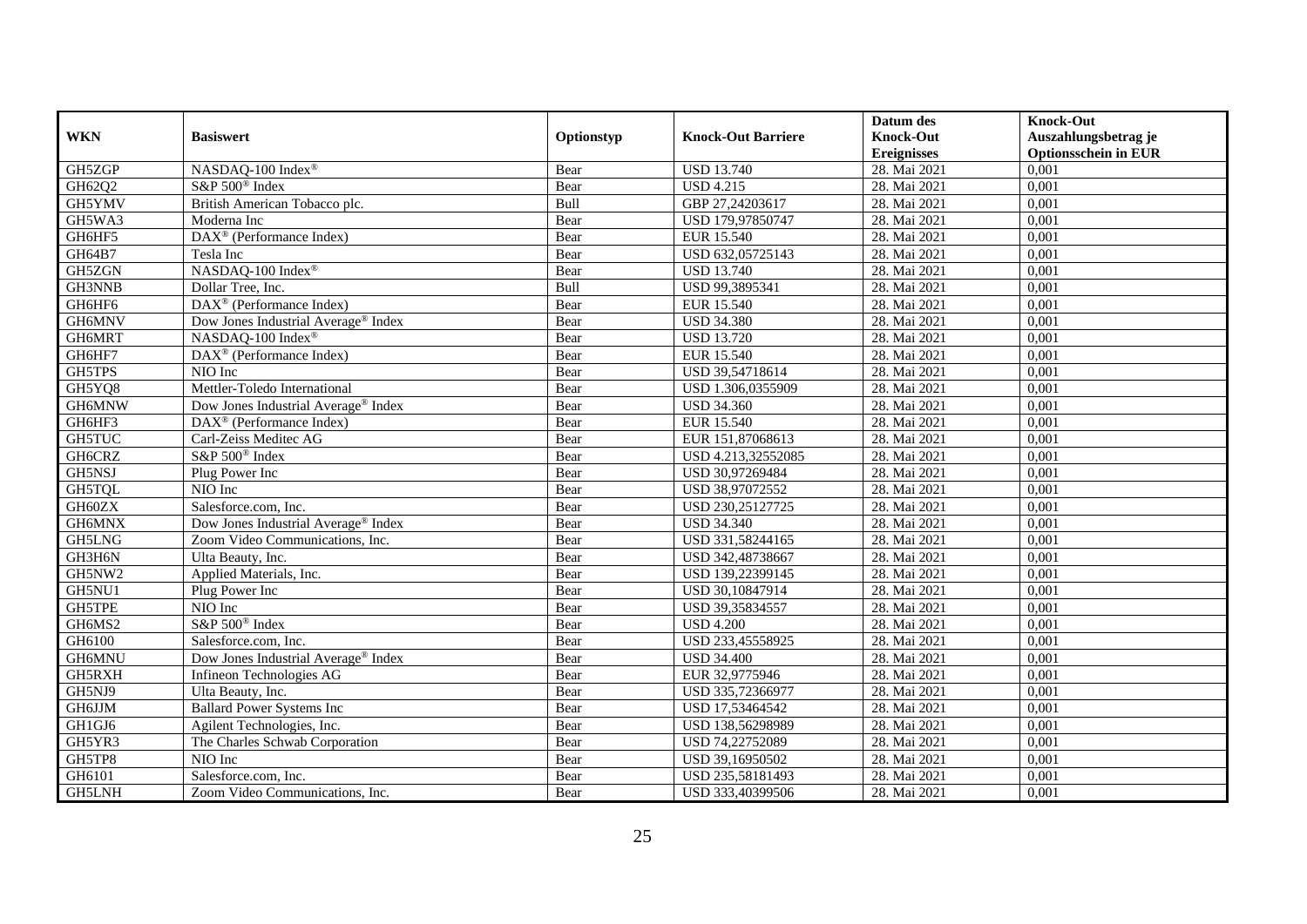|               |                                              |            |                           | Datum des          | <b>Knock-Out</b>            |
|---------------|----------------------------------------------|------------|---------------------------|--------------------|-----------------------------|
| <b>WKN</b>    | <b>Basiswert</b>                             | Optionstyp | <b>Knock-Out Barriere</b> | <b>Knock-Out</b>   | Auszahlungsbetrag je        |
|               |                                              |            |                           | <b>Ereignisses</b> | <b>Optionsschein in EUR</b> |
| GH6JQ3        | Lowe's Companies, Inc.                       | Bear       | USD 196,69546464          | 28. Mai 2021       | 0,001                       |
| GH5NJB        | Ulta Beauty, Inc.                            | Bear       | USD 340,14685402          | 28. Mai 2021       | 0,001                       |
| GH6JK2        | <b>Ballard Power Systems Inc</b>             | Bear       | USD 17,85454773           | 28. Mai 2021       | 0,001                       |
| <b>GH6JKL</b> | Danaher Corporation                          | Bear       | USD 258,26213563          | 28. Mai 2021       | 0,001                       |
| GH6BLY        | Cummins Inc.                                 | Bear       | USD 259,93352311          | 28. Mai 2021       | 0,001                       |
| GH5NJC        | Ulta Beauty, Inc.                            | Bear       | USD 344,58000043          | 28. Mai 2021       | 0,001                       |
| GH6JJX        | <b>Ballard Power Systems Inc</b>             | Bear       | USD 17,69459658           | 28. Mai 2021       | 0,001                       |
| GH60Z8        | <b>QUALCOMM</b> Incorporated                 | Bear       | USD 135,18991577          | 28. Mai 2021       | 0,001                       |
| GH60ZY        | Salesforce.com, Inc.                         | Bear       | USD 232,37750295          | 28. Mai 2021       | 0,001                       |
| GH6JL4        | Danaher Corporation                          | Bear       | USD 256,99222347          | 28. Mai 2021       | 0,001                       |
| GH5NJ7        | Ulta Beauty, Inc.                            | Bear       | USD 348,99322254          | 28. Mai 2021       | 0,001                       |
| GH60ZZ        | Salesforce.com, Inc.                         | Bear       | USD 231,31938125          | 28. Mai 2021       | 0,001                       |
| GH6BQ8        | NASDAQ-100 Index®                            | Bear       | USD 13.730,32             | 28. Mai 2021       | 0,001                       |
| GH62HC        | Dow Jones Industrial Average® Index          | Bear       | <b>USD 34.620</b>         | 28. Mai 2021       | 0,001                       |
| GH6BPM        | Dow Jones Industrial Average® Index          | Bear       | USD 34.619,25799534       | 28. Mai 2021       | 0,001                       |
| GH62HD        | Dow Jones Industrial Average® Index          | Bear       | <b>USD 34.620</b>         | 28. Mai 2021       | 0,001                       |
| GH5TPX        | Advanced Micro Devices, Inc.                 | Bear       | USD 79,75407087           | 28. Mai 2021       | 0,001                       |
| GH6BPN        | Dow Jones Industrial Average® Index          | Bear       | USD 34.602,35782487       | 28. Mai 2021       | 0,001                       |
| <b>GH38Z8</b> | Salesforce.com, Inc.                         | Bear       | USD 241,84495786          | 28. Mai 2021       | 0,001                       |
| GH38Z3        | Salesforce.com, Inc.                         | Bear       | USD 238,69019961          | 28. Mai 2021       | 0,001                       |
| GH5CJC        | Nasdaq, Inc.                                 | Bear       | USD 167,36599994          | 28. Mai 2021       | 0,001                       |
| <b>GH6CWW</b> | TecDAX <sup>®</sup> (Performance Index)      | Bear       | EUR 3.428,61              | 28. Mai 2021       | 0,001                       |
| GH5RXF        | Infineon Technologies AG                     | Bear       | EUR 33,13714754           | 28. Mai 2021       | 0,001                       |
| GH64F5        | Square Inc                                   | Bear       | USD 224,97789176          | 28. Mai 2021       | 0,001                       |
| GH6CWZ        | TecDAX <sup>®</sup> (Performance Index)      | Bear       | EUR 3.431,87              | 28. Mai 2021       | 0,001                       |
| GH5TPH        | Advanced Micro Devices, Inc.                 | Bear       | USD 80,15244284           | 28. Mai 2021       | 0,001                       |
| GH09RS        | MDAX <sup>®</sup> (Performance Index)        | Bear       | EUR 33.371,80987487       | 28. Mai 2021       | 0,001                       |
| GH09JQ        | EURO STOXX 50 <sup>®</sup> Index (Price EUR) | Bear       | EUR 4.075,57489378        | 28. Mai 2021       | 0,001                       |
| <b>GH5TNR</b> | Advanced Micro Devices, Inc.                 | Bear       | USD 80,54085552           | 28. Mai 2021       | 0,001                       |
| GH5E8F        | Nvidia Corporation                           | Bear       | USD 635,74556143          | 28. Mai 2021       | 0.001                       |
| GH5E8H        | Nvidia Corporation                           | Bear       | USD 632,69847572          | 28. Mai 2021       | 0,001                       |
| <b>GH6CYY</b> | TecDAX <sup>®</sup> (Performance Index)      | Bear       | EUR 3.435,17              | 28. Mai 2021       | 0,001                       |
| <b>GH6JLE</b> | Danaher Corporation                          | Bear       | USD 259,53204779          | 28. Mai 2021       | 0,001                       |
| GH5GUX        | Thermo Fisher Scientific, Inc.               | Bear       | USD 479,00170817          | 28. Mai 2021       | 0,001                       |
| <b>GH5TPN</b> | NIO Inc                                      | Bear       | USD 39,74596564           | 28. Mai 2021       | 0,001                       |
| GH42DW        | The Coca-Cola Company                        | Bear       | USD 55,67649757           | 28. Mai 2021       | 0,001                       |
| GH6426        | Xilinx Inc.                                  | Bear       | USD 127,37784209          | 28. Mai 2021       | 0,001                       |
| GH5LNZ        | Zoom Video Communications, Inc.              | Bear       | USD 335,22554842          | 28. Mai 2021       | 0,001                       |